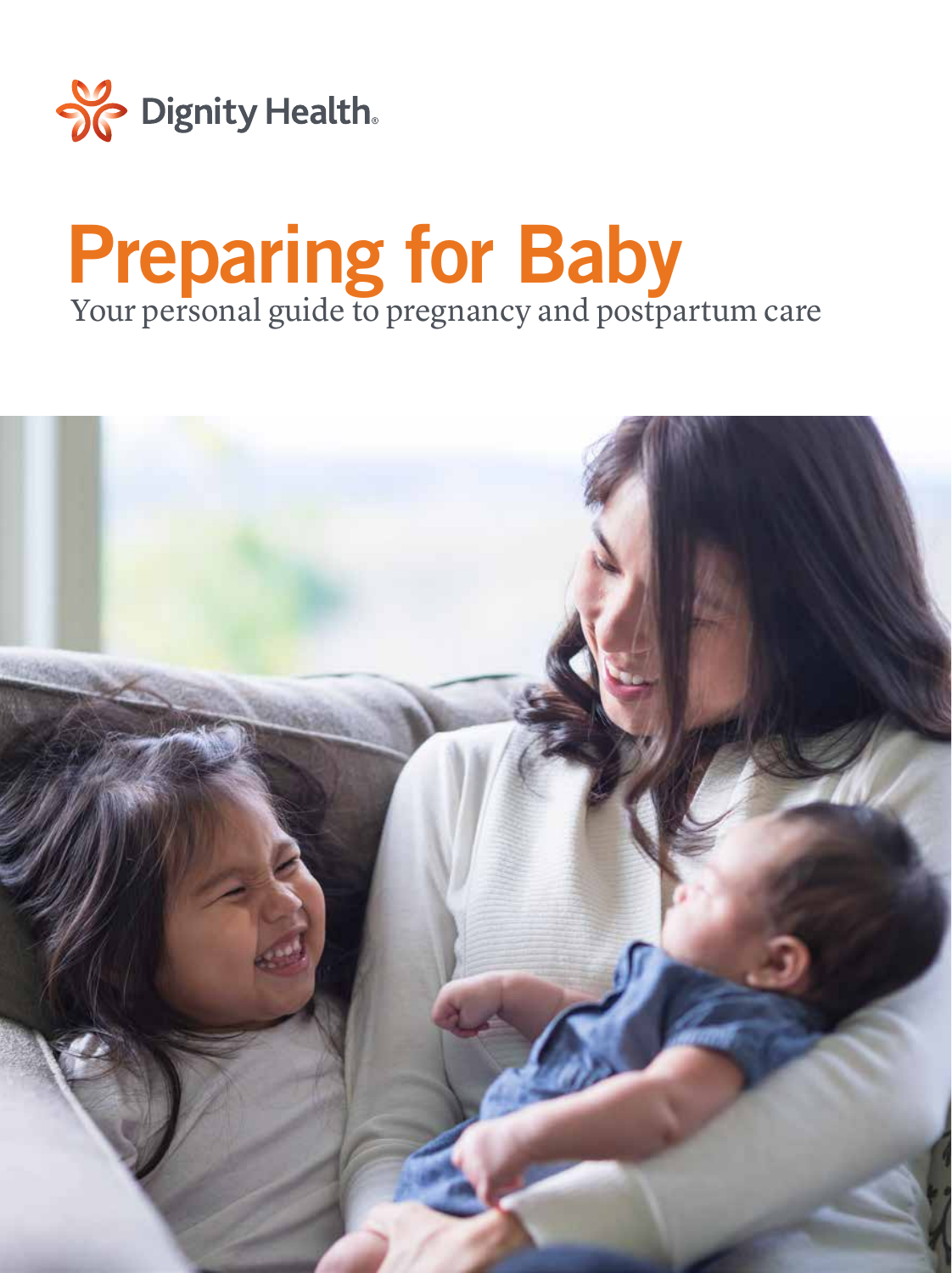## Our Mission

Dignity Health and our Sponsoring Congregations are committed to furthering the healing ministry of Jesus. We dedicate our resources to:

- Delivering compassionate, high-quality, affordable health services;
- Serving and advocating for our sisters and brothers who are poor and disenfranchised; and
- Partnering with others in the community to improve the quality of life.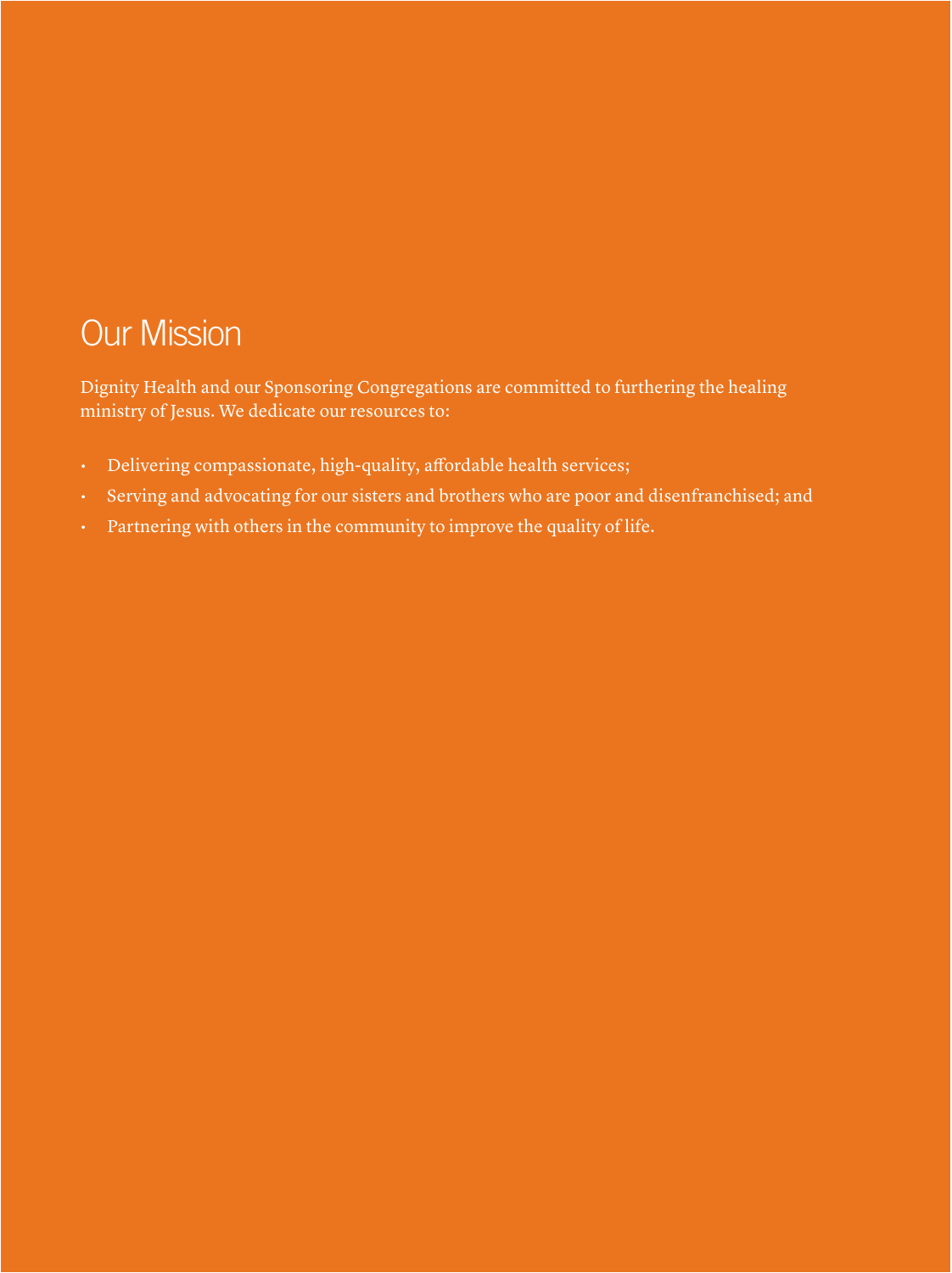## Your Baby's Health

| Telephone: New York Changes and Telephone:                                                                                                                                                                                     |
|--------------------------------------------------------------------------------------------------------------------------------------------------------------------------------------------------------------------------------|
| Email: The contract of the contract of the contract of the contract of the contract of the contract of the contract of the contract of the contract of the contract of the contract of the contract of the contract of the con |
| Emergency Contact:                                                                                                                                                                                                             |
|                                                                                                                                                                                                                                |

## Chandler Regional Medical Center



1955 W. Frye Rd., Chandler, AZ 85224 480.728.3000

## Mercy Gilbert Medical Center



3555 S. Val Vista Dr., Gilbert, AZ 85297 480.728.8000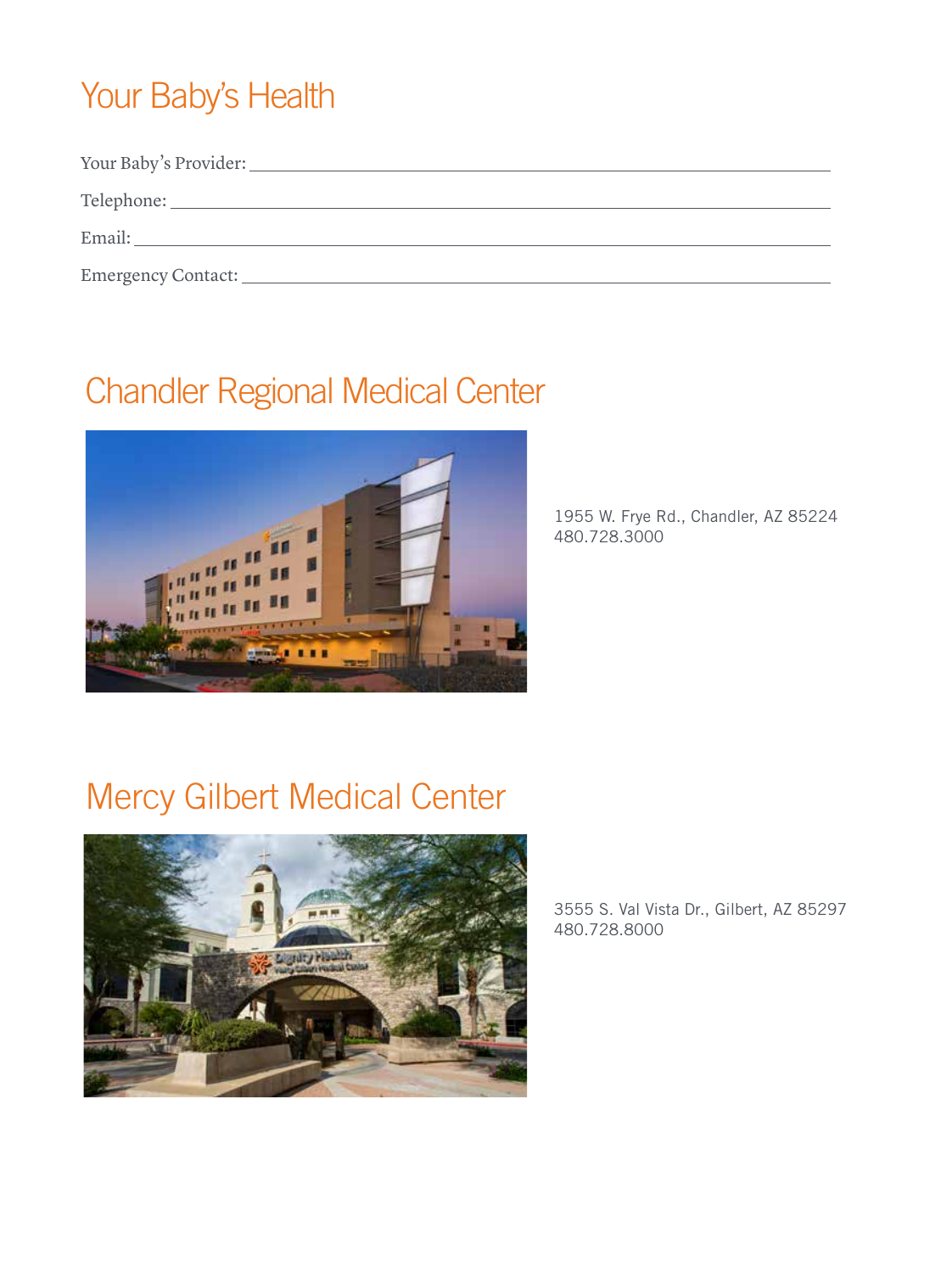## **Congratulations**

You're about to begin a healthy, happy journey through pregnancy, childbirth and parenting! This is the beginning of an unforgettable time in your life, and we will work to make every moment a treasure that you will embrace forever.

#### **HOW TO USE THIS BOOK**

The feelings and emotions you experience over the coming months and years will be unique to you. That's part of what makes them so special. But there are certain things you can expect, anticipate, prepare for and enjoy at various stages along the way. To help you make the most of this very important time, we've prepared this resource. This booklet is a tool to help you understand your pregnancy, prepare for your child's birth and keep your baby safe and secure once they arrive home.

As you're reading, you may want to make notes or write down questions you have for your health care provider.

Also included in this resource is important information to read ahead of time and to take with you when you go to the hospital to deliver your baby. It will introduce you to your options in Labor and Delivery, and what to expect.

*Disclaimer: Printing the contents of this booklet are for personal use only and distribution is prohibited. The information in this booklet is not intended as medical advice or to replace information provided by a doctor.*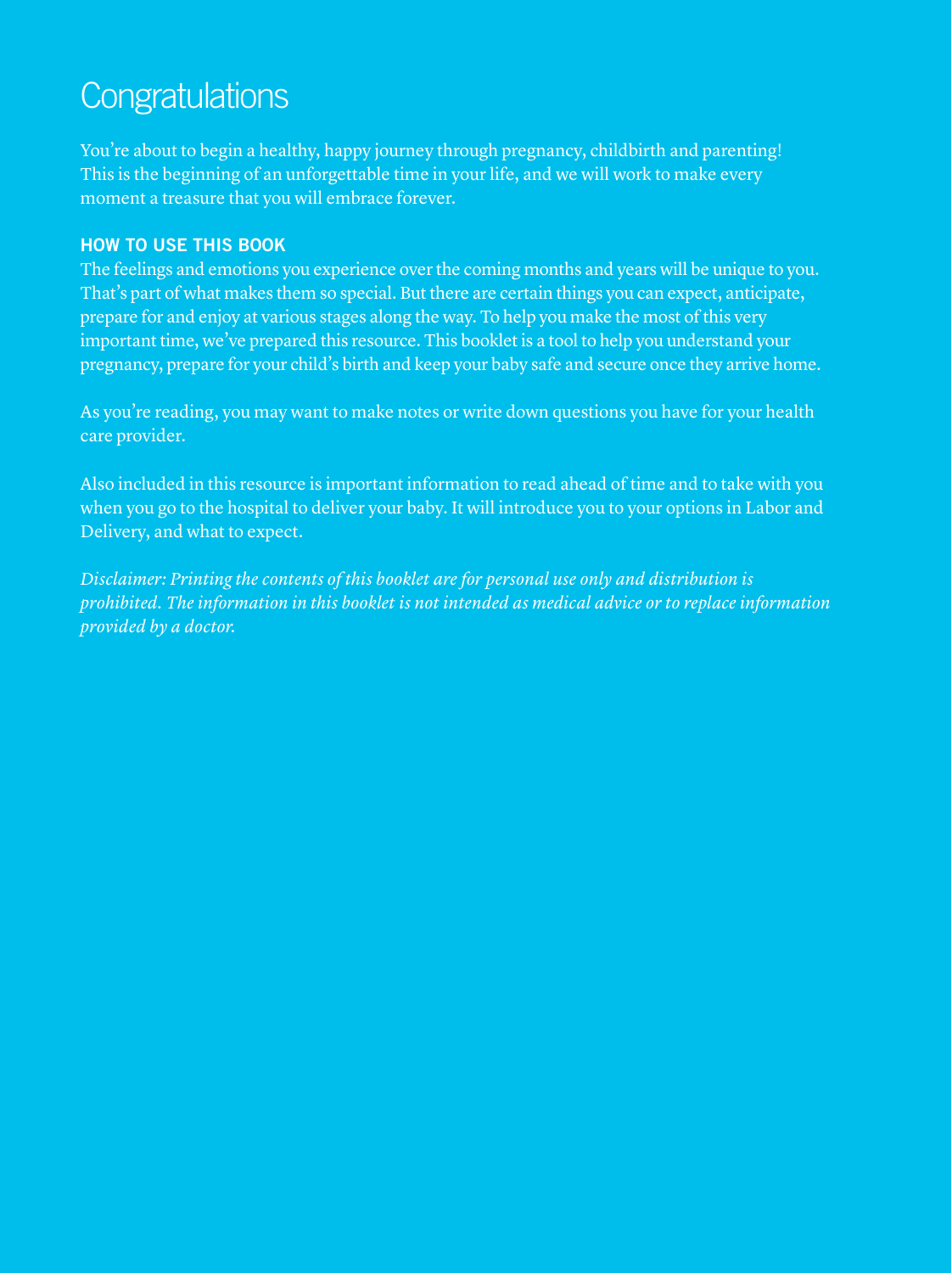## Dear Soon-to-be Parent

Congratulations on the upcoming birth of your baby! We know this is a very special time for you, and we would like to support you through the process. This guide prepares you for delivering your baby with Dignity Health. Our hospitals are accredited by the Joint Commission, which sets high standards for hospitals, including patient safety.

Our Family Birth Centers include our Labor and Delivery Unit, Family Centered Care Unit, Special Care Nursery, and Neonatal Intensive Care Unit (only available at some birth centers). In our Family Birth Centers, you will find excellent staff members, dedicated to the health of all moms, babies, and families.

At Dignity Health, we are dedicated to educating and helping expecting parents like you prepare for your new arrival, whether this is your first or eighth! We offer a variety of classes, such as Childbirth Preparation, The Art of Breastfeeding, Baby Your Baby Infant Care Class, Teen Childbirth Preparation and Support Groups to assist moms that experience difficulties with Postpartum Depression or would like extra assistance with breastfeeding. In addition, we also have a variety of safety classes and programs for the community, including Keeping Kids Safe, Car Seat Clinics, and Safe Sitter. All of our classes will play a special role in preparing you for your journey ahead.

If you wish to register for any of our classes, tour our Family Birth Center, or need assistance selecting a doctor or pre-registering your hospital stay, please visit us online at **dignityhealth. org/mybabyAZ** and select classes and events or call **480.728.5414**.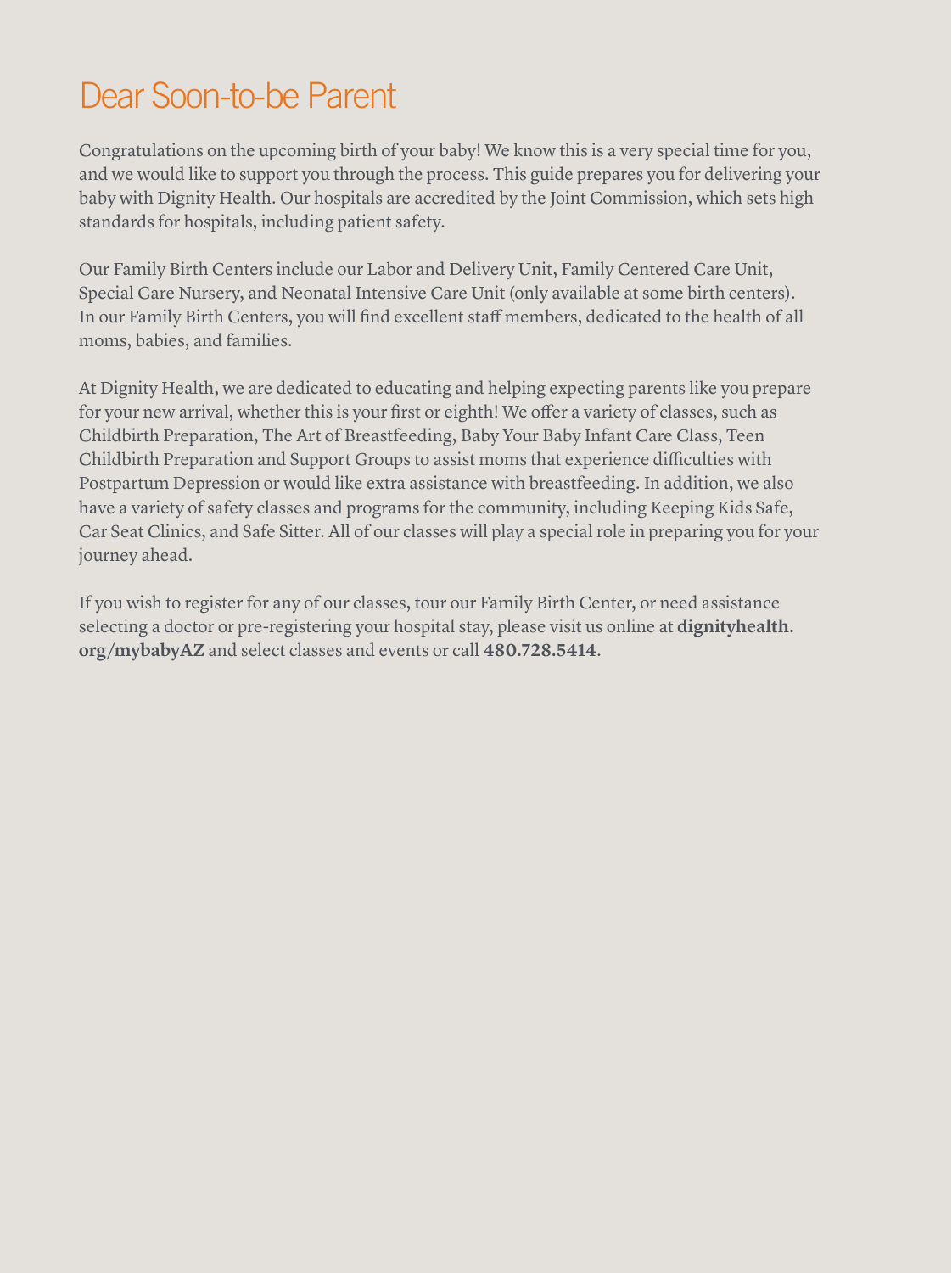| <b>TABLE OF CONTENTS</b>                                                                                                                                                                                                                                                                                |              |                                                                                                                                                              | <b>DIGNITY HEALTH EAST VALLEY LOCATIONS</b>                                                                                                                           |
|---------------------------------------------------------------------------------------------------------------------------------------------------------------------------------------------------------------------------------------------------------------------------------------------------------|--------------|--------------------------------------------------------------------------------------------------------------------------------------------------------------|-----------------------------------------------------------------------------------------------------------------------------------------------------------------------|
| Welcome<br>Your Hospital Stay                                                                                                                                                                                                                                                                           | $\mathbf{1}$ | <b>Family Birth Centers</b><br><b>Chandler Regional</b>                                                                                                      | Freestanding<br><b>Emergency Rooms</b>                                                                                                                                |
| <b>Prenatal Care</b><br><b>Prenatal Tests</b><br><b>Warning Signs</b><br>Pre-Term Labor                                                                                                                                                                                                                 | 3            | <b>Medical Center</b><br>1955 W. Frye Rd.<br>Chandler, AZ 85224<br>480.728.3000                                                                              | Ahwatukee<br>4328 E. Chandler Blvd.<br>Phoenix, AZ 85048<br>480.454.3630                                                                                              |
| <b>High-Risk Pregnancies</b><br>If You Get Sick                                                                                                                                                                                                                                                         |              | <b>Mercy Gilbert</b><br><b>Medical Center</b>                                                                                                                | Chandler<br>2977 E. Germann Rd.                                                                                                                                       |
| <b>Healthy Pregnancy</b><br>Nutrition                                                                                                                                                                                                                                                                   | 9            | 3555 S. Val Vista Dr.<br>Gilbert, AZ 85296<br>480.728.8000                                                                                                   | Chandler, AZ 85286<br>480.732.7540                                                                                                                                    |
| Exercise<br><b>Stress</b><br>Smoking<br>Substance Abuse<br><b>Common Discomforts and Solutions</b>                                                                                                                                                                                                      |              | <b>Urgent Care Centers</b><br>Ahwatukee<br>4545 E. Chandler Blvd.<br>Phoenix, AZ 85044<br>480.728.4000                                                       | <b>Chandler McQueen</b><br>1064 E. Ray Rd.<br>Chandler, AZ 85225<br>480.494.5100<br>Gilbert                                                                           |
| <b>Prenatal Education</b><br><b>Breathing Exercises</b>                                                                                                                                                                                                                                                 | 17           | Gilbert<br>1501 N. Gilbert Rd.                                                                                                                               | 4760 E. Germann Rd.<br>Gilbert, AZ 85297<br>602.900.4870                                                                                                              |
| <b>Just for Dad</b><br>Your Role in Labor & Delivery                                                                                                                                                                                                                                                    | 23           | Gilbert, AZ 85234<br>480.728.4100                                                                                                                            | Mesa-Baseline                                                                                                                                                         |
| <b>Hospital Preparation Checklist</b>                                                                                                                                                                                                                                                                   | 25           | Maricopa                                                                                                                                                     | 1910 S. Gilbert Rd.<br>Mesa, AZ 85204                                                                                                                                 |
| <b>Breastfeeding Basics</b><br>Preparing for Breastfeeding<br><b>Starting to Breastfeed</b><br>Problems and Challenges<br><b>Nutrition for Nursing</b><br>Mothers Working and Breastfeeding<br>Resource List for Breastfeeding Help<br><b>Emotional Changes After Birth</b><br><b>Emotional Changes</b> | 26<br>29     | 20750 N. John<br>Wayne Pkwy.<br>Maricopa, AZ 85139<br>520.233.2468<br>Queen Creek<br>7205 S. Power Rd.,<br>Ste. 101<br>Queen Creek, AZ 85242<br>480.728.6000 | 480.410.6150<br><b>Mesa</b><br>1833 N. Power Rd.<br>Mesa, AZ 85205<br>480.398.7340<br>San Tan Valley<br>1419 W. Hunt Hwy.<br>San Tan Valley, AZ 85143<br>480.245.4300 |
| (Perinatal Mood Disorders)                                                                                                                                                                                                                                                                              |              |                                                                                                                                                              | Tempe                                                                                                                                                                 |
| <b>Keeping Baby Safe and Secure</b><br>Safety on the Road/Child Safety Seats                                                                                                                                                                                                                            | 32           |                                                                                                                                                              | 5125 S. Rural Rd.<br>Tempe, AZ 85282                                                                                                                                  |



480.306.8780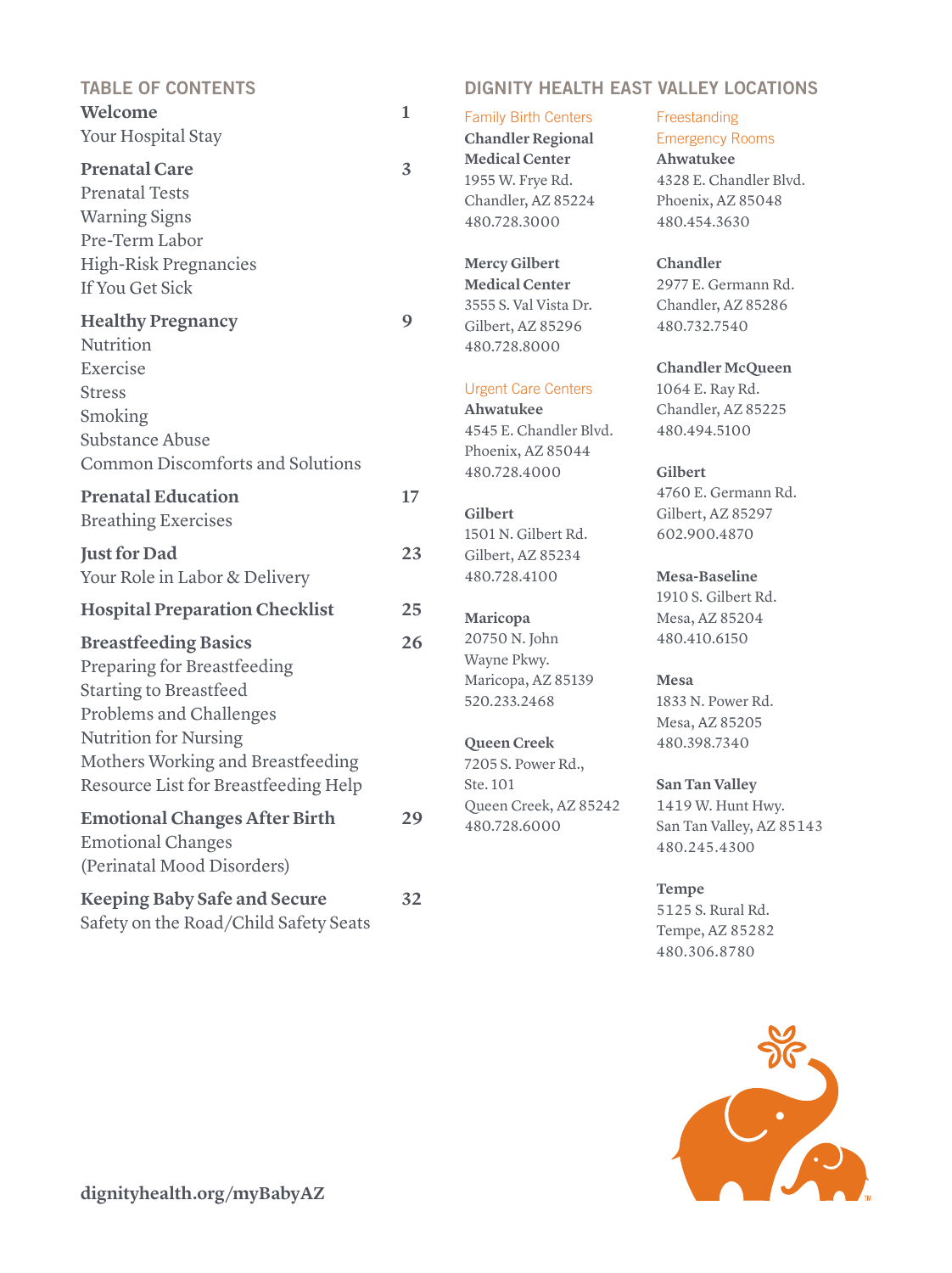

## **Welcome**

#### **"HELLO" FROM OUR FAMILY BIRTH CENTERS**

From your very first visit to our hospitals to the birth of your baby, our goal is to make this moment a very special family event. Our private birthing rooms are warm and inviting. Each room is equipped with the latest technology and modern conveniences. Our doctors and nurses will impress you, too. We invite you to tour any of our Birth Centers and explore the many prenatal and childbirth classes we offer to help you prepare for the arrival of your baby.

Our Family Birth Centers have been designed to allow you and members of your family to experience the birth of your baby in comfortable surroundings. The Family Birth Center consists of the following three main areas:

**Labor, Delivery, and Recovery Suites**: Under normal circumstances, you will labor, deliver, and recover in one of these suites. Each suite is private and features a multi-position birthing bed (so that you do not have to move to a different bed for delivery), a private bathroom with a shower, state-of-the-art fetal monitoring equipment (that monitors your baby's heartbeat and your contractions), and all the equipment necessary to care for you and your baby.

If you need to deliver your baby by Cesarean section (C-section), you will give birth in a surgical suite equipped for this purpose.

**Family Centered Care**: After birth, you and your child will be cared for as one unit by a team of providers. This is referred to as Family Centered Care. All rooms are private and feature a bathroom, shower, television and telephone.

**Nursery**: Under most circumstances, healthy newborns will "room in" with their mothers. The nursery is reserved for mildly ill babies or babies that required additional assistance in their first few days. It is our goal to keep your baby with you as much as possible to encourage the bonding process.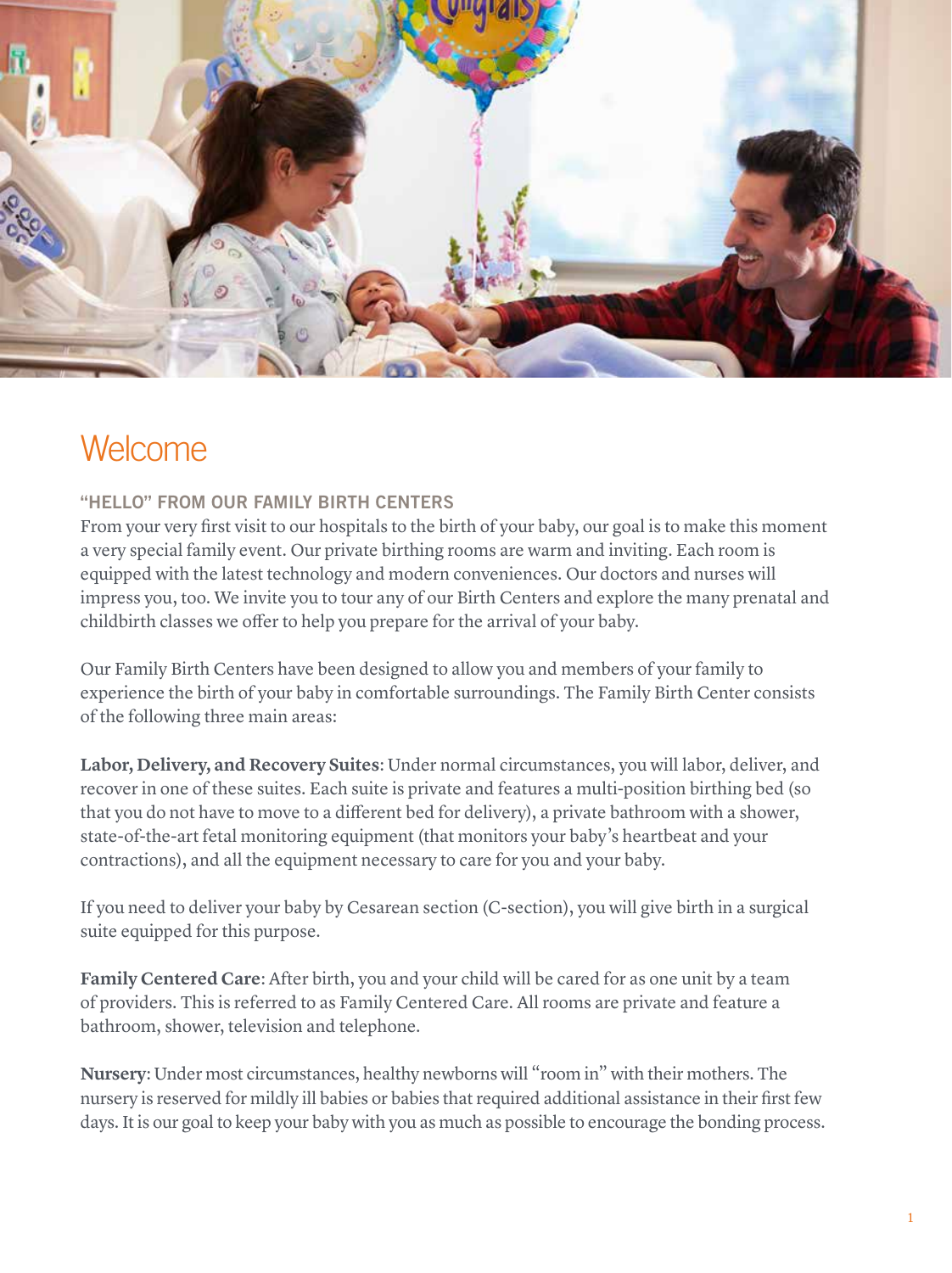#### **PREPARING FOR THE BIRTH OF YOUR BABY**

Your admission and delivery will be much easier if you complete the following steps before your baby is due.

**Birth Center Tour**: Plan to tour our Birth Centers so that you become familiar with the facilities and know what to expect. We invite you to tour our Family Birth Center about your sixth month of pregnancy. For tour information please visit **dignityhealth.org/mybabyAZ** or call **480.728.5414** Monday through Friday from 8 a.m. to 5:30 p.m.



**Pre-registration**: Save yourself some time by pre-registering your hospital stay. We offer a convenient way to expedite your check-in process by gathering your insurance and other important information before you come to the hospital. You can pre-register by mail, telephone, at the hospital or online by going to **dignityhealth.org/mybabyAZ** and select the hospital of your choice under the tour section.

**Make Arrangements to Pay Your Portion of the Hospital Bill**: Many insurance plans do not cover the entire hospital bill. Contact your insurance representative to learn about your coverage. If you do not have insurance or your insurance does not cover your entire bill, you will need to make arrangements with Patient Financial Services to pay the remainder. We will help you arrange for a convenient way to pay your portion through a pre-arranged payment plan or a credit card payment. Call 480.728.4300 for information.

**Choose a Doctor for Your Baby:** A pediatrician or family doctor must see your newborn in the hospital. It is best to choose a doctor several months before your baby is due by consulting with your obstetrician and insurance company in making this decision. Often times, your baby will initially be examined by a hospitalist (staff doctor), then you will follow up with your child's doctor after discharge. If you need to find a doctor, call 1.888.482.6041 or visit us online at **dignityhealth.org/Arizona**.

**Attend Prenatal Classes**: Dignity Health offers a variety of classes from Childbirth Preparation to Keeping Kids Safe. All of our classes will help you to become knowledgeable and comfortable with your new baby. Registration is required and it is best to call and schedule classes in your fifth or sixth month of pregnancy. For more information on classes or to register, please visit **dignityhealth.org/azce**. For class descriptions, please refer to the "Prenatal Education" section of this guide.

**Install Child Safety Seat**: All infants are required to leave the hospital in a child safety seat. Be sure to purchase and have one installed before the expected birth of your baby.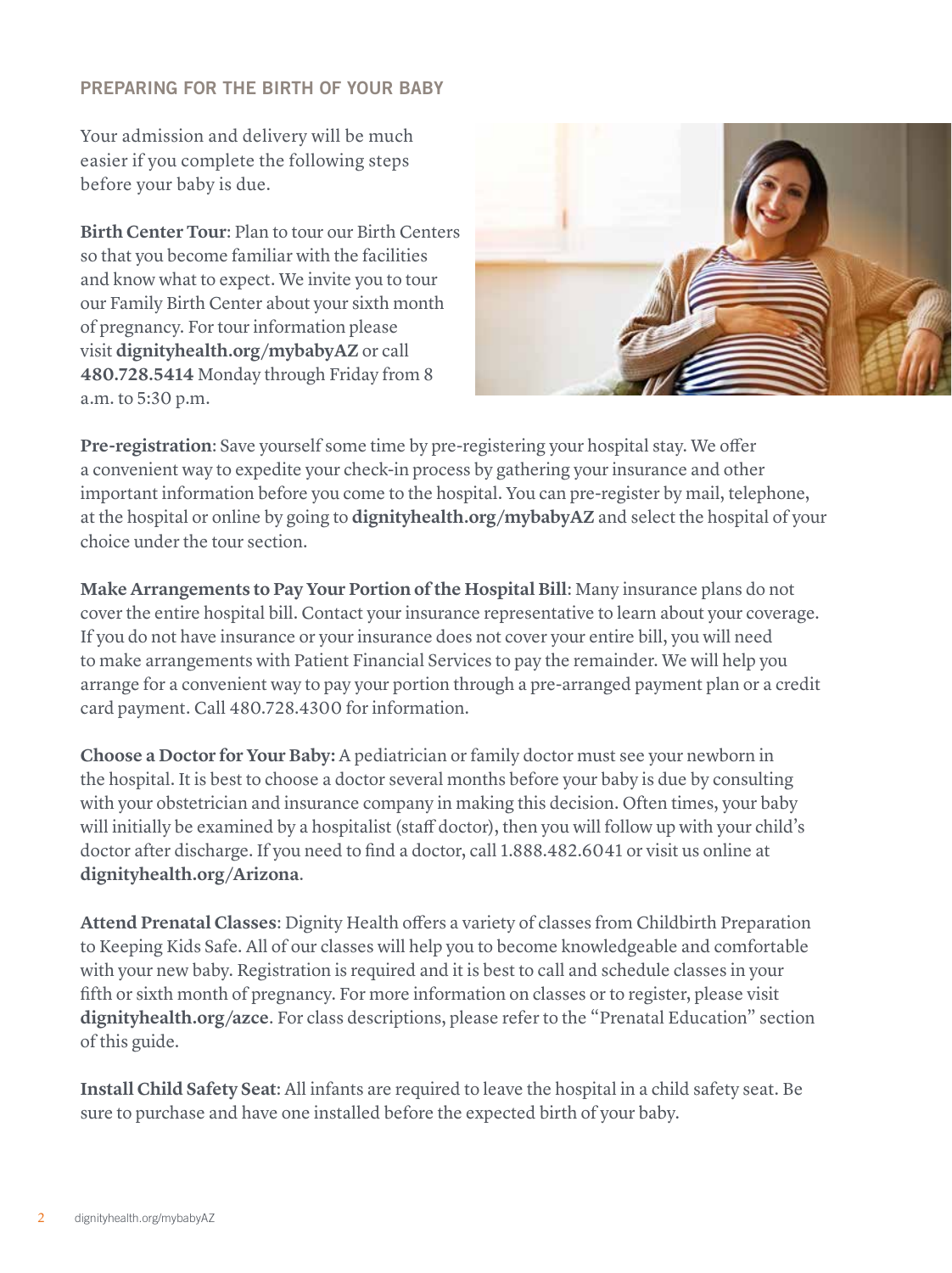## Prenatal Care

One of the immediate steps you can take to ensure that you and your baby remain healthy throughout your pregnancy is obtaining regular prenatal care. In addition to maintaining proper health for both of you, placing yourself under a doctor's care as soon as you know you are pregnant provides opportunities for education, gives you a resource to answer your questions and offers support and reassurance.

This section covers the following topics related to prenatal care:

- Prenatal Tests
- Warning Signs
- Pre-Term Labor
- High-Risk Pregnancies
- If You Get Sick

Enlisting the services of a qualified doctor and following his or her advice and instructions is the first step in the right direction.

#### **PRENATAL TESTS**

Prenatal care has come a long way in the last several decades. Your mother probably didn't have the benefits of some of the more sophisticated testing that is available today, such as amniocentesis, chorionic villus sampling or ultrasound. Depending upon your age, your history and your overall health status, your doctor may recommend that you have several prenatal tests during your pregnancy to determine how you and your baby are progressing. The most common prenatal tests include:

**Amniocentesis:** Amniocentesis is a procedure in which a sample of amniotic fluid is extracted from the uterus and then analyzed to determine if there are genetic abnormalities that may indicate the presence of certain birth defects, such as Down syndrome. Amniocentesis is most often performed on women over 35 years old. Other candidates for amniocentesis include women (or parents) with a history of genetically inherited conditions such as sickle cell anemia, Tay-Sach's disease, Huntington's chorea or hemophilia; women who have had babies with genetic abnormalities or neural tube defects, women who have received a positive prenatal test such as Alpha Fetoprotein (AFP), or to help determine fetal lung maturity. Amniocentesis is not routinely performed on all pregnant women and there are risks associated with it. Your doctor will tell you if you are a candidate for amniocentesis and discuss the risks and advantages of this test with you.

**Alpha Fetoprotein (AFP)**: AFP testing (also known as Maternal-Serum Alpha Fetoprotein) is a routine screening typically done between the 16th and 18th week of pregnancy. A sample of the mother's blood is drawn and analyzed for the levels of AFP in her system. Different levels of AFP in the mother's bloodstream may be an indicator of a particular birth defect, such as Down syndrome or spina bifida. Some doctors believe that this test has a high percentage of false positives (in other words, nothing is wrong), and therefore don't offer it; others leave it up to the patient. Talk with your doctor about the merits of the AFP test and whether he or she recommends it for you.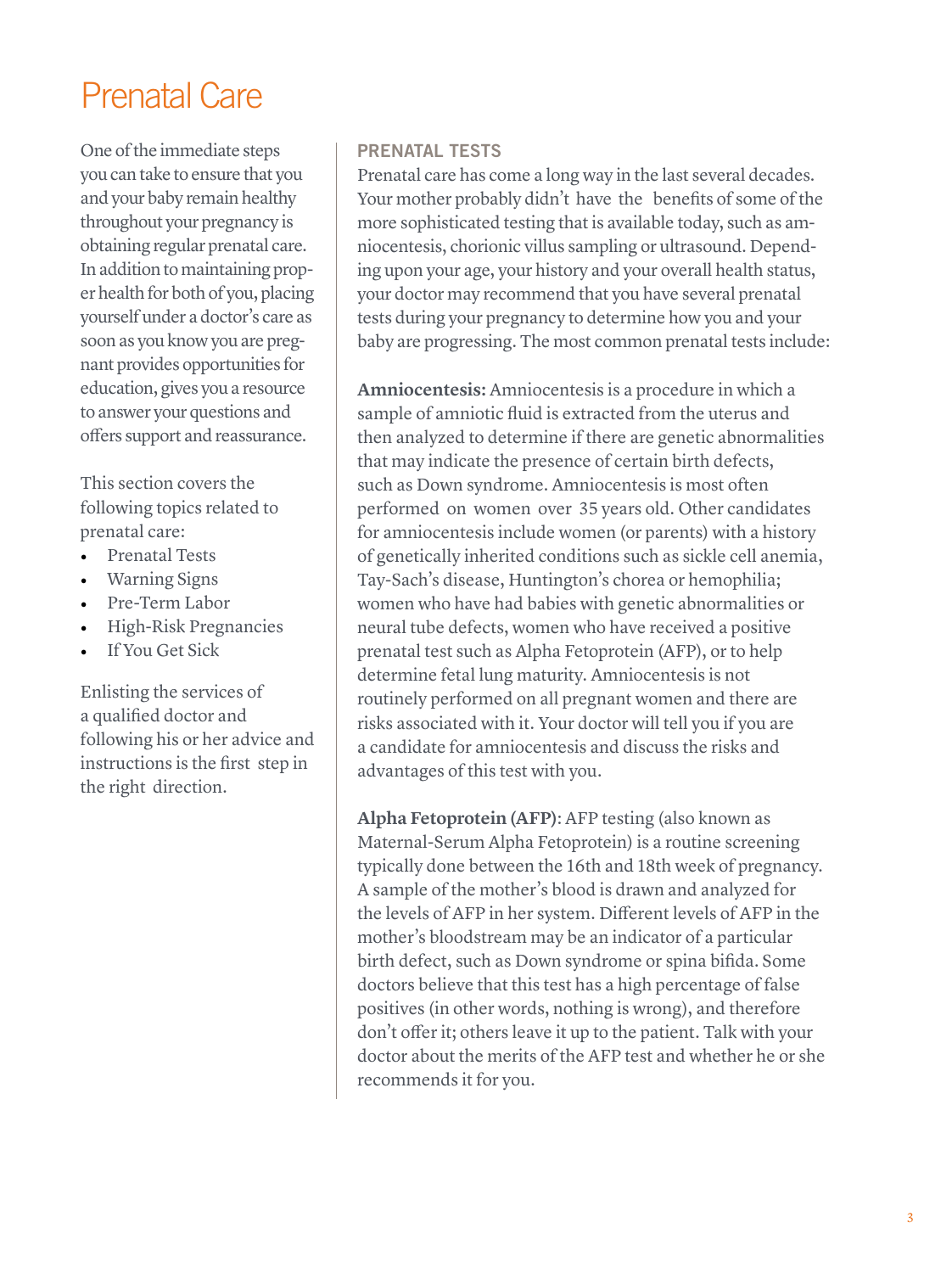**Chorionic Villus Sampling (CVS)**: CVS uses samples of cells taken from the chorionic villi, which are small, finger-like projections on the chorion, to screen for genetic defects in the unborn baby. (The chorion is the membrane that will eventually form the fetal side of the placenta.) CVS has an advantage over amniocentesis in that it can be done earlier – eight to 12 weeks – in the pregnancy.

CVS is not performed on all pregnant women because there are risks associated with the test. Your doctor will tell you if you are a candidate for CVS and discuss the risks and advantages of this test with you.

**Glucose Tolerance**: Glucose tolerance testing is a routine test that is used to determine whether you have developed gestational diabetes. Glucose is a simple sugar that is important for your health and your baby's development. Gestational diabetes occurs when your body is unable to convert glucose into energy. A glucose tolerance test is usually given at around 28 weeks, toward the beginning of your last trimester. The lab technician draws blood, then gives you a drink that is high in glucose. After one hour, your blood is redrawn and analyzed. Depending on the results, you may have to take an additional test that lasts about three hours. If gestational diabetes is confirmed, your doctor will set up a plan to manage your condition until your baby is born. (Most women recover completely from gestational diabetes after they deliver.)

**Group B Streptococcus (GBS)**: GBS is a dangerous bacteria that can have potentially devastating effects on the lungs, blood and other organs of the baby. A pregnant woman who carries GBS runs the risk of passing the bacteria to her baby during delivery, because the bacteria can colonize in the lower intestine and vagina. For that reason, some doctors screen all women for GBS. The test is performed on a mucous sample obtained during a pelvic exam, usually between the 35th and 3 7th week of pregnancy. If your test results are positive, talk with your doctor about what you can do to prevent transmission of GBS to your baby during delivery.

**Ultrasound:** Ultrasound screenings are routinely done starting around the 18th week of pregnancy. In a normal pregnancy, ultrasound is used to determine whether the baby is developing normally, the baby's size, the accuracy of the due date, the amount of fluid, gender of the baby and much more. Ultrasound may be done earlier or later in pregnancy if there are questions or concerns about the baby's development. The technology works by bouncing sound waves off internal structures, allowing the technician to see what's happening inside the mother's body on a monitor attached to the ultrasound machine. Ultrasound is a very safe method of learning more about your pregnancy. Your doctor may have an ultrasound system in his or her office, or they may contract with a company that provides ultrasound screenings. Your doctor will advise you when to have your ultrasound(s).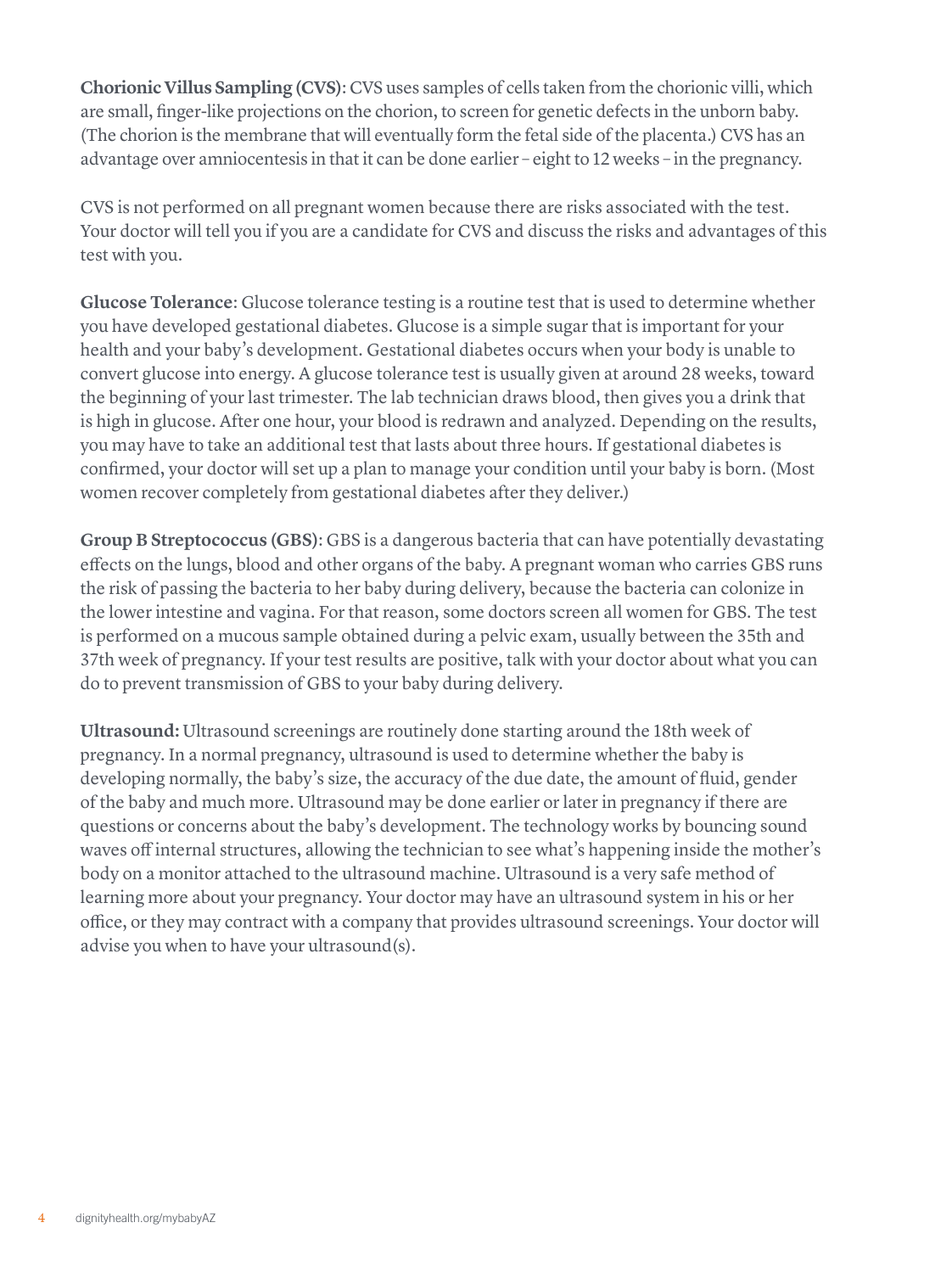

#### **WARNING SIGNS**

No one wants to think that something could go wrong with their pregnancy, but knowing the signs of trouble is important; it could make the difference in saving your baby's life or your own.

If you experience any of the following symptoms, call your doctor immediately. Your doctor will provide guidance which may include seeking care in the Emergency Department or Labor and Delivery.

- Heavy vaginal bleeding
- Sudden swelling in your face or fingers
- Severe or continuous headache
- Dim or blurred vision
- Dizziness or fainting
- Persistent vomiting
- Chills or fever (100.4° or higher)
- Pain or burning when you urinate
- Leaking or gush of fluids from your vagina before your due date
- Change in frequency or intensity of fetal movements (either greatly increased activity, decreased activity or no fetal movement). Babies usually move four to six times per hour.
- Sudden, severe and/or constant abdominal pain
- A lot of pressure in your pelvic area, or a feeling to bear down and push

These are just some of the more common warning signs. Every woman and pregnancy is different; always follow the advice of your doctor, as they know you and your health best.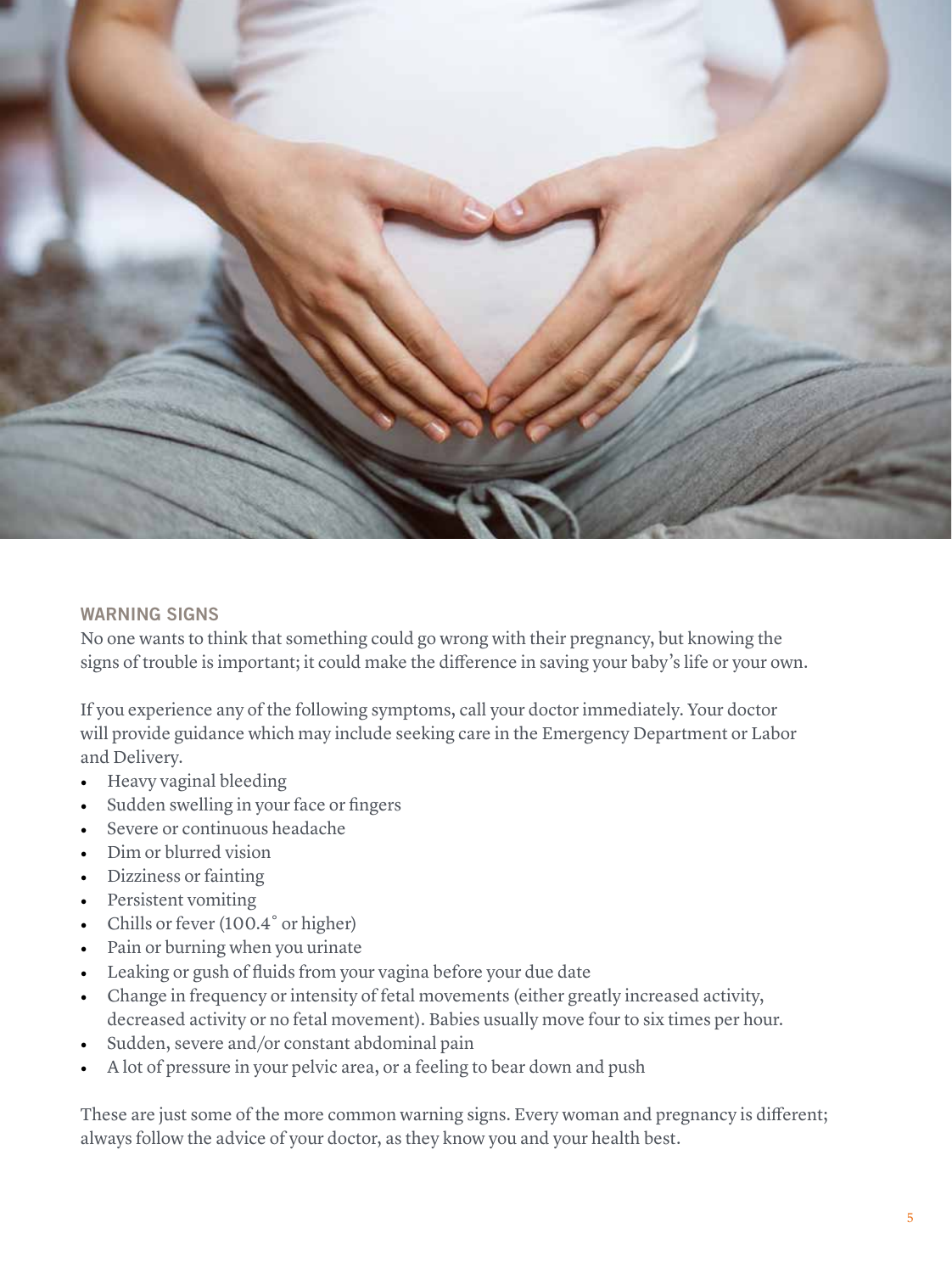#### **PRE-TERM LABOR**

Pre-term labor is defined as labor that begins prior to end of the 3 7th week of pregnancy. Pre-term labor is a concern because babies born before 37 weeks gestation may have a low birth weight (less than 5 ½ pounds) or other complications, which can lead to health problems.

#### **Risk Factors**

Although it is unclear what causes pre-term labor, there are certain risk factors that have been identified:

- Previous pre-term birth
- Multiple fetuses (twins, triplets or more)
- Previous miscarriages or abortions
- Amniotic fluid or fetal membrane infections
- Excessive amniotic fluid
- Problems or abnormalities with the mother's uterus or placenta
- Serious illness for the mother
- High blood pressure in the mother
- Dehydration and urinary tract infections

#### **WARNING SIGNS OF PRE-TERM LABOR**

If you experience any of the following warning signs, you could be experiencing pre-term labor. Call your doctor immediately if you have:

**Uterine contractions** every 10 minutes or more than four contractions in an hour. You may experience no other warning signs, but if you have contractions at regular 10-minute intervals, or even more frequently, seek medical attention immediately.

**Menstrual-like cramps** felt in the lower abdomen; the pain may come and go, or it may be constant.

**Low, dull backaches** felt below the waistline; the pain may come and go, or it may be constant.

**Pelvic pressure** that feels like the baby is pushing down; the pressure comes and goes.

**Abdominal cramping**, with or without diarrhea.

**Increase or change in vaginal discharge**; more than usual, mucus-like, watery or light bloody discharge (called bloody show, this discharge is often described as "pink-tinged streaks" of blood).

*Note: Many women experience the above symptoms at some point in their pregnancy. Your particular symptoms may not indicate pre-term labor, but it is best to notify your doctor so that he or she can help you decide the best steps based on your individual situation.*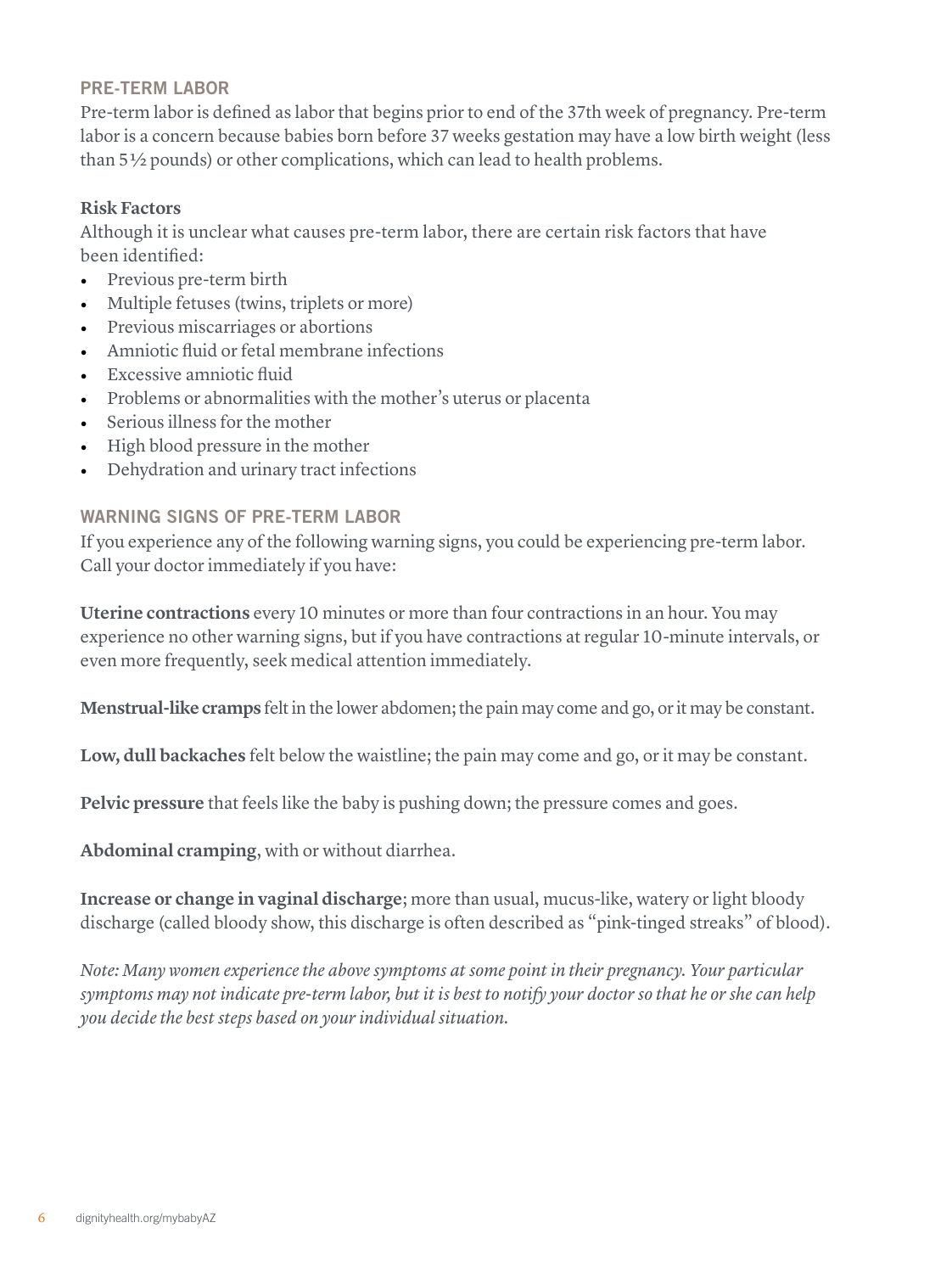#### **TREATMENT OF PRE-TERM LABOR**

If you experience pre-term labor, your doctor will discuss your options with you. Several factors are taken into consideration when determining how to treat pre-term labor, including the risks to both the mother and the baby if labor is stopped or allowed to continue to delivery. Typical treatments for pre-term labor include hydration, bed rest, either in the hospital or at home, and medication. Your doctor will help you determine which option is right for you and your baby.

#### **HIGH-RISK PREGNANCIES**

There are many factors that define a pregnancy as "high-risk." Among other things, a pregnancy is considered high-risk if the mother is carrying multiple fetuses or has a serious pre-existing medical condition, such as cancer, diabetes, or high blood pressure. Multiple miscarriages is another factor that characterize a high-risk pregnancy.

There also are conditions that sometimes present themselves toward the end of pregnancy that are considered high-risk, such as breech presentation, gestational diabetes and pre-eclampsia, or pregnancy-induced hypertension.

If your doctor determines that yours is a high-risk pregnancy, he or she will have specific instructions for you to follow. It is extremely important for the health of you and your baby, that you follow your doctor's directions completely and that you report any signs of trouble immediately. If you need a maternal fetal medicine specialist, please call 1.800.420.2 880.

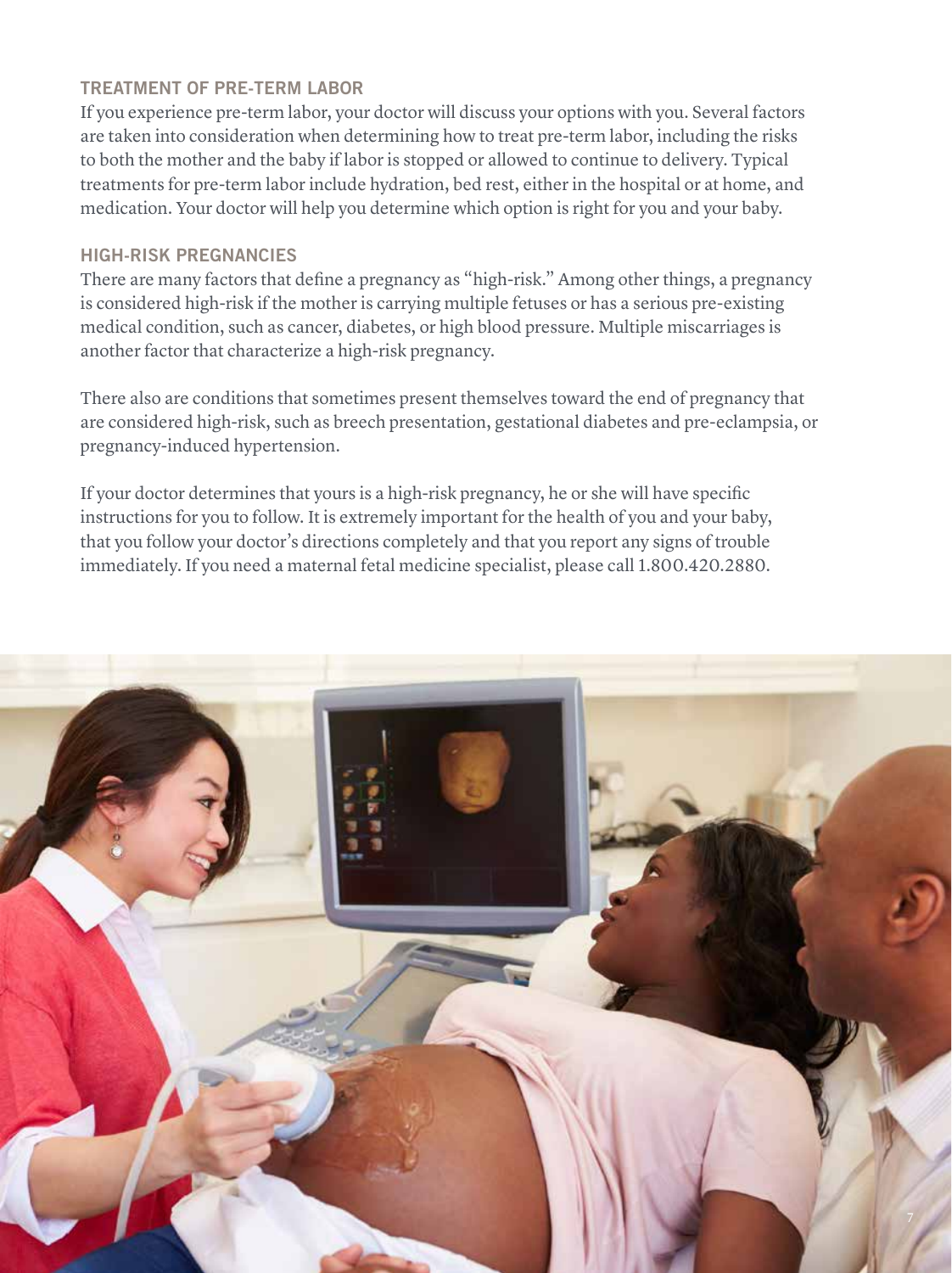#### **IF YOU GET SICK**

Everyone gets sick occasionally, and pregnant women are no exception. Naturally, you should do everything you can to prevent yourself from becoming ill in the first place. For example, wash your hands frequently, avoid contact with people who are sick, and take your prenatal vitamins.

If you do become ill, you've probably heard that "you can't take anything" to relieve your symptoms because you're pregnant. Fortunately, that's not true for all women. If your pregnancy is progressing normally and your overall health is good, your doctor will likely recommend certain types of over- the-counter medications that will not harm your unborn baby if you have a cold, allergies or an upset stomach; however, do not take any medications or alternative medicine supplements during pregnancy without your doctor's knowledge and/or recommendation.

#### **Colds, Flu & Other Respiratory Illnesses**

- Get additional rest at the first sign of a cold to avoid the possibility of a secondary infection, such as bronchitis.
- Elevate your head while you're lying down or sleeping to help you breathe more easily.
- Eat right, even if you don't really feel like it; proper nutrition will help you fight off what's bugging you.
- Drink fluids—a minimum of eight 8-ounce glasses of fluids, including water, juice, and soups to prevent dehydration and keep your nasal passages moist.
- Use a humidifier, which also keeps your nasal passages moist and makes it easier for you to breathe.
- Gargle with warm salt water to relieve a sore throat.
- If you're running a fever, take cool showers or baths, drink cool beverages and wear lighter clothing. (Don't take aspirin because it can be harmful to your baby, especially in the third trimester. If your fever reaches 100.4° or higher, call your doctor immediately.)

#### **Stomach (Gastrointestinal) Trouble**

- Discuss your symptoms with your doctor. Be sure to report any fever.
- Rest.
- Get plenty of fluids as much as you can keep down to prevent dehydration from vomiting and diarrhea. Water, sports drinks, popsicles, juices and clear broths usually work well.
- Change your diet. If you have a stomach virus, it's not a good idea to eat for a few hours after the onset of symptoms, because whatever you put into your stomach will probably just come back up anyway. But when you think you can keep something down, try clear liquids first, then crackers, dry toast, rice, applesauce or bananas.
- Take your prenatal vitamins when you think they'll be less likely to come back up.

If you experience other symptoms of illnesses that are more serious than a simple cold or upset stomach, call your doctor for advice and/or instructions.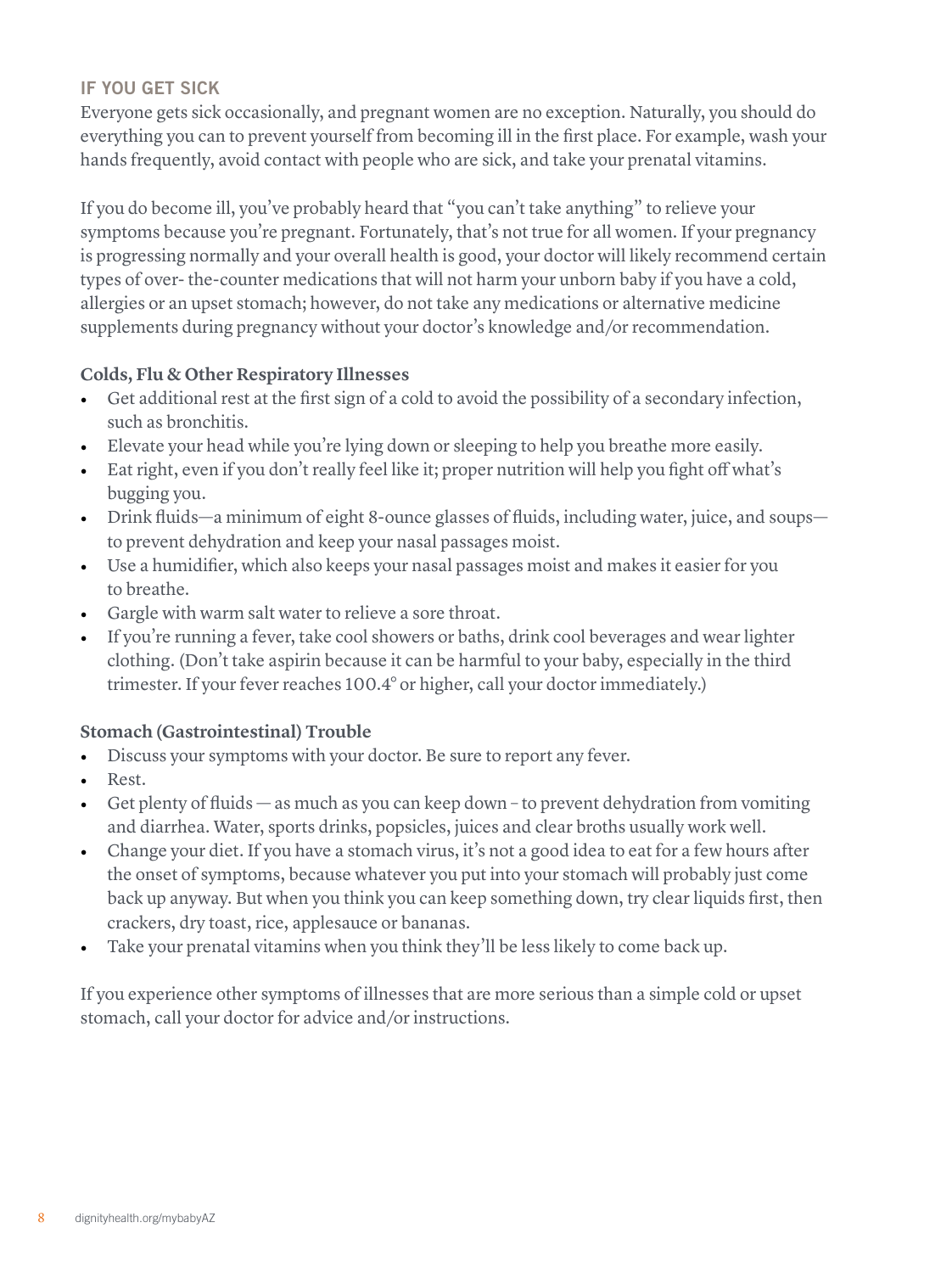

## Healthy Pregnancy

Pregnancy can be the most joyful time in a woman's life. As you move through the coming months, you will be amazed time and again at how nature and the human body work together to produce another human life. It truly is a miracle.

Obviously, the goal of every pregnancy is a healthy mother and a healthy baby. Fortunately, the modern times we live in, with our vast medical knowledge, new technology and safe water and food supplies, make achieving this goal easier than ever before. We know more now about what actually occurs during conception and pregnancy than at any other time in our history. For example, several decades ago pregnant women (and their doctors) were unaware of the dangers posed by smoking during pregnancy, or the effects of alcohol on unborn children. We didn't even know the importance folic acid plays in an unborn baby's development until the 1980s.

This section covers important topics to help you ensure a healthy pregnancy for you and your baby:

- Nutrition • Smoking
- **Exercise**
- Substance Abuse
- **Stress**
- Common Discomforts & Solutions

Taking care of yourself has never been so important, for your well-being and your baby's. When you eat right, exercise, abstain from smoking, alcohol and other substances and get plenty of rest, you will not only feel better during your pregnancy, you will also have the satisfaction that comes from knowing that you gave your baby the very best start possible.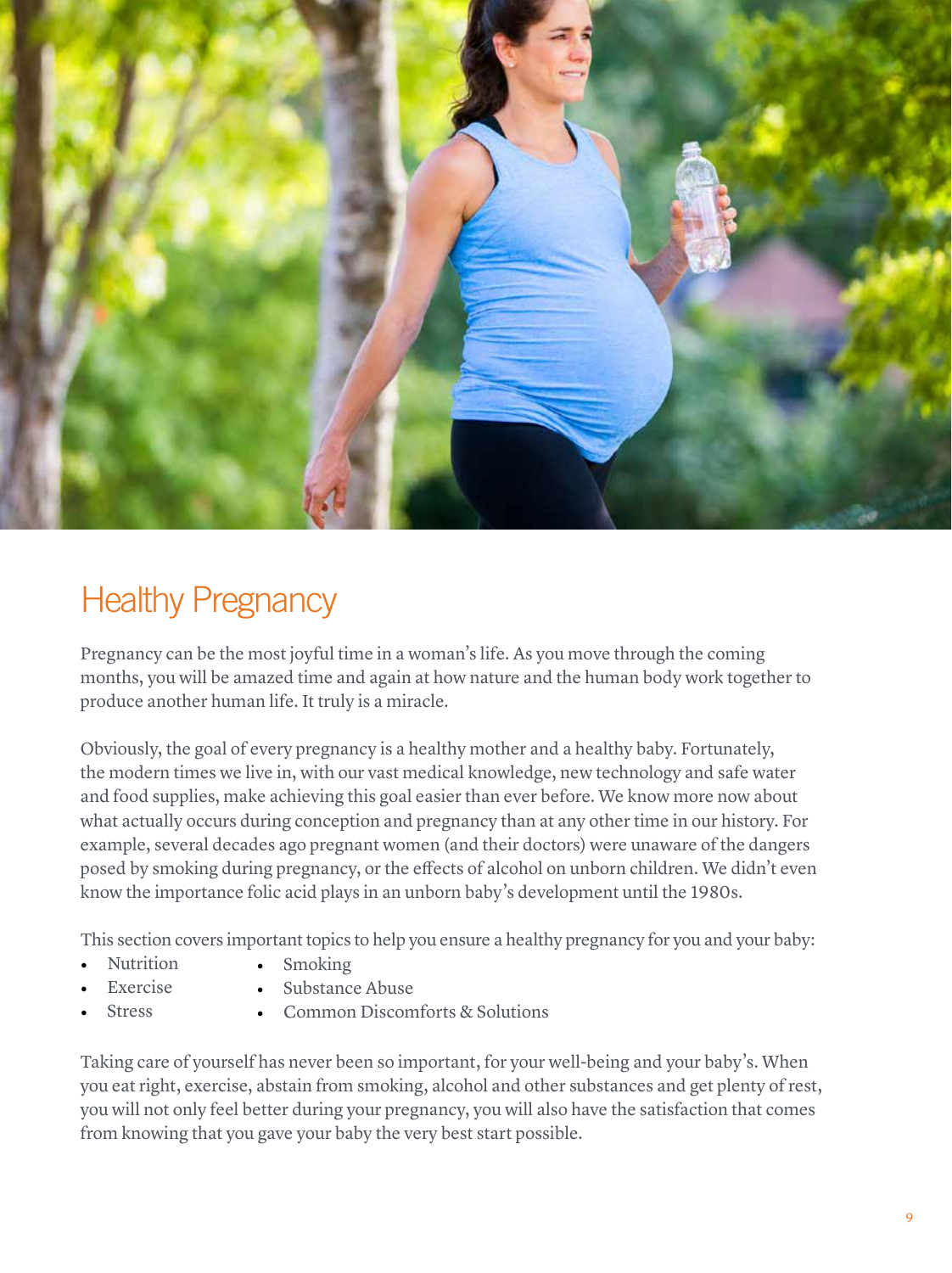#### **NUTRITION**

The one thing about your pregnancy that you can control above everything else is how you take care of yourself. Naturally, what you eat plays a big role. After all, you're eating for two now—and that means anything you put in your body affects your unborn baby.

#### **What Should I Eat?**

The United States Food & Drug Administration (FDA) has established a food pyramid for pregnant women patterned after the standard food pyramid. The Daily Meal Plan for pregnant moms shows slightly more amounts of food during the 2nd and 3rd trimesters because you have changing nutritional needs. This is a general Plan. You may need more or less than the Plan.\* Typically, a pregnant woman's daily diet should include:

| <b>Food Group</b>                            | <b>1st Trimester</b> | 2nd and 3rd<br><b>Trimesters</b> | <b>What counts as 1 cup</b><br>or 1 ounce?                                                                                     | <b>Remember to</b>                                                                                                                                  |  |
|----------------------------------------------|----------------------|----------------------------------|--------------------------------------------------------------------------------------------------------------------------------|-----------------------------------------------------------------------------------------------------------------------------------------------------|--|
| Eat this amount from each food group daily.* |                      |                                  |                                                                                                                                |                                                                                                                                                     |  |
| Vegetables                                   | $21/2$ cups          | 3 cups                           | 1 cup raw or cooked<br>vegetables or 100% juice<br>2 cups raw leafy<br>vegetables                                              | Make half your plate fruits<br>and vegetables. Choose<br>a variety. Eat more dark-<br>green and red and orange<br>vegetables and beans and<br>peas. |  |
| Fruits                                       | 2 cups               | 2 cups                           | 1 cup fruit or 100% juice<br>1/2 cup dried fruit                                                                               |                                                                                                                                                     |  |
| Grains                                       | 6 ounces             | 8 ounces                         | 1 slice of bread<br>1 ounce ready-to-eat<br>cereal<br>1/2 cup cooked pasta, rice<br>or cereal                                  | Make at least half your<br>grains whole. Choose<br>whole instead of refined<br>grains.                                                              |  |
| Dairy                                        | 3 cups               | 3 cups                           | 1 cup milk<br>8 ounces yogurt<br>$11/2$ ounces natural<br>cheese<br>2 ounces processed cheese                                  | Replace higher fat milk<br>and milk products with<br>fat-free or low-fat options.                                                                   |  |
| Protein Foods                                | $51/2$ ounces        | $61/2$ ounces                    | 1 ounce lean meat,<br>poultry, or seafood<br>1/4 cup cooked beans<br>$1/2$ ounce nuts or $1$ egg<br>1 tablespoon peanut butter | Vary your protein food<br>choices. Include seafood,<br>beans, peas, and unsalted<br>nuts and seeds.                                                 |  |

\*If you are not gaining weight or gaining too slowly, you may need to eat a little more from each food group. If you are gaining weight too fast, you may need to cut back by decreasing the amount of "empty calories" you are eating. Talk to your doctor about any concerns about your diet and the amount of weight gain during pregnancy.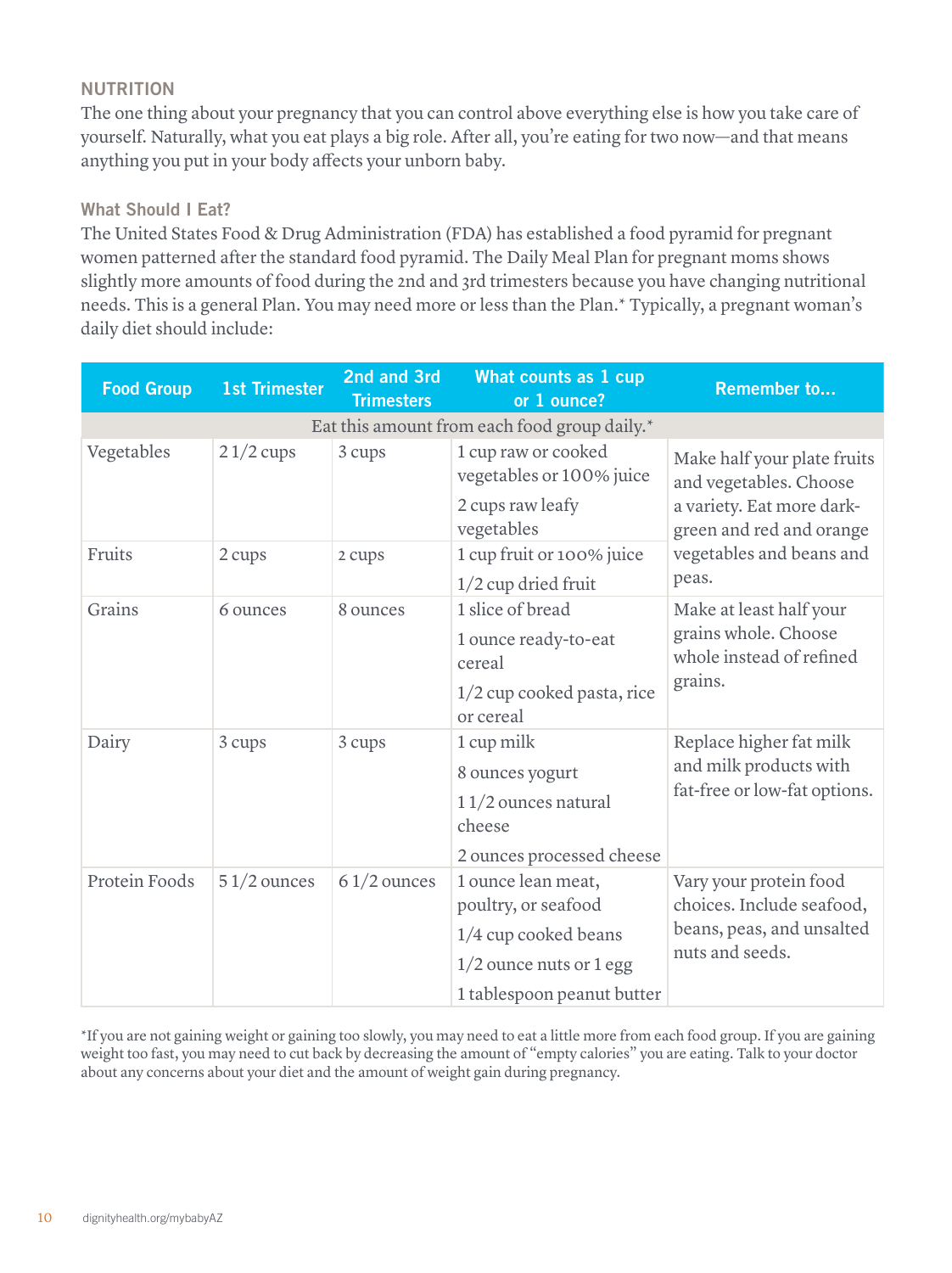There are certain nutrients that are absolutely essential for optimum maternal-fetal health during pregnancy: calcium, iron, protein and folic acid.

- Calcium helps build healthy teeth and bones, and you should consume 1000 milligrams (mg) of calcium daily.
- Iron helps transport oxygen throughout your bloodstream and your baby's. Too little iron can lead to anemia, which can make you feel sluggish and weak; severe cases can slow your baby's development.
- Protein helps build your baby's tissues and aids in your baby's brain development. You should eat at least 60 grams or three servings of protein every day.
- Folic acid prevents certain types of birth defects. You should actually have started taking folic acid supplements or adding folic acid to your diet before you became pregnant, and it is also important that you consume enough folic acid during your first trimester, when your baby's vital organ systems are being formed. You should get at least 400 micrograms (mcg) of folic acid daily.
- You should take a daily prenatal vitamin while you're pregnant. Your doctor will recommend one for you.

Something else to keep in mind for optimal nutrition while you're pregnant: drink at least eight 8-ounce glasses of water, juice or milk every day. You need this extra fluid to help with your increased blood volume, to stay hydrated and to ease or prevent constipation.

Foods to avoid during pregnancy include caffeine and alcohol. It is unclear how caffeine affects the unborn baby, but we do know that alcohol consumption can slow your baby's development and cause Fetal Alcohol Syndrome, resulting in life-long complications for your child.

#### **Weight Gain**

Eating for two goes hand-in-hand with nearly every woman's biggest worry about pregnancy except the health of her baby: how much weight will I gain? Nearly every expectant mother should gain some weight, depending on how much she weighed before she conceived.

Here's how a typical pregnancy weight gain stacks up:

| Baby:                          | 7-8 lbs.   |
|--------------------------------|------------|
| Placenta:                      | $1-2$ lbs. |
| Mother's nutritional reserves: | 7-10 lbs.  |
| Increased blood flow:          | 4 lbs.     |
| Increased body fluids:         | 4 lbs.     |
| Amniotic fluid:                | $2$ lbs.   |
| Breast enlargement:            | $2$ lbs.   |
| Uterus growth:                 | $2$ lbs.   |
|                                |            |

One thing to remember when you're pregnant you may be eating for two, but you're not eating for two adults. Most women only need to consume an additional 300 calories a day while they're pregnant. Check with your doctor for specific recommendations depending on your weight and overall health.

#### **EXERCISE**

Daily exercise benefits everyone, including pregnant women. Research has shown that pregnant women who exercise moderately are more likely to have an easier delivery, recover more quickly and lose weight more rapidly following delivery. They are also more likely to have a better sense of well-being and feel more comfortable during pregnancy.

Choose non-jarring activities such as walking, swimming, yoga, or stationary cycling as you plan your exercise routine. Some health clubs even offer prenatal exercise classes. Avoid contact sports and high-risk activities such as skiing or horseback riding during pregnancy. Always check with your doctor before beginning any exercise program.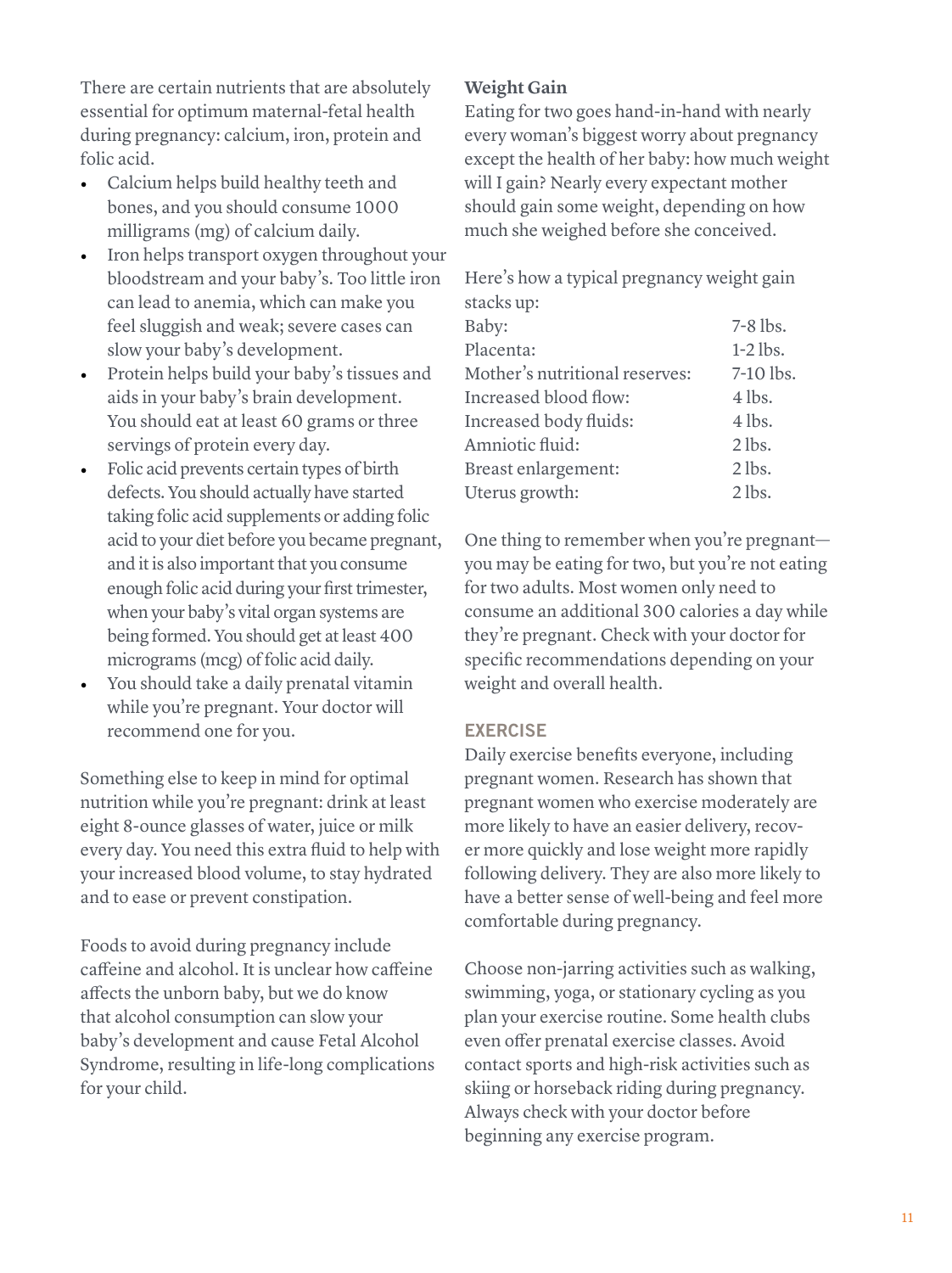#### **STRESS AND PREGNANCY**

Though pregnancy is a very special time for a woman and her family, it can also be a time of added stress. This can result from physiological changes as well as everyday adjustments at home and work.

For everyone, stress causes definite changes in the body. These include: increased muscle tension, faster breathing, quicker heartbeat, and increased blood pressure. Chronic stress can lead to physical and emotional problems ranging from fatigue to insomnia, ulcers to heart disease. Simple lifestyle changes and relaxation techniques, however, can help keep stress manageable.



#### **Stress and Pregnancy Complications**

There is some evidence that excessive maternal stress during pregnancy can contribute to premature labor and delivery. Studies indicate that extreme psychological stress may play a role in low birth weight.

The March of Dimes recommends that a woman who is concerned about the amount of stress at any time during her pregnancy consult with her healthcare provider.

#### **Pregnancy's Unique Pressures**

Pregnancy adds a new set of stresses to a woman's busy life. A woman undergoes profound emotional changes as she anticipates the birth of her baby and responsibilities of parenthood. In addition, many pregnant women experience anxiety due to the physical discomforts of pregnancy such as nausea, fatigue, swelling, and backache. These worries can be minimized by specific information from a doctor or health educator on how to cope with these changes, as well as reassurance that these symptoms are temporary.

Shifts in hormone levels will also influence a woman's psychological state. Chemical and hormonal changes may be partly responsible for the mood swings experienced during pregnancy. These changes may make a woman's normal coping mechanisms less effective.

Other factors also affect an individual's ability to handle stress and determine whether a stressful event becomes a crisis. These include personality, physical and mental health, living conditions, economic status, maturity, and support from others.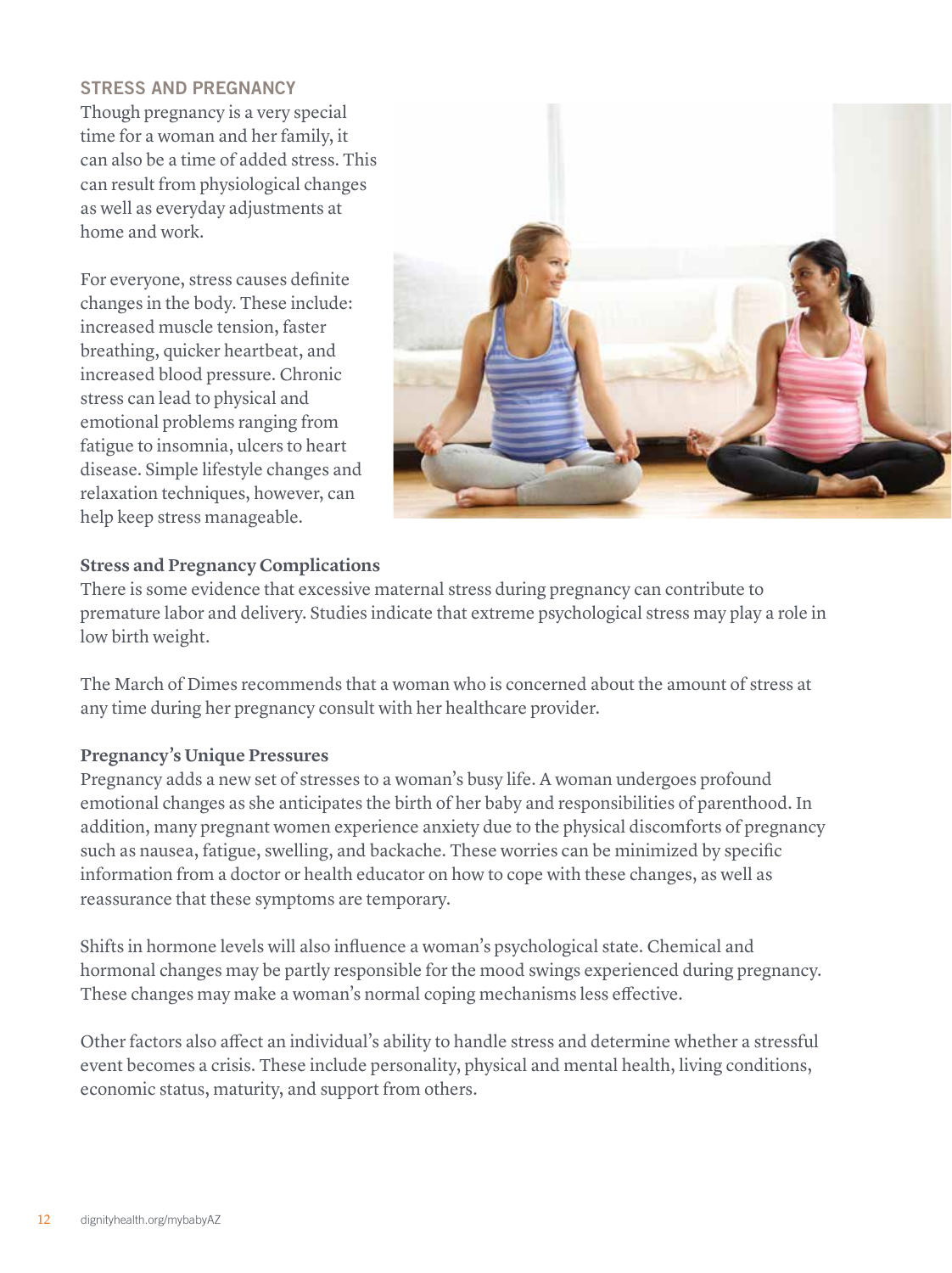#### **Stress Reduction Techniques**

Simple changes in attitude and behavior can help a woman reduce tension. Positive coping mechanisms include a realistic perception of an event, open discussion, and an attempt to solve a problem. The first step toward relieving tension is to identify the changes and pressures in your life.

- What changes are occurring because of pregnancy? What physical and emotional differences are present? Are relationships with your partner, relatives, friends and co-workers changing?
- What pressures do you experience in your environment? Special challenges for the pregnant woman in the workplace may include: unrealistic workload, excessive noise, crowding or interruptions, long periods of standing or sitting, feeling tired without a place to rest, or scheduling medical appointments into a busy day.
- What pressures are you putting on yourself? Are you trying to be superwoman expecting to accomplish everything you did before you became pregnant?

Next, you must deal with the pressures you have discovered.

- Examine your goals to see if they are realistic in your current situation. Set priorities and let unnecessary tasks wait or delegate them.
- Negotiate realistic deadlines with your superiors.
- Survey your workplace to find ways to control irritations such as excess noise.
- Learn to communicate more effectively and ask for what you need. Co-workers often can provide a valuable support system.

#### **Support Systems**

Fortunately, most women easily adjust to the psychological changes of pregnancy and find support in the encouragement of their spouses and families.

Expectant fathers also may experience increased pressure due to concern over additional financial responsibilities or the desire to take time off to accompany their spouse to medical appointments. Understanding co-workers can be a big help to these men who often receive less attention over the pregnancy than their spouses.

#### **Relaxation Programs**

Stress management techniques such as biofeedback, meditation, and other self-awareness programs can also help alleviate stress. So can a regular exercise program. Swimming and walking are especially beneficial for pregnant women.

The relaxation techniques taught in childbirth education classes can be used in many other stressful situations - by both the expectant mother and father. These classes also help to reduce anxiety by educating the couple on what to expect from labor and parenthood as well as through the mutual support of other parents-to-be.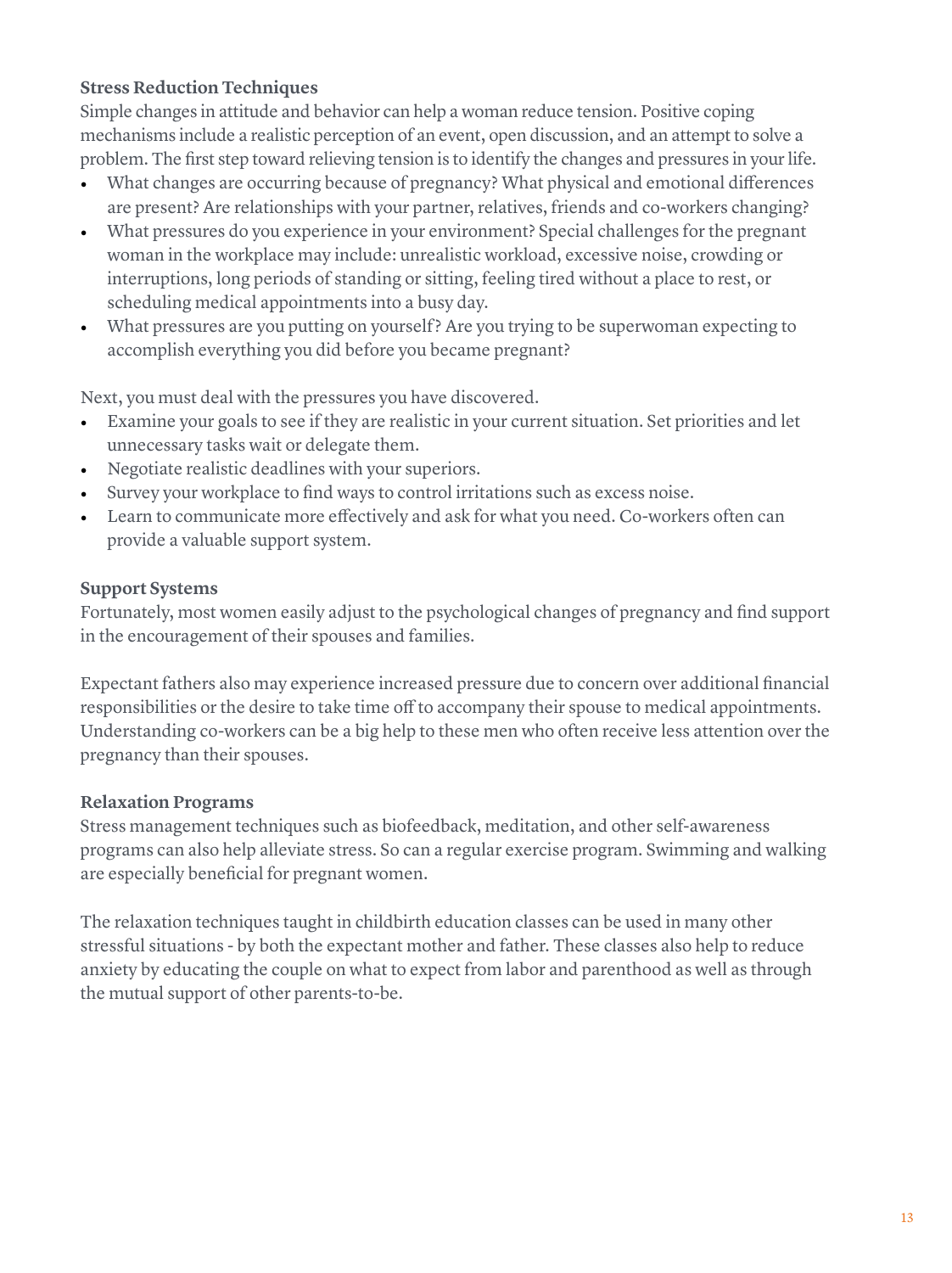#### **Communication is Essential**

Most pregnant women can continue to work until two weeks or so before their due date. Some choose to work up to the point they go into labor. Because stress can play an important role in pregnancy, women should talk about their feelings and share their concerns at home as well as at work. Emotional well-being will compliment a healthy pregnancy.

#### **SMOKING**

Tobacco smoke is extremely dangerous to unborn babies. Women who smoke while pregnant are significantly more likely to deliver prematurely or have low birth-weight infants. Plus, because smoking reduces the flow of oxygen and other



nutrients to the developing fetus, smokers are at greater risk for miscarriage, ectopic pregnancy, stillbirth, and Sudden Infant Death Syndrome (SIDS) after the baby is born. Nicotine also impairs the absorption of calcium, vitamin C and other vitamins and minerals required by a developing fetus. Cigarette smoking, and exposure to second hand smoke, during pregnancy greatly increases the risk of pre-term labor and premature birth.

Once you're home, a smoke-free environment is one of the best gifts you can give your baby. Secondhand smoke contributes to respiratory problems in children, including asthma, and may contribute to SIDS. Smoking also greatly increases fire hazards in your home and may cause burns to you as well as people and objects around you (including your newborn).

Avoid all tobacco smoke while you're pregnant, even secondhand smoke. If you smoke, quit. If your partner smokes, ask him or her to quit or at least to refrain from smoking around you (and your baby, once she is born). See the resource section for information about smoking cessation programs.

*Note: It is best to quit smoking before pregnancy. While nicotine patches can be worn to quit, patches (or any kind of nicotine) are not recommended during pregnancy. If a woman becomes pregnant while she smokes, she can reduce the baby's risk factors by stopping smoking as soon as possible.*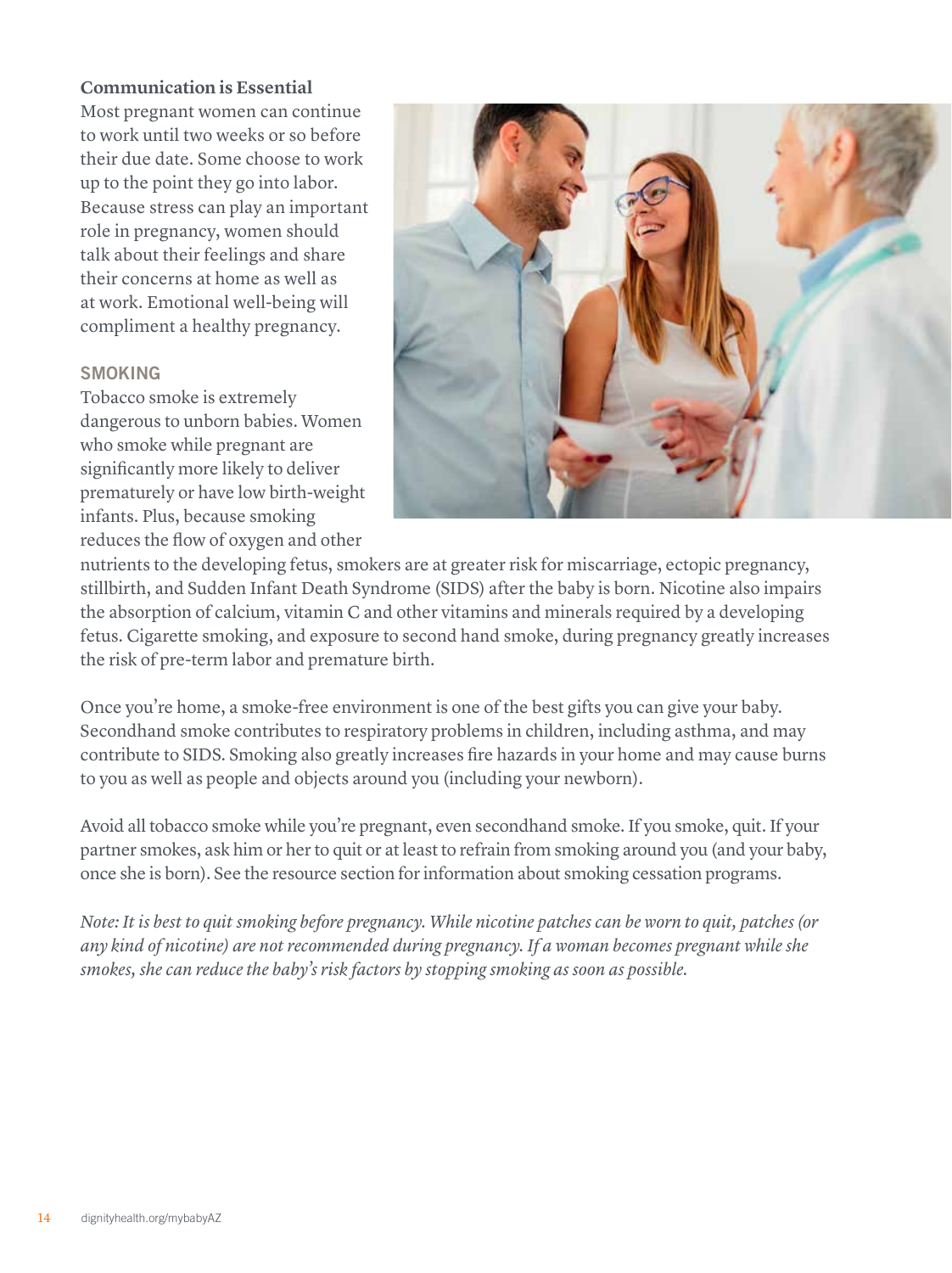#### **SUBSTANCE ABUSE**

Avoid using alcohol or illegal drugs while you're pregnant. They are dangerous to both you and your baby, potentially causing birth defects, premature labor, low birth weight, Fetal Alcohol Syndrome (FAS), and a host of other problems including maternal or fetal death. There is no good reason to use illegal drugs any time, but pregnancy should be a good motivator to stop. See the resource section for information about rehabilitation programs. Your doctor can also assist you in getting the help you need.

#### **COPING WITH THE DISCOMFORTS OF PREGNANCY**

#### **Nausea**

- Eat four or five small meals per day rather than three large meals
- Don't let your stomach become empty
- Eat crackers before getting out of bed
- Eat well balanced diet especially foods high in B vitamins
- Drink plenty of water between meals, but limit during meals
- Avoid strong smelling foods
- Avoid greasy or spicy foods

#### **Fatigue**

- Listen to your body Rest!
- Try to get some type of exercise each day

#### **Stuffy Nose**

• Try saline nose drops

#### **Backache**

- Maintain proper posture
- Use good body mechanics
- Try pelvic tilt exercises
- Rest often
- Wear low-heeled shoes or flats
- When lying down, place a pillow under your knees so they are higher than your hips
- When sitting, keep your feet up; a low footstool is often helpful
- When standing, support one foot 2 or 3 inches higher than the other

#### **Constipation**

- Eat raw vegetables and fruits, prunes, whole grain and bran cereals
- Exercise walking is especially good exercise during pregnancy
- Drink at least eight 8-ounce glasses of water each day
- Drink a cup of warm water when you wake in the morning
- Never hold back a bowel movement

#### **Leg Cramps**

- Your partner can place the heel of mom's foot in their palm then gently use forearm to push the ball of her foot toward her body
- Adjust calcium/phosphorus ratio talk to your doctor
- Elevate your legs at regular intervals during the day with your toes pointing up and toward your nose
- Help prevent cramping with calf stretches

#### **Heartburn**

- Eat small, frequent meals
- Avoid fatty and spicy foods
- Avoid lying down immediately after a meal; use pillows to prop your body to a slight incline
- Avoid ice cold, very hot, or carbonated beverages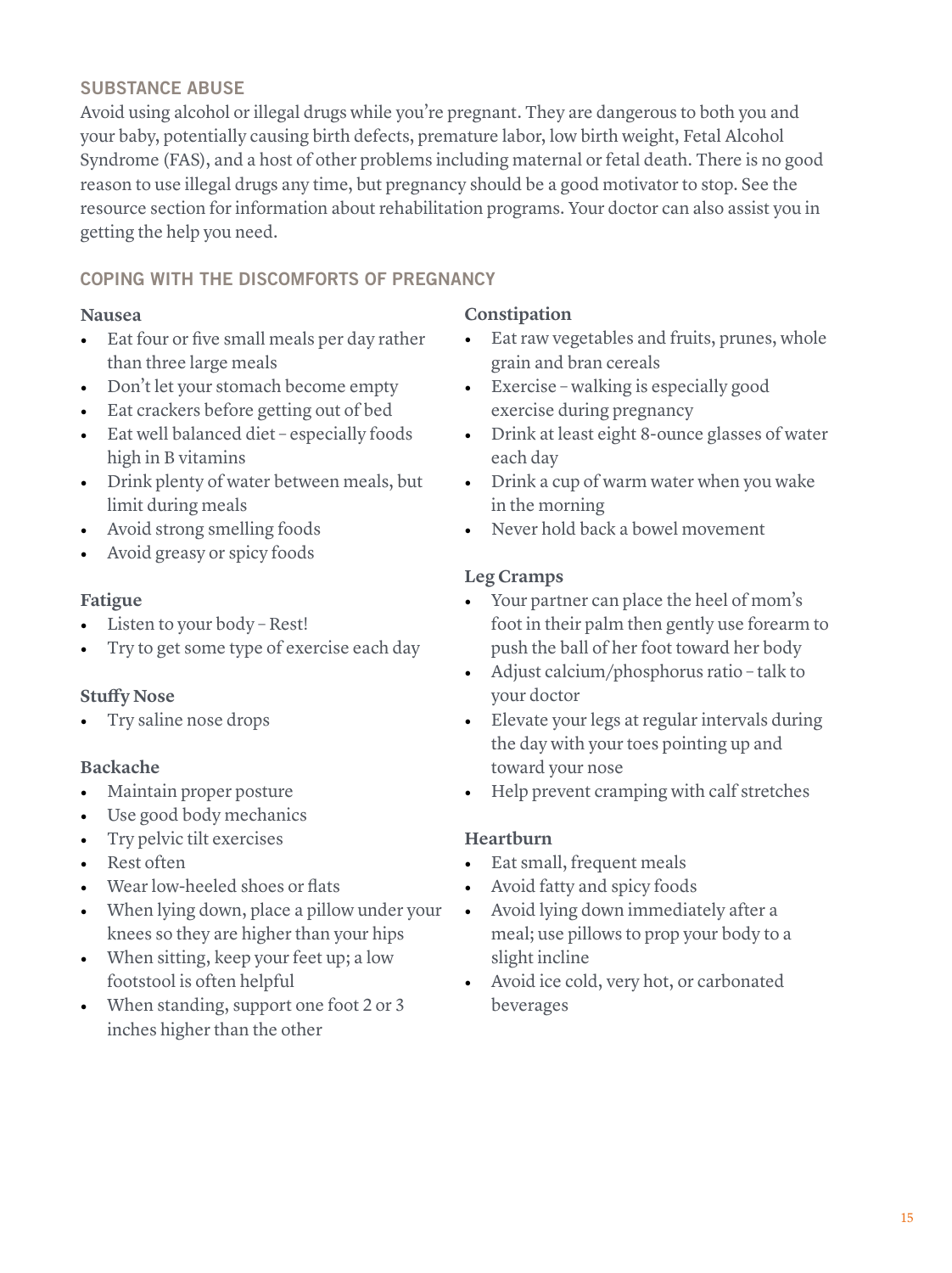#### **Shortness of Breath**

- Maintain correct posture
- Use good body mechanics
- Sleep propped up with pillows

#### **Swelling in Legs/Feet**

- Increase fluids intake
- Sit instead of standing, lie down instead of sitting, elevate feet several times a day or whenever possible
- Do foot twirls
- Walk or swim regularly
- Eat three servings of protein daily
- If you wake up in the morning with swelling, call your doctor

#### **Varicose Veins**

- Elevate legs at right angle to body two to five minutes several times per day
- Wear support hose, but avoid control-top panty hose, pants, girdles, or anything with wide elastic "tummy control"
- Try a warm bath to soothe legs
- Avoid standing with knees locked and sitting with legs crossed

#### **Hemorrhoids**

- Avoid constipation and straining
- Do Kegel exercises for circulation
- Apply witch hazel compresses
- Sit on firm chairs
- Lie down for short rests with your hips lifted on a pillow

#### **Trouble Sleeping**

- Don't eat immediately before bed
- Drink a glass of warm milk about an hour before bedtime
- Take a warm bath before going to bed
- Practice relaxation techniques

#### **Dizziness**

- Change position slowly; stretch, especially when getting up
- Eat regular meals and drink at least eight 8-ounce glasses of water each day
- Stay out of the sun
- Report dizziness to your doctor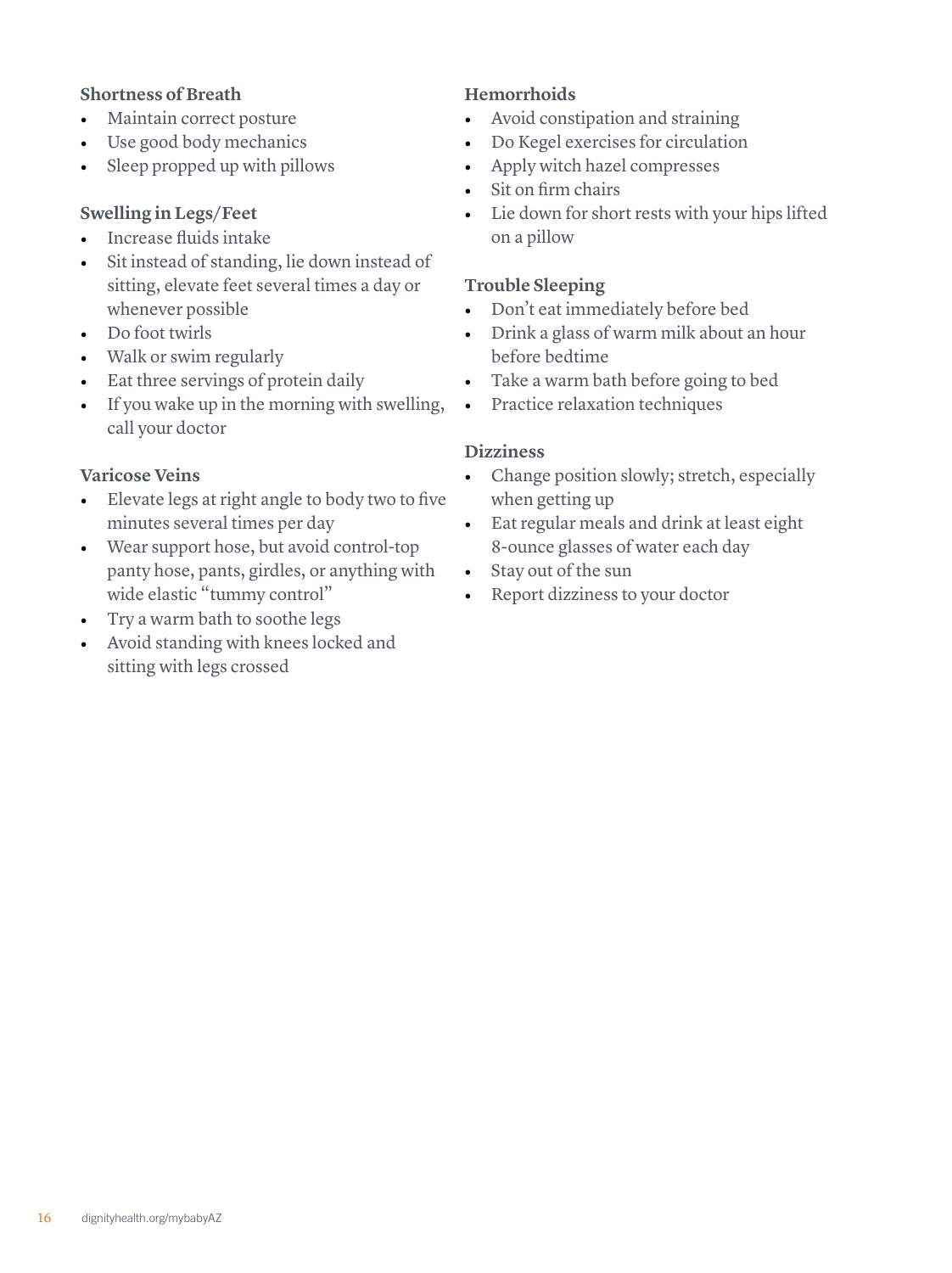## Prenatal Education

Now that you're expecting a baby, you'll learn a lot about what's happening to your body and your baby in the coming months. You will likely receive a lot of advice and information from friends, family members, acquaintances and people you don't even know. Some of it will be accurate, some won't. For better or worse, it's up to you to filter through that advice to obtain information that will be useful to you.

Of course, your doctor or healthcare provider is an excellent source of information, and you should rely on him or her to answer any questions you may have. You can also count on the Prenatal Childbirth Education Programs at Dignity Health to provide you with accurate information and to answer your questions. We believe informed mothers (and fathers) make better decisions about their care and in turn, have healthier, happier pregnancies.

Dignity Health offers a variety of courses, from Childbirth Preparation to Keeping Kids Safe. All of our classes will allow you to become knowledgeable and comfortable with your new baby. **For additional information, including class availability, registration and fees, visit dignityhealth. org/azce and select classes and events, or call 480.728.5414 Monday through Friday from 8 a.m. to 5:30 p.m.**

**Childbirth Preparation**: If you are a first-time parent or if you have never attended a prenatal class, our Childbirth Preparation course is for you. This three-week course for expectant mothers and their coaches is taught by qualified obstetrical nurses or nationally certified childbirth educators. It covers many aspects of pregnancy and birth including pain management and postpartum recovery. Participants are asked to wear comfortable clothes and bring two pillows to class. We recommend registering for Childbirth Preparation by your fifth month of pregnancy and completing the series at least four weeks before your due date.

**Prenatal Seminar**: This is the same class as the Childbirth Preparation, however it is a twoweek course, held on either two consecutive Saturday mornings or two weeknight evenings.

**1-Day Childbirth Preparation**: This is an accelerated and condensed format of the standard Childbirth Preparation, that is completed in one Saturday.

**Comfort Measures for Labor and Birth:** This interactive three-hour class is designed to assist moms and partners in achieving their goal for labor and birth, whether un-medicated or not, through a wide variety of comfort techniques. Class focuses on topics, such as, breathing, relaxation, and positioning to manage the challenges of labor. Completion of a birthing class, or a previous labor/birth, is a prerequisite for this course. The content in this class is built off information that is provided in the Childbirth Preparation classes, or should have been acquired from a previous personal labor/birth.

**Pregnancy Fit Camps:** Join us for a fun, lowimpact, 35-minute heart-healthy aerobic workout that is adapted for all three trimesters. This class is designed to boost metabolism and energy, burn calories, tone the entire body, correct posture, and help decrease general discomforts. Participants suffering from any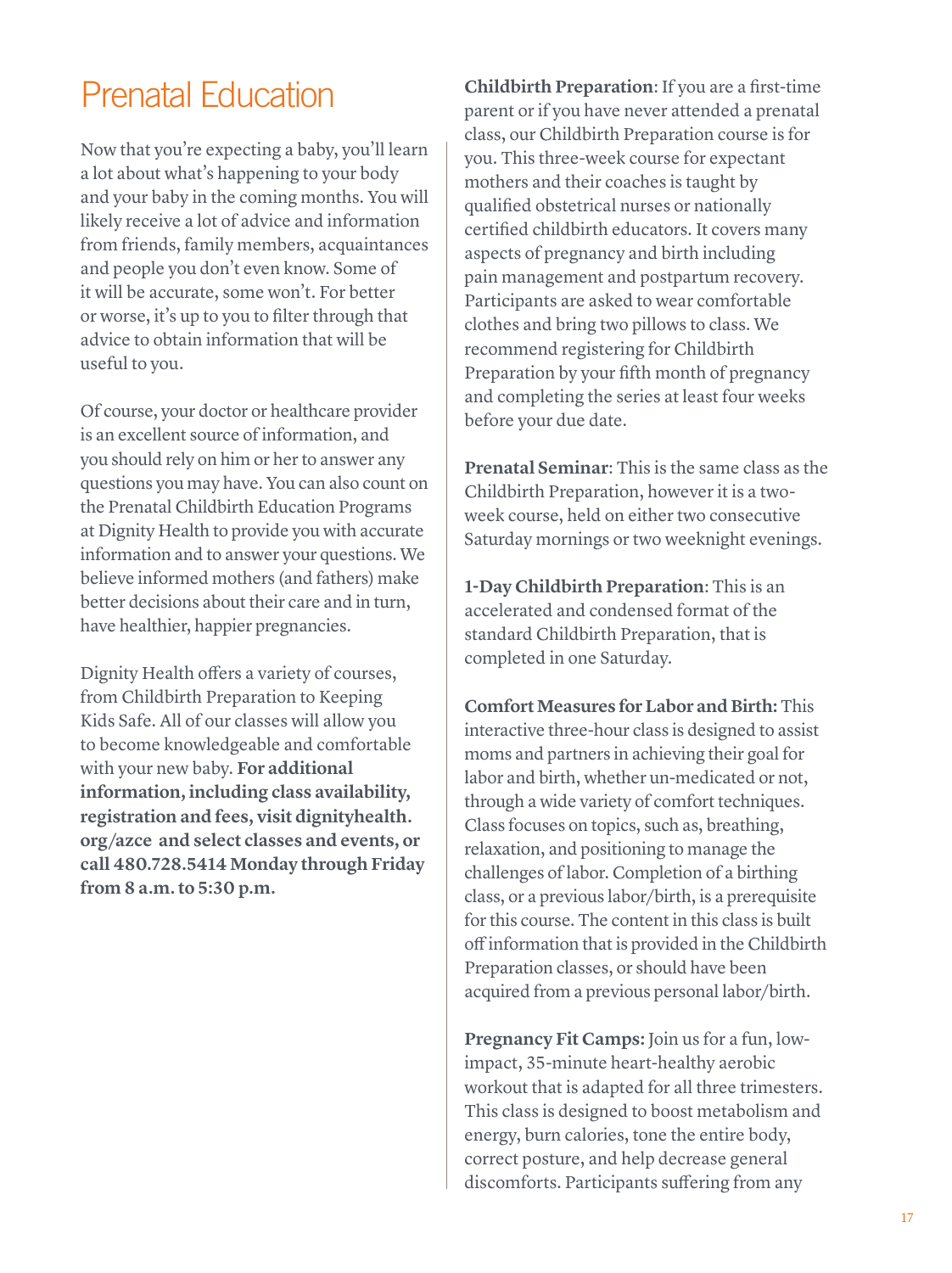high risk pregnancy complications must be released by a physician before starting any fitness routine. Class is offered on Mondays. Registration is required.

**The Art of Breastfeeding**: While breastfeeding is a natural act, it is also a learned act that takes time to master. This three-hour course is designed to support and educate expectant parents about breastfeeding and its advantages. During the course, you and your coach will learn about basic anatomy and physiology of the breast; care of the mother; baby's cues; initiating breastfeeding; common breastfeeding challenges; milk production and storage; and problem solving.

**Pumping Basics:** This interactive two-hour class is designed to guide mom and her partner in the use of their breast pump, how and when to pump, returning to work, and the logistics surrounding that process. Completion of a breastfeeding class or a previous personal breastfeeding experience, is a prerequisite. This class may be taken before or after the birth of your baby. Moms may bring their infant and a support person.

#### **Baby Your Baby Newborn Care Class**:

Because babies don't come with instruction manuals, we have developed Baby Your Baby; an interactive newborn care class for firsttime parents, or those who want to brush up on caring for an infant. Topics to be discussed include tips and techniques for feeding, burping, bathing, swaddling and caring for your newborn. Other important topics such as baby care basics, SIDS, and when to call the pediatrician are also covered in this class.

**Boot Camp for New Dads:** This three-hour class gives expectant fathers the opportunity to learn the ropes of fatherhood from veteran dads. Boot Camp for New Dads® (aka Daddy Boot Camp®) is a unique father-to-father, community-based workshop that inspires and equips men of different economic levels, ages and cultures to become confidently engaged with their infants, support their mates and personally navigate their transformation into dads. Registration is required.

**Keeping Kids Safe:** A class designed for new parents, baby sitters, and others interested in learning home safety and child-proofing techniques. Participants learn child and infant CPR and choking assistance. Participants do not receive a CPR certification card.

**Breastfeeding Support Group**: A free support group led by breastfeeding consultants, where breastfeeding moms can find support during their babies first year of life.

**Postpartum Fit Camps:** Join us for a fun, low-impact, 35-minute heart-healthy aerobic workout adapted for all fitness levels. Build everyday strength and assist with pregnancy weight loss. Class is offered on Thursdays. Registration is required.

#### **Pregnancy and Postpartum Support Group**:

A free support group for mothers who are adjusting to the changes occurring in their lives. The support group focuses on moms who are suffering from perinatal mood disorders such as baby blues, anxiety, depression, and obsessivecompulsive disorders. Mothers still pregnant, but experiencing some of these symptoms also are welcome to attend this support group.

#### **Let's Talk 6-Week Therapeutic Program:**

While pregnant we are often taught to think of and care for the expecting baby, but too often we forget to care for ourselves. Join our therapy group designed to assist mothers and mothersto-be needing mental and emotional support during pregnancy and postpartum. New sessions start throughout the year. Registration is required. All groups are confidential, closed groups, each consisting of 6 sessions and is limited to 10 participants per group.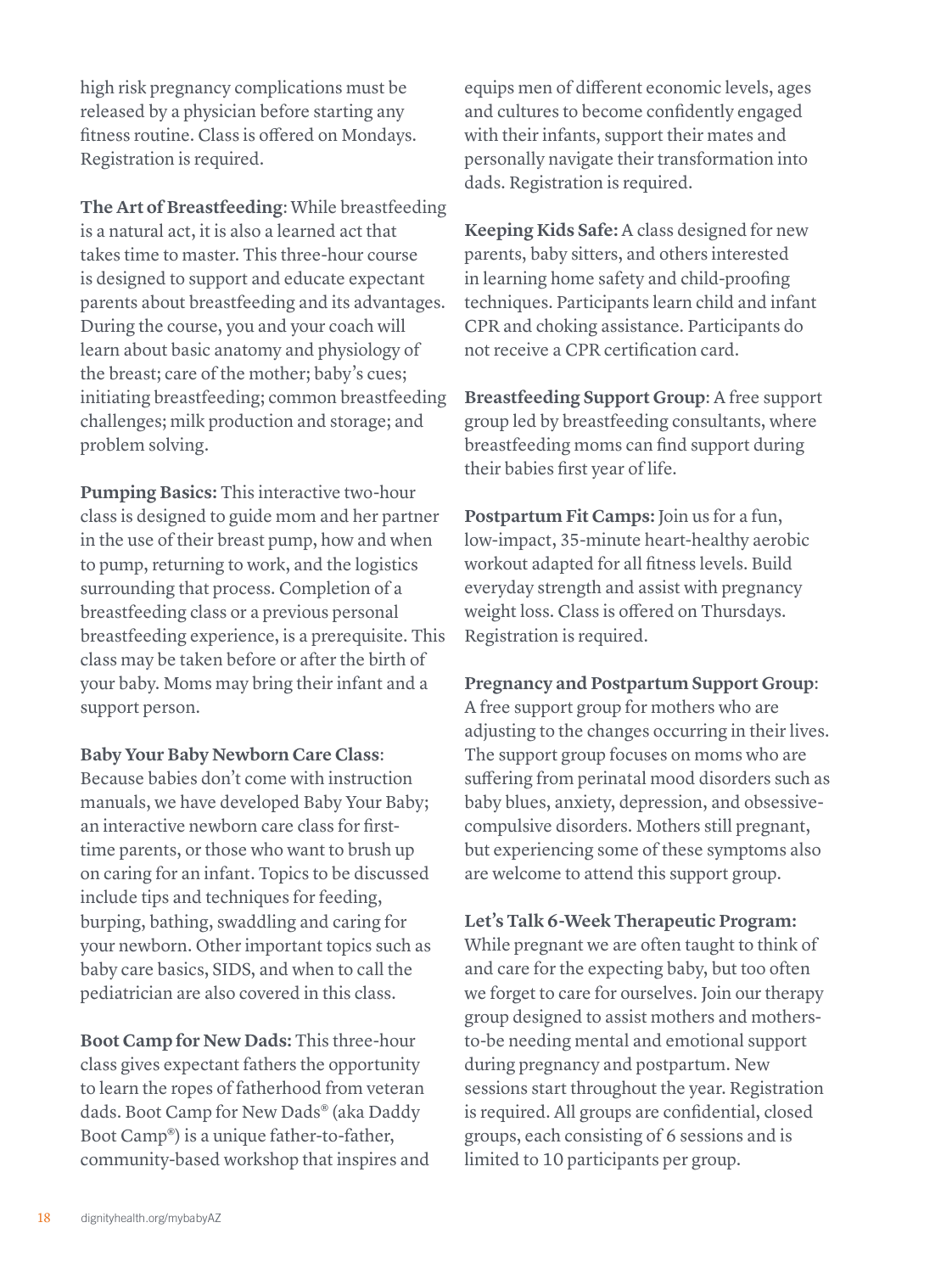**PLAN WHAT TO BRING TO THE HOSPITAL**  In addition to the items on the list found on page 25, state law requires that infants be placed in a child safety seat for transport; be sure to have the child safety seat installed before the baby arrives. Please review the instruction manual regarding proper installation prior to bringing the baby home. Should you need help with installation, you may call the local fire department and a certified child safety seat inspector can set up a time to help you. Contact your local fire department for similar programs or services. Dignity Health and Chandler Fire Department are participants in the Arizona DES Car Seat program and if you qualify for family assistance, a child safety seat may be provided for your baby. Qualification requires disclosure of specific income documents. Please research this opportunity prior to admission to our Family Birth Center. The hospital staff are not available to check or install child safety seats prior to, or at the time of discharge.

**Planning for Discharge**: Just as you plan for admission to our Family Birth Center, it is important that you plan for your discharge also. The Family Birth Center's customary discharge time is 11 a.m. While not always possible, it is our intent to have you fully prepared for discharge by this time.

**Baby Photos**: Photos are taken before discharge. Please make sure you have the outfit you want your baby to wear should you choose to have photos taken.

#### **BREATHING EXERCISES**

As odd as it may sound, especially to a woman who has never experienced labor before, breathing is an extremely effective form of pain management when it is used correctly. Breathing promotes relaxation and increases the supply of available oxygen for both the laboring woman and the baby. It also provides a rhythmic activity that increases your tolerance for pain. It does this by distracting your thoughts and conditioning your mind to help block out the pain.

Three things to keep in mind about breathing techniques:

- 1. The more you practice, the more effective breathing will be as pain management during labor
- 2. Breathing techniques are a great way to help you relax and quiet your mind before labor, so practice often (daily is best)
- 3. Different techniques work better for different women, so experiment to find the rhythms and positions you like best

#### **Exercises and Technique**

Special labor breathing is needed when the mother can no longer walk or talk through her contractions. But don't wait until labor begins to try labor breathing techniques! Practice sessions allow for both the pregnant woman and her labor coach to learn to work together as a team. During daily practice sessions, the coach plays the role of the "contracting uterus."

One of the coach's duties during practice involves saying, "contraction begins" and "contraction ends" as the cue for each practice contraction. At the beginning and end of each contraction, the laboring woman takes a deep relaxation breath in through her nose and out through her mouth. These "relaxation breaths" allow the mother to focus on the beginning and ending of each contraction.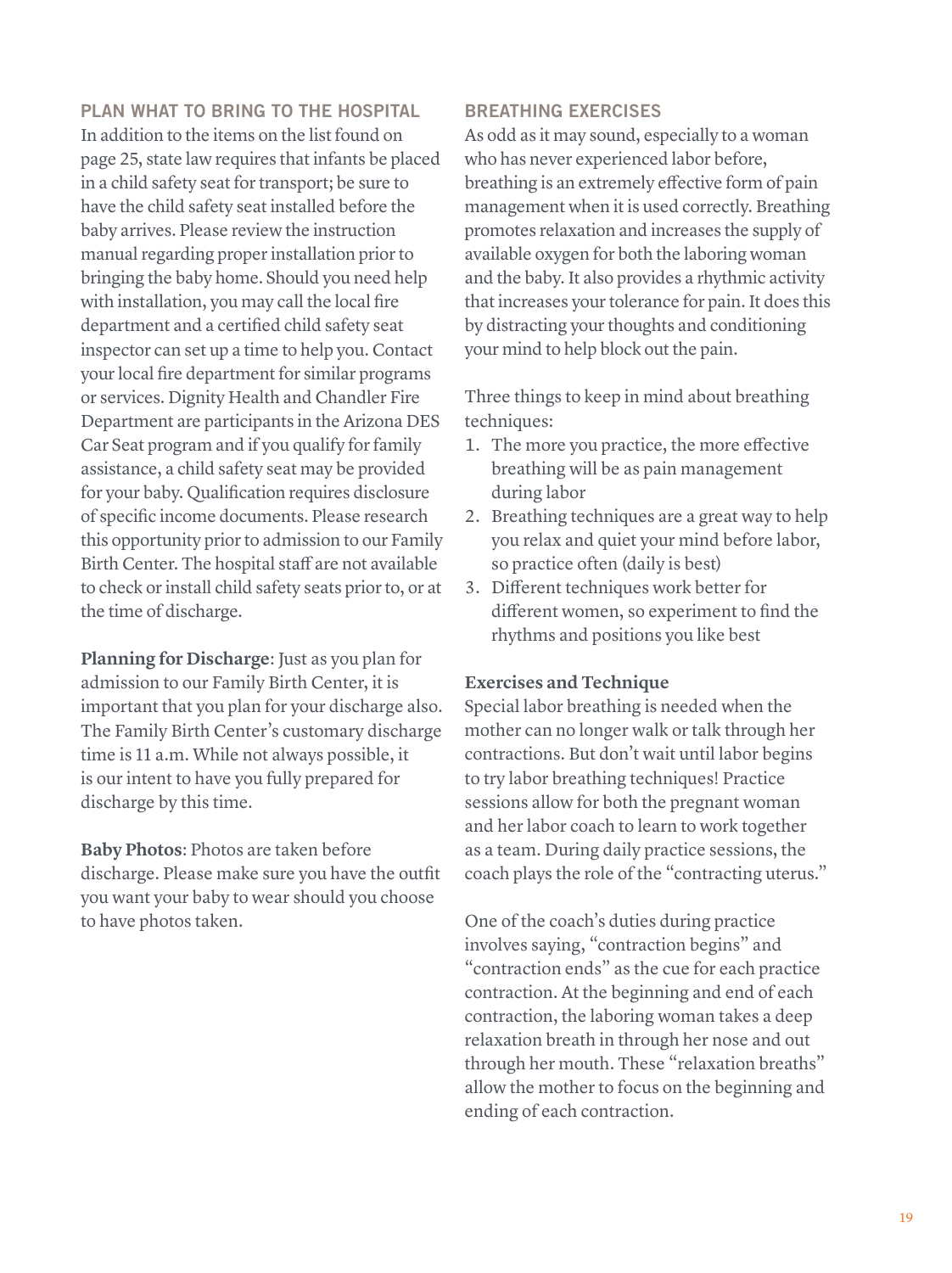#### **Slow Breathing**

**Mother**: In practice sessions and later during the real thing, begin with "slow breathing." Breathe in through your nose and out through your mouth. Breathe slowly, easily and fully. Think of each exhalation (out breath) as a releasing breath.

**Coach**: Watch the mother during contractions. When she begins to show signs of increased tension, difficulty with concentration and doesn't feel the breathing is helping any more, gently encourage her to switch to the light breathing.

#### **Light Breathing**

**Mother**: "Light breathing" is breathing in and out through the mouth lightly and quickly. Try to keep your inhalations quiet and give your exhalations a soft sound, such as a "hee," "who," or "ho."

If your mouth becomes dry, touch your tongue to the roof of your mouth. Ice chips between contractions are also helpful.

**Coach**: Offer encouragement. Help her concentrate. Offer ice chips if her mouth is dry.

#### **Transition Breathing**

**Mother**: "Transition breathing" takes place when you are breathing quickly, in and out through your mouth. Your inhalation is quiet, but your exhalation typically makes a soft sound in one of the following rhythmic patterns: HEE-HEE-WHO HEE-HEE-HEE-WHO HEE-HEE-HEE-HEE-WHO

Any or all of these patterns can be used in labor. Practice each of them to determine which one(s) work for you.

**Coach**: Breathe with her. Offer encouragement and support. If she's hooked up to a fetal monitor, let her know when the end of the contraction is coming. Remind her to take relaxation breaths at the beginning and end of each contraction. Give her ice chips to moisten her mouth.

#### **To Keep from Pushing**

**Mother**: At some point, either in labor or at the birth, there will come a time when you will be asked not to push. To keep from pushing, breathe in quietly through your mouth and breathe out with a hard HEE. Quickly breathe in quietly through the mouth and then breathe out a hard WHO: HEE-WHO HEE-WHO

HEE-WHO HEE-WHO

As long as you keep up this type of breathing, pushing can be delayed or be less effective.

**Coach**: Support and encouragement continue to be important at this time. Continue to breathe with her if that's what she wants you to do.

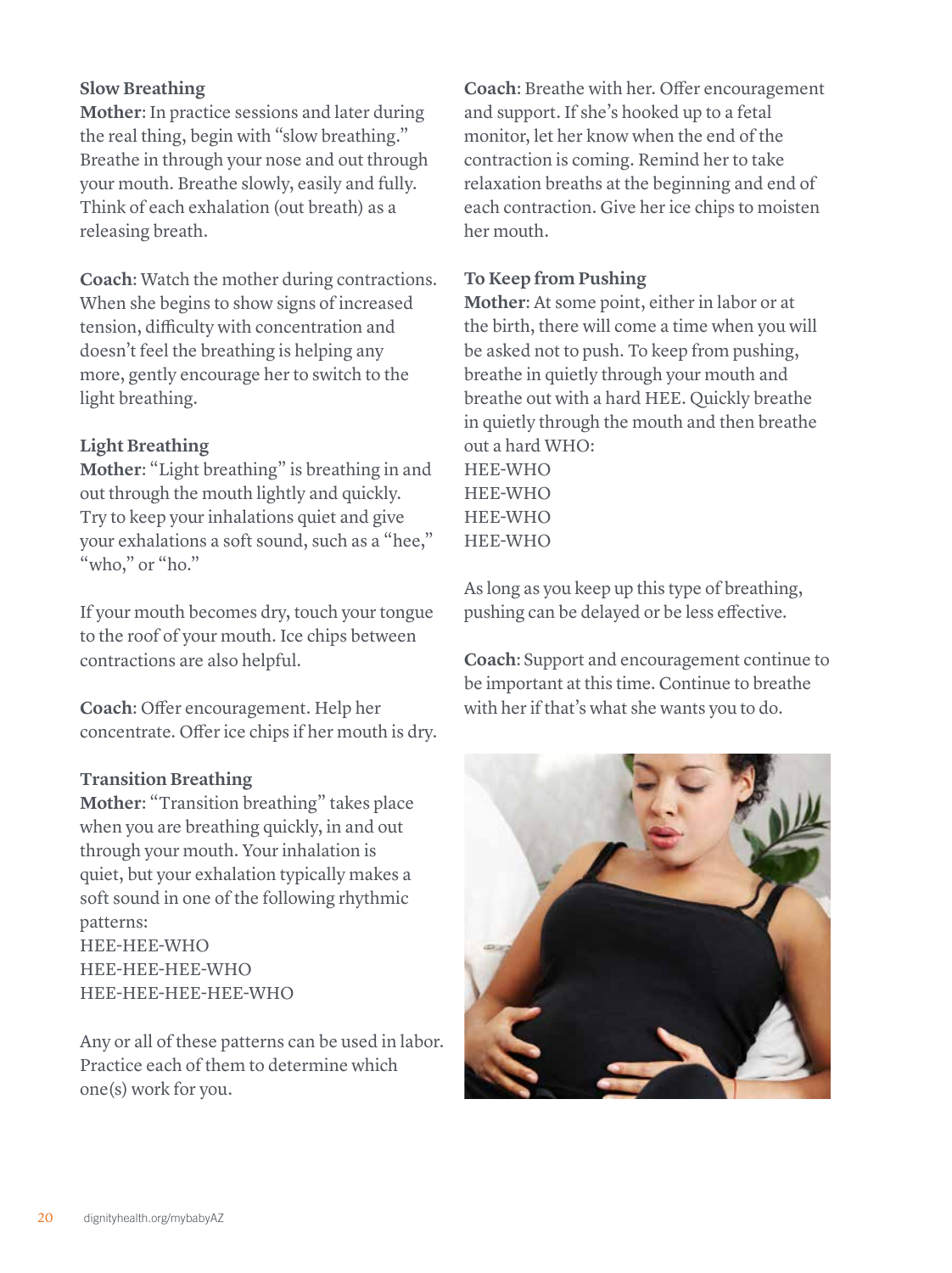

#### **Pushing**

Generally, there are two kinds of pushing: spontaneous bearing down and directed bearing down.

- 1. **Spontaneous bearing down**: for many women, the urge to push is strong and they don't have to be told when to do it. For them, the body seems to take over and do the job. The mother pushes spontaneously when her uterus contracts.
- 2. **Directed bearing down**: not every woman feels the urge to push. For example, if you have epidural anesthesia you may not feel that urge, so your doctor or nurses will have to help you. To breathe in a directed bearing down scenario, take a deep relaxing breath at the beginning of the contraction when instructed by the nurse or doctor. Then bear down as if to push out the last drop of urine from the bladder; hold that push as long as you are comfortable, then exhale completely and start the process again right away. You may do this several times during a contraction. At the end of the contraction, take a couple deep relaxation breaths. Continue with this method of breathing until the baby is delivered, or as directed by the doctor, nurse or midwife.

Other functions the coach can perform for the delivering mother during labor include:

- Roving body checks to seek out tension and help release it
- Talk to her and remind her to relax her body, concentrating on specific areas at a time
- Offer praise, guidance and encouragement
- Always remind her to take the relaxation breaths at the beginning and end of each contraction.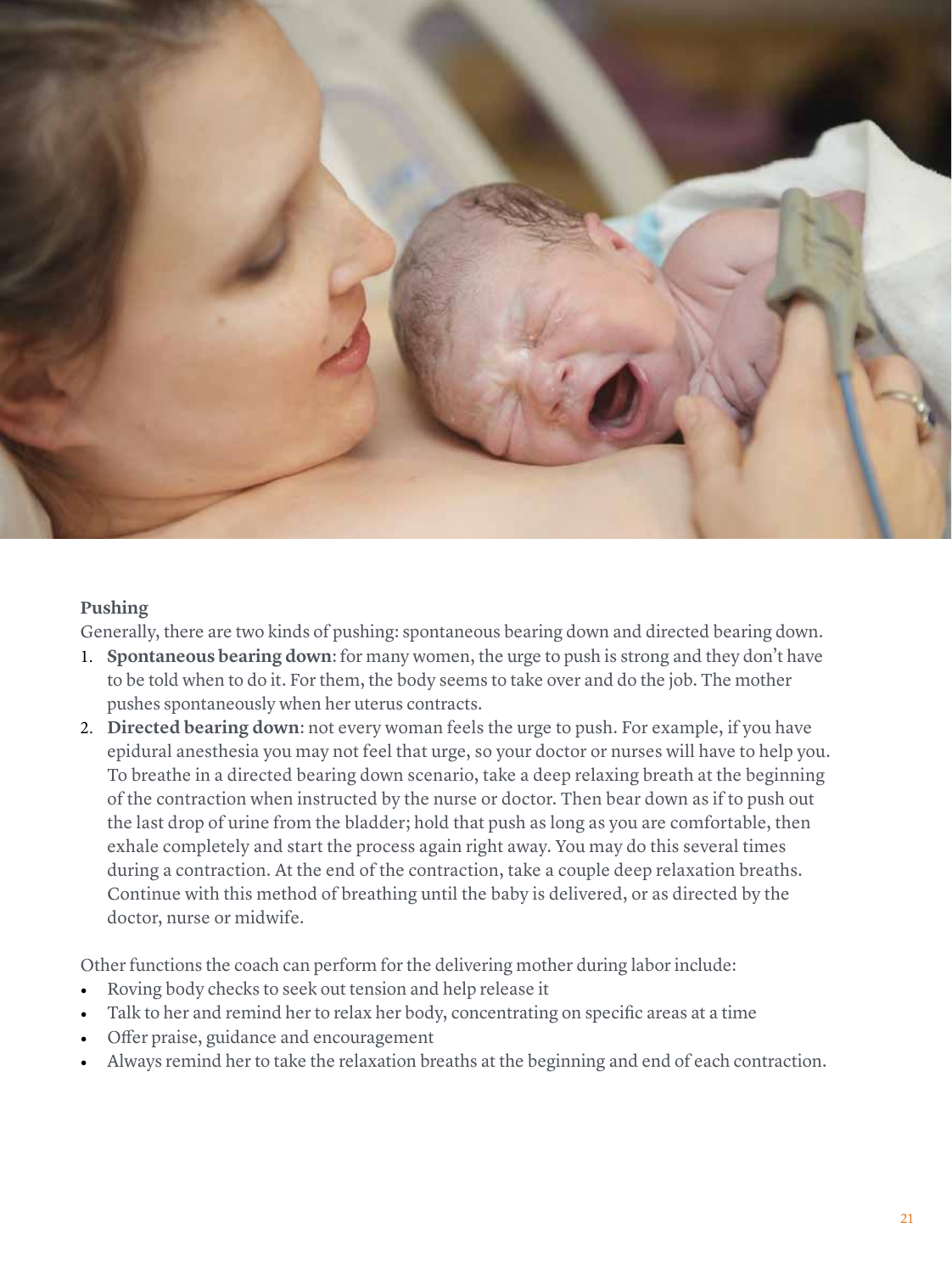#### **PREPARING A BIRTH PLAN**

Developing a birth plan is an excellent way to express your labor, birth, recovery and postpartum preferences ahead of time. Is a birth plan required to give birth? No. Our own research, including feedback from patients and their families, shows that those who come to the hospital with a birth plan feel more in control and better about their stay.

While we have the experience needed to manage all aspects of your stay – and keep both mother, baby and even father comfortable – we prefer to empower our patients whenever possible.

#### **Attitude**

What do you want from your labor and birth? Do you want to be able to use different labor and/or birth positions? Are you breastfeeding your baby? Are you feeling anxious about the labor process? Would you prefer maximum or minimal pain relief ? Preparation of your birth plan is a good time to decide what your beliefs about pain management are, and to be honest with yourself about what you know you can handle. Also, be open to changes in your needs for medication as the situation may change.

#### **Interventions**

Is the idea of being hooked up to a fetal monitor reassuring to you or is it restraining? Are you interested in epidural anesthesia? What if you or your baby requires more medical assistance than expected? What are your thoughts and your doctor's thoughts on Cesarean birth? What is the hospital's policy on anesthesia?

#### **Communicating Your Plan**

Is a birth plan helpful at achieving your own objectives for your baby's birth? Absolutely, because it functions as a communication tool between you, your partner, your doctor and the hospital nursing staff. By thinking through and prioritizing your preferences in a host of areas relating to labor and delivery, writing down your goals and discussing them with your doctor at prenatal visits, you will have opened the lines of communication prior to labor.

When you have completed your birth plan, discuss it with your labor coach so that he or she clearly understands your wishes and can advocate for you if necessary. Discuss it with your doctor before going to the hospital. Give your doctor a copy to keep with your chart and bring extra copies to the hospital with you for the nursing staff, your doctor and your coach.

#### **Choices**

Labor is different for every woman. In fact, women who have had more than one baby all report differences in their labor from birth to birth. What is important is that you make the right choices for yourself—not what your mother, sister, friend, acquaintance or coworker said you should do. Keep your own best interests at heart, and remember to be flexible.

#### **Learn About Labor Options**

We can't say it enough – we want you and your family to feel comfortable, confident and in control during this important time of your life. The best way to do that is by educating yourself and finding out about the many services available at Dignity Health before, during and even after you've given birth.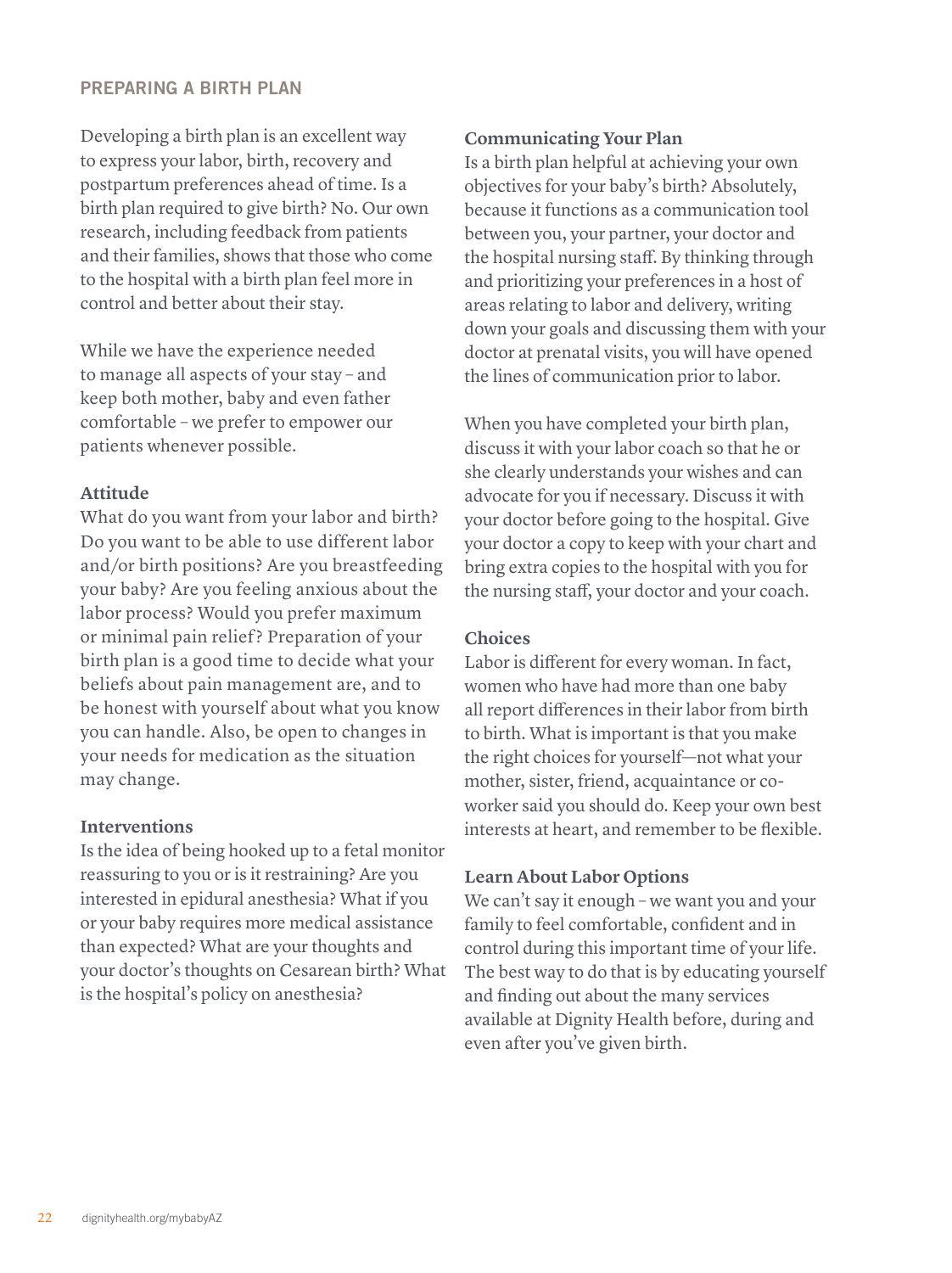

## Just for Dad

There is no relationship like the one between fathers and children. Children share an unbreakable bond with their dad that is unique only to them. Study after study has revealed that the father's role in the well-being and upbringing of every child is just as important as the mother's.

However, fathers obviously don't experience pregnancy and childbirth the same way mothers do. Their fears are different, and may include whether they will be able to provide for their growing family, how their relationship with their spouse or partner will change after the baby is born, or possibly whether they'll faint in the delivery room. They may feel a strong sense of fear or concern about becoming a parent.

Dignity Health believes fathers should play an integral role throughout pregnancy and childbirth and certainly after the baby is born. With that in mind, the following sections provide invaluable information for new or expecting fathers.

#### **BOOT CAMP FOR NEW DADS**

This one-day class gives expectant fathers the opportunity to learn the ropes of fatherhood from veteran dads. Boot Camp for New Dads®

(aka Daddy Boot Camp®) is a unique fatherto-father, community-based workshop that inspires and equips men of different economic levels, ages and cultures to become confidently engaged with their infants, support their mates and personally navigate their transformation into dads. Registration is required.

#### **YOUR ROLE IN LABOR AND DELIVERY**

A father's role in labor and delivery used to involve pacing a crowded waiting room, checking the clock every few seconds and waiting for word that his baby was born and his wife was doing well. Those days are long gone. Fathers now play a pivotal role in their partner's labor and their baby's delivery. Usually, they serve as mom's labor coach; they are present for the delivery and many new dads even cut the umbilical cord after the baby arrives. They can hold their baby right away in the labor, delivery, or recovery room and take pictures or videos of the baby's first milestones such as weighing or bathing the baby, etc. And they should do all these things, because fathers are as important to a new baby's well being as are mothers.

If you have taken childbirth classes, reviewing the information prior to the onset of labor is a good idea. It will help refresh your memory and ensure that you are helpful to the motherto-be. Hopefully you have been practicing her breathing exercises with her as well.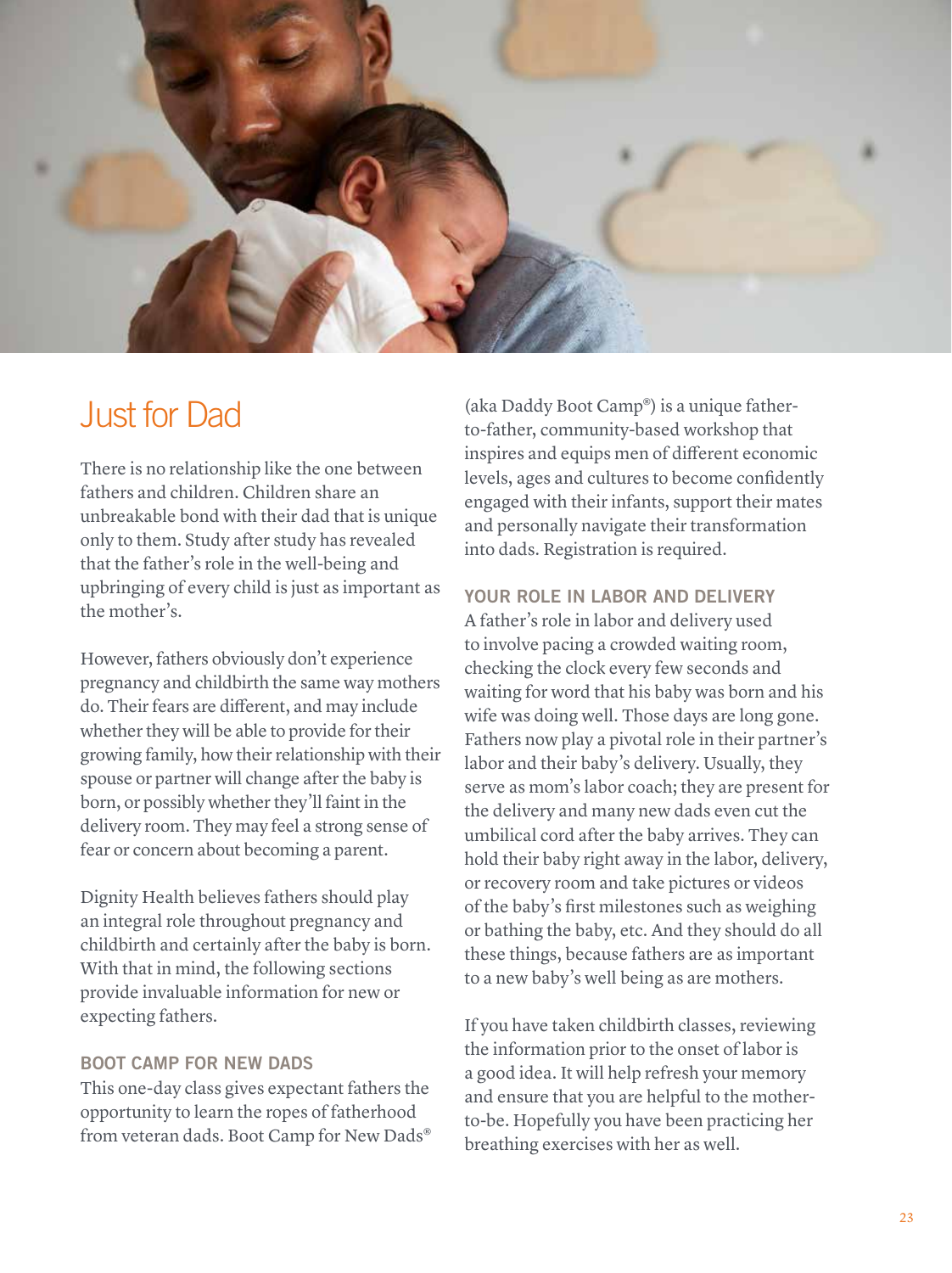Help her pack her bag and the baby's bag for the hospital, and pack one for yourself too. Your bag should include:

- Watch or time piece with second hand for timing contractions
- Portable MP3 player, speaker or audio device if you plan to use music to help manage labor
- Camera or camcorder (don't forget charger or backup batteries)
- Tennis ball or personal massage implement that will help you provide massage and counter pressure to mom
- A snack for you (but don't plan to eat it in front of mom – she may not be able to eat after a certain point, and some smells can be annoying during labor)
- Change of clothes for you (having fresh clothing is a real pick-me-up)
- Toothbrush and toothpaste
- Copy of your birth plan and extra insurance cards, if you have them
- List of phone numbers of people to call after the baby is born
- Mobile phone and charger

If labor begins at home, help find ways to distract her. Going for a short walk, massage, even playing a board game or watching a video with her can help pass the time until you're ready to head for the hospital. If labor begins away from home, get her home unless her contractions are five (or less) minutes apart or her water has broken. In that case, get her to the hospital.

Once you're at the hospital, there are some do's and don'ts to keep in mind while she is in labor.

#### **During labor, please do:**

- Consult with her at all times, on all decisions. If she doesn't want to be bothered, she'll tell you.
- Talk to her—tell her she's doing great, that you love her, that she's strong and wonderful and beautiful.
- Tell her what a wonderful job she's doing even when you're not sure yourself.
- Stay by her side and follow her lead with respect to the level of conversation, her mood and any touching she desires. This changes frequently during labor, so watch her closely.
- Hold her hand. Even if she doesn't want to be touched anywhere else, she may want to hold your hand. You can't believe how comforting this simple gesture is to her.
- Refer to the birth plan as needed, but remain flexible.
- Offer ice chips and water often—all that breathing will dry her mouth and you don't want her to get dehydrated.
- Offer comfort measures, such as position changes, effleurage (light message), walking, rhythmic motion (slow dancing), if you think she'd like them.
- Remind her to use the bathroom every hour.
- Make sure her questions (and yours) are answered to both of your satisfaction.

#### **During labor, please do not:**

- Leave her for any longer than necessary. She is aware of where you are and what you are doing, even if she seems preoccupied.
- Hold detailed conversations with the medical staff, relatives or doula/midwife that don't include her.
- Eat in front of her. Remember, smells can be disturbing and if she's hungry, watching you eat isn't helpful.
- Smell of body odor, bad breath or heavy cologne.
- Criticize anything or take anything personally—it will just add to her stress level.
- Devote all of your time to matters such as calling family and friends right after the birth. Enjoy these precious first moments. You'll never get this time back-everyone else can wait.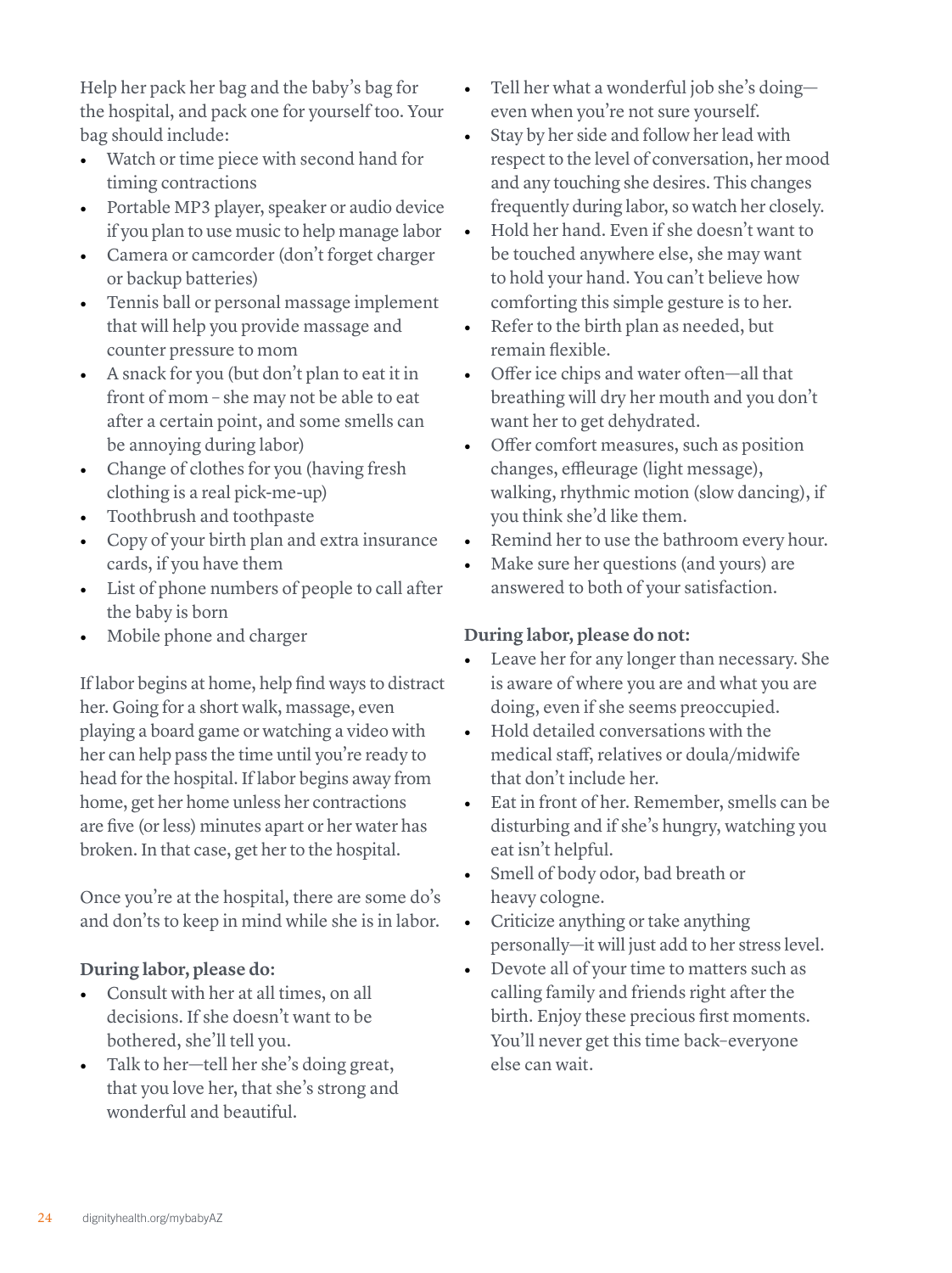![](_page_30_Picture_0.jpeg)

#### **HOSPITAL PREPARATION CHECKLIST**

#### **For Mom**

- $\Box$  Insurance cards/advance directives if you have them
- $\Box$  Your pediatrician's phone number\*
- $\Box$  Copies of your birth plan
- $\Box$  This resource guide
- $\Box$  Robe, slippers
- $\Box$  Supportive or nursing bra
- $\Box$  Socks
- $\Box$  Comb, brush
- $\Box$  Toothpaste, toothbrush
- $\Box$  Cosmetics & toiletries
- $\Box$  Discharge clothes (something that has an elastic or tie waist)
- $\Box$  Focal point object if you plan to use one
- $\Box$  Sour lollipops
- $\Box$  Tennis balls, rolling pin, etc.
- $\Box$  Lip balm
- $\Box$  Cloth or elastic hair tie

#### **For Coach**

- $\Box$  Snacks, refreshments
- $\Box$  Telephone numbers
- $\Box$  Change of clothing
- $\Box$  Toothbrush, toothpaste
- F Camera or camcorder
- Cell phone, charger

#### **For Baby**

- $\Box$  Receiving blanket
- $\Box$  Discharge clothes
- $\Box$  Child Safety seat (must be installed prior to birth of your baby)

*\*Note: If you have not yet selected a pediatrician, we can help you find one. Visit dignityhealth. org/ourdoctors or call 480.728.5414 Monday through Friday from 8 a.m. to 5:30 p.m.*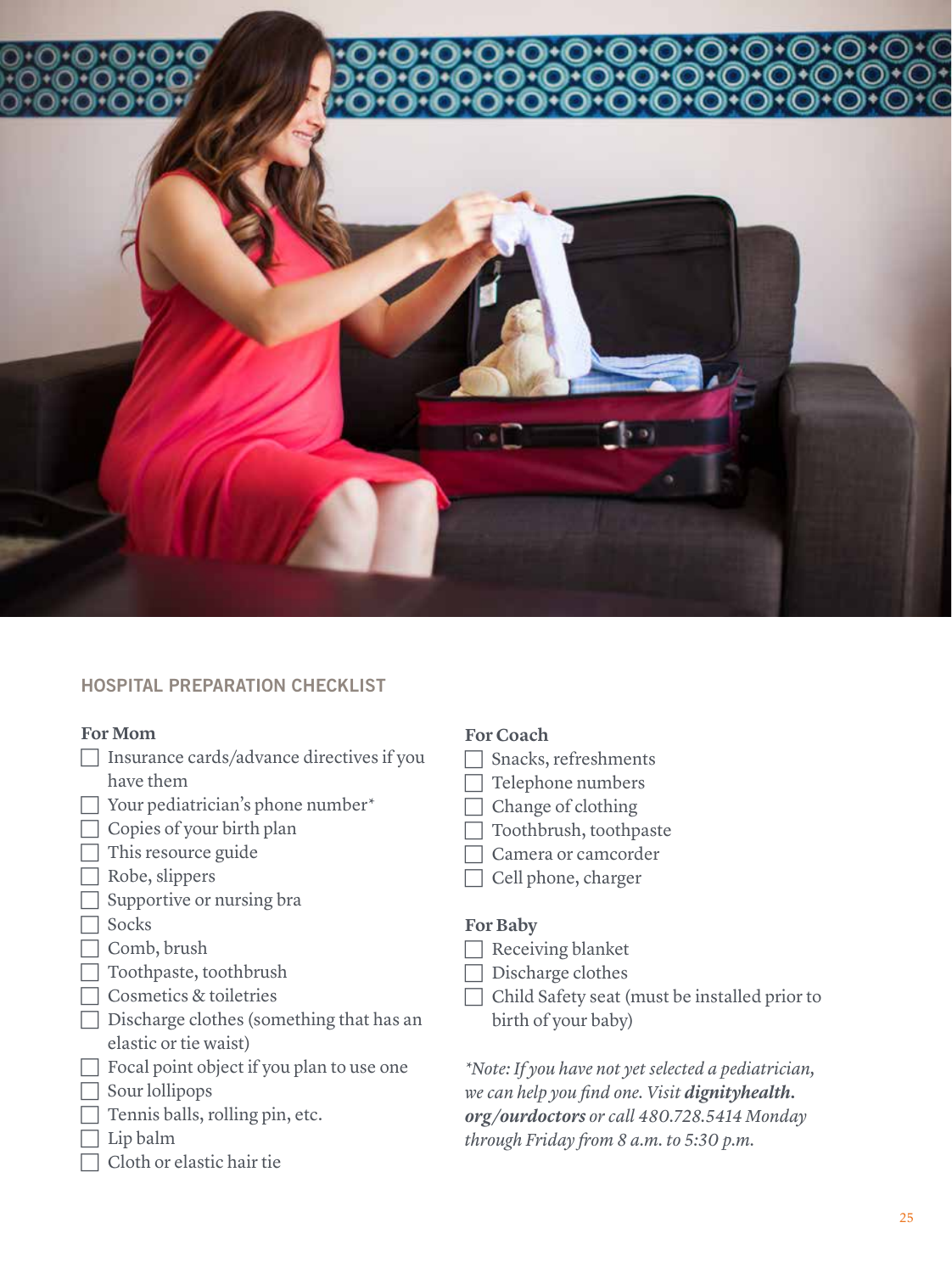## Breastfeeding Basics

Deciding how you will feed your baby is one of the most important decisions you will make as new parents. Mothers, babies, doctors and scientific research agree that mother's milk is the very best food you can feed your baby.

#### **KNOWING WHAT TO EXPECT**

Breastfeeding is a natural process but, for some new mothers and babies, it is a learned skill. The more you learn about what to expect, the easier it will be.

Remember, this is designed to give you basic, not comprehensive, information. That's why we recommend that you take a breastfeeding class, ask questions of the lactation consultants while you are in the hospital, know the resources available to you, and seek professional help if you do encounter problems.

#### **Myths and Misconceptions**

There are many myths about breastfeeding so before we get started, you should know that you CAN breastfeed even if:

- You don't eat a perfect diet
- You are going back to work or school
- You tried breastfeeding before and it didn't work out
- Nobody in your family has ever breastfed
- You have small breasts
- You have large breasts
- You have flat or inverted nipples
- You have to take medication (with a few exceptions)
- You get sick (with a few exceptions)
- You are afraid it will make your breasts less attractive (it's pregnancy and getting older that changes your figure, not breastfeeding)

#### **PREPARING FOR BREASTFEEDING What You Can Do Now**

The best thing you can do is learn about breastfeeding so you will know what to expect. You can read books on breastfeeding, take a breastfeeding class, and talk to friends and family members who have had positive breastfeeding experiences. Let your doctor and the baby's doctor know you plan to breastfeed. Have a conversation with your employer and develop a plan for pumping when you return to work.

#### **Your Support Team**

All new mothers, especially first-time mothers, need encouragement and support at home. Talk to those close to you so they know breastfeeding is important to you. Attend the free Breastfeeding Support Group at Dignity Health.

#### **CHOOSING TO BREASTFEED**

Your milk will both nourish and protect your baby. Many people think that formula is almost as good as mother's milk. This is simply not true. Extensive research in medical literature demonstrates that breast milk is superior in many ways.

Did you know…

- Breastfeeding protects against ear infections, bronchitis, pneumonia, diarrhea, sudden infant death syndrome (SIDS), and meningitis.
- Breastfed babies have much lower rates of hospitalization due to severe respiratory and diarrheal diseases.
- Breastfed babies are healthier for life. They will have lower rates of diabetes, colitis, osteoporosis, Crohn's disease and childhood lymphomas.
- Breastfeeding enhances your baby's immune system.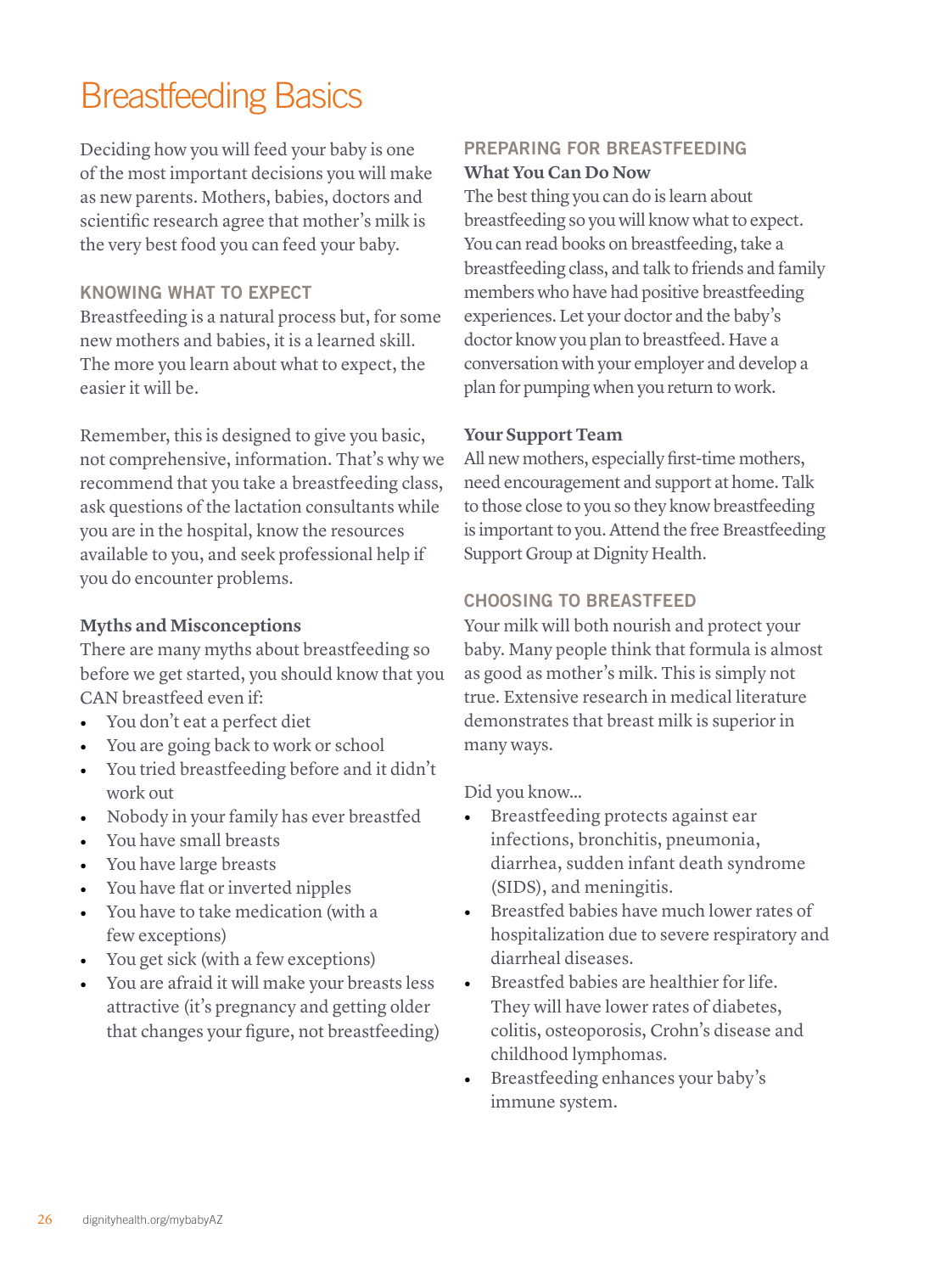- Breastfeeding is optimal for brain and nervous system development.
- Breastfed babies do better in school and score higher on standardized tests than formula-fed children.

How does breast milk do all these amazing things? There are more than 400 nutrients and other components in breast milk not found in formula. Your milk is customized to nourish and protect your baby.

Breast milk nourishes your baby by providing the right amount of nutrients he needs. The nutrients in your milk change over time to match the nutritional needs of your baby and are better absorbed.

One example is the absorption of iron; in breast milk 50-75 percent of iron is absorbed, while in fortified formula, only four percent of the iron is absorbed.

Breast milk protects your baby by providing germ fighting proteins. The immune boosting proteins in your breast milk change to match the germs in your surroundings. That's how your baby is continually being protected against whatever germs you or he come into contact with.

Breastfeeding is good for mothers and families too. Mothers who breastfeed have lower rates of breast and ovarian cancer, reduced risk of osteoporosis, recover more quickly from childbirth, and lose weight more quickly than mothers who formula feed.

For working families, a breastfed baby means parents won't have to miss work as often to stay home with a sick baby. And breastfeeding saves money. It can cost as much as \$1,500 to feed a baby powdered formula for one year.

![](_page_32_Picture_8.jpeg)

Pediatricians endorse breastfeeding. The American Academy of Pediatrics (AAP) recommends breastfeeding exclusively for six months and up to one year with the introduction of age appropriate food. This provides the child optimal nutrition, health, growth and brain development.

#### **Attend a Breastfeeding Class**

To ensure success in nursing your newborn, attend a Breastfeeding Class at Dignity Health. In this class, some of the following questions will be addressed:

- How often should I feed my baby?
- How long should I feed my baby?
- How will I know when my baby is hungry?
- How do I know if I am "doing it right"? Am I in the correct position and is my baby latched on properly?
- When will my milk come in?
- How can I be sure my baby is getting enough milk?
- Can I give my baby a pacifier or breastmilk out of a bottle? What if I have problems, like sore nipples or engorgement?
- Do I have to change my diet or stop taking medications while I am breastfeeding?
- I am planning to return to work; how do I pump and store my breastmilk?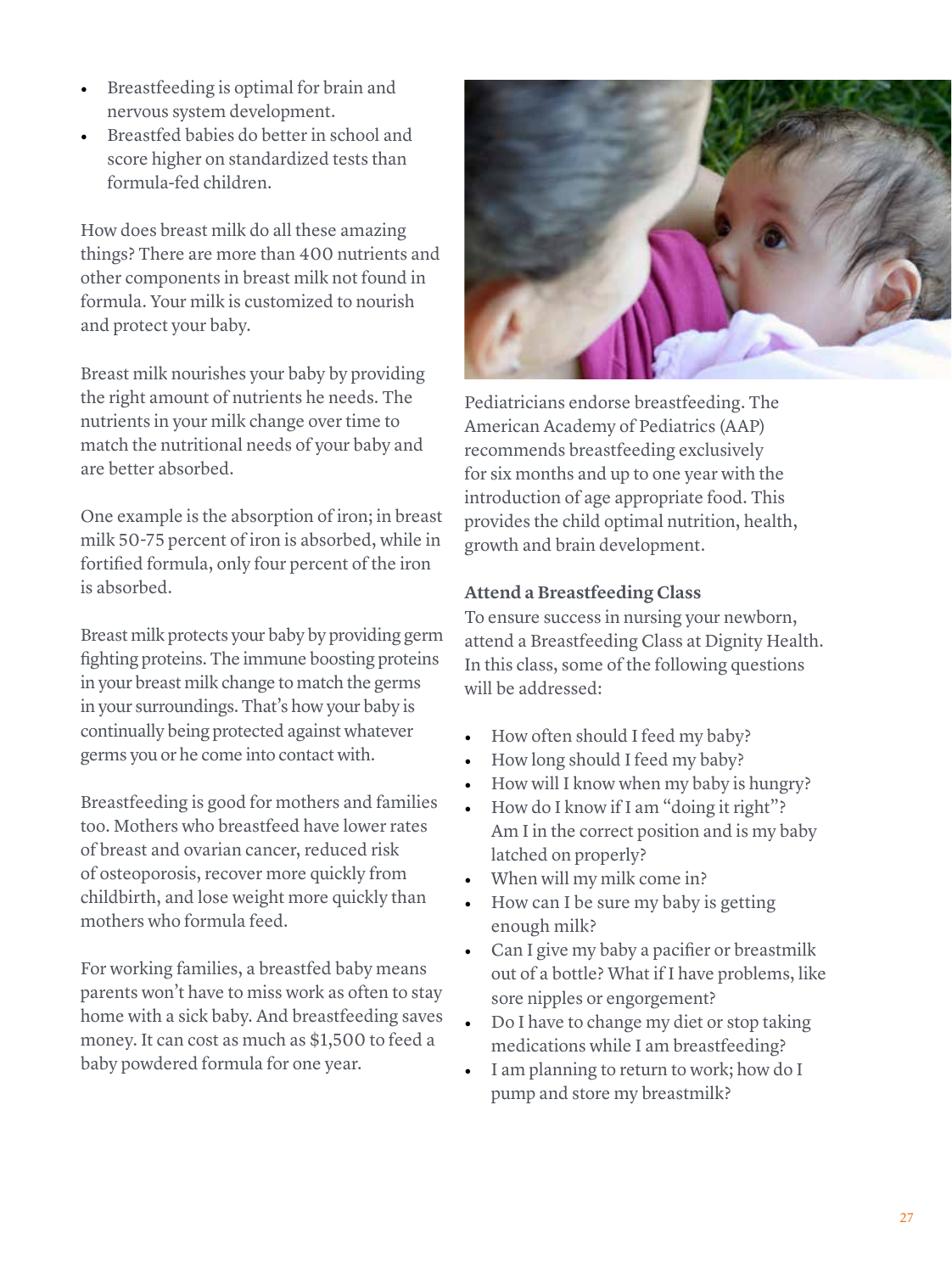#### **BREASTFEEDING HELP**

#### **Lactation Consultants**

The Maternal Child Health nursing staff are specially trained to assist with breastfeeding. If additional support is required International Board Certified Lactation Consultants are available during the hospital stay.

Chandler Regional Medical Center 480.728.3161

Mercy Gilbert Medical Center 480.728.7422

**Breastfeeding Support Groups are also available at Dignity Health. For times and additional information, visit our website and select classes and events, or call 480.728.5414 Monday through Friday from 8 a.m. to 5:30 p.m.**

**Arizona Department of Health Services** Pregnancy and Breastfeeding Hotline – 800.833.4642.

If you are a WIC client you can call your local WIC clinic or to find a clinic near you, call WIC at 800.252.5942.

#### **La Leche League – 602.234.1956**

La Leche League is a worldwide organization of volunteers specially trained in providing breastfeeding help. La Leche League has been helping mothers and babies since 1956. You can call La Leche League for help with breastfeeding. In addition, La Leche League holds monthly meetings throughout the Valley. We encourage you to attend meetings while you are pregnant and after the baby is born. Call the number above for information about meetings in your area.

#### **Suggested Reading**

- The Womanly Art of Breastfeeding Diane Wiessinger, La Leche League International, Diana West, Teresa Pitman
- The Nursing Mother's Companion Kathleen Huggins, R.N., M.S.
- The Baby Book: Everything You Need to Know About Your Baby from Birth to Age Two – William Sears, M.D. & Martha Sears, R.N.
- The Breastfeeding Book: Everything You Need to Know about Nursing Your Child from Birth through Weaning – William Sears, M.D. & Martha Sears, R.N.
- Great Expectations: The Essential Guide to Breastfeeding - Marianne Neifert, M.D.
- Sleeping With Your Baby Dr. James McKenna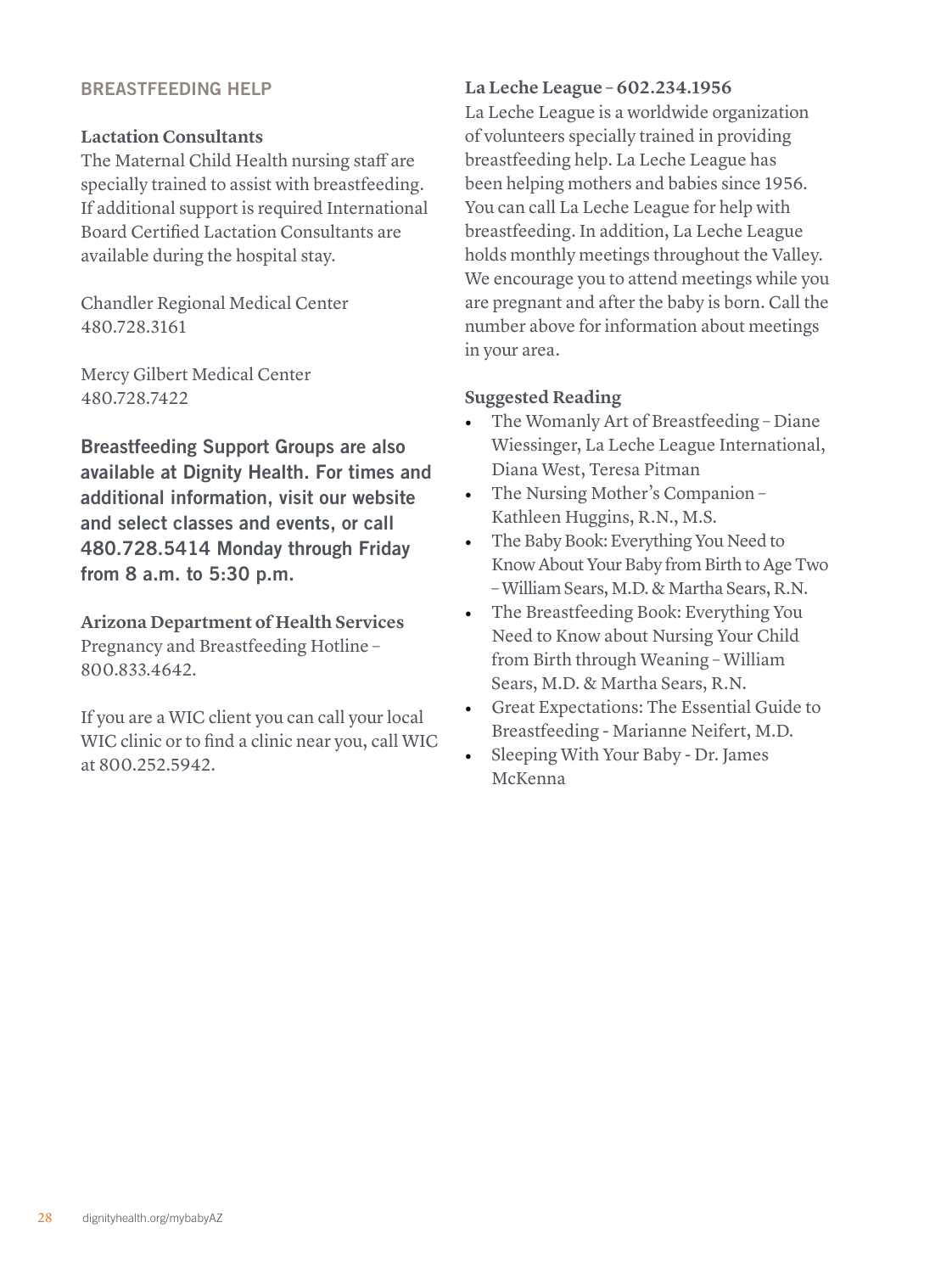## Emotional Changes During Pregnancy and After Birth

It is extremely important that you take care of yourself following labor and delivery. If you don't take care of yourself, you won't be able to care for your baby. It is normal to feel exhausted after giving birth, and you need to take time to rest and bond with your baby. You can start that in the hospital, of course, and continue to do the same at home. It's a good idea to have someone available to help care for you and your baby during those first few days at home, whether it's your husband, partner or other family member or friend.

Every woman experiences certain physical changes after pregnancy as her body begins to return to normal. Those changes can be draining at times as well, so be sure to follow your doctor's instructions and give yourself time to heal (it took you nearly ten months to have your baby, so don't expect to get back to normal overnight).

There is no way to predict how you'll feel either physically or emotionally after your baby is born, but knowing what to expect can help you deal with the many changes you are facing. Your nurse is available to answer any questions you have during your stay at Dignity Health.

#### **PERINATAL MOOD AND ANXIETY DISORDERS**

On the surface, childbirth appears to be a physical experience. But childbirth is also an emotional experience, one that requires a period of adjustment in the months following delivery. It is absolutely normal for a new mother to feel tired, overwhelmed and doubtful about her skills as a parent. Once you and your

baby settle into a routine and you're not so tired, you'll find that you can cope with all of these new changes.

Still, you may experience some true postpartum emotional symptoms. Some of them are described below. If you find yourself developing serious symptoms, notify your healthcare provider at once.

**Pregnancy and Postpartum Depression** Pregnancy and postpartum depression occurs in seven to 10 percent of all women. It usually begins in the first four weeks after delivery, but occasionally the onset is delayed for several months after delivery or can occur even during pregnancy. Symptoms may include anxiety, guilt, tearfulness, inability to fall asleep, early morning awakening, poor appetite, poor concentration, and feeling inadequate to cope with an infant. Some depressed mothers may experience recurrent obsessive thoughts about harming themselves, the baby, or others. If you have any of these symptoms, notify your healthcare provider immediately. Treatment with medication and/ or psychotherapy is very effective.

#### **Baby Blues**

As many as 70 to 80 percent of women experience the "baby blues," a syndrome that usually begins a few days after childbirth. It typically lasts less than two weeks. The most common symptoms are anxiety, tearfulness, sadness, insomnia, mood swings and fatigue. Experts believe that "baby blues" are a physiological response to rapidly changing hormone levels. No treatment is usually needed.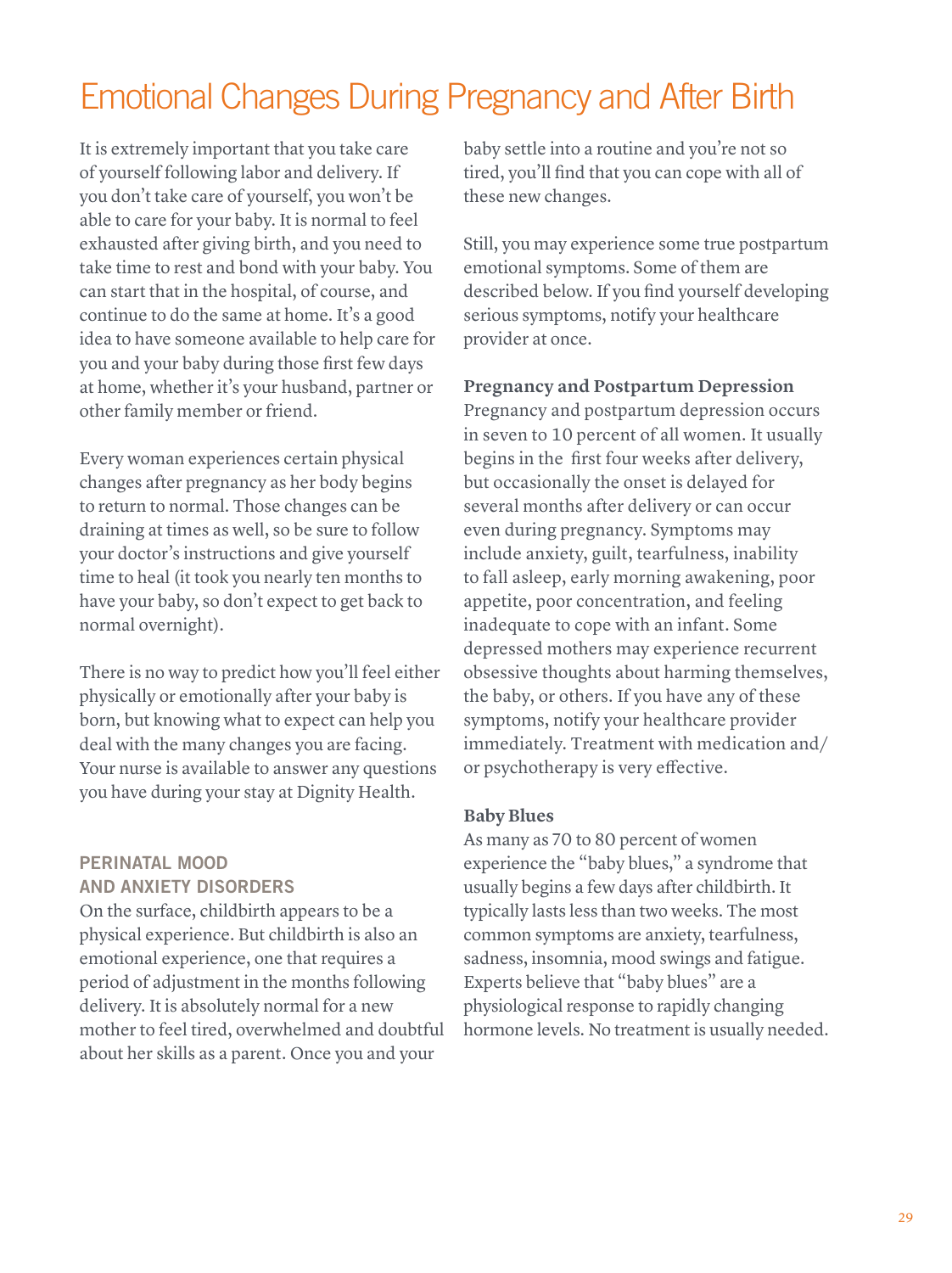![](_page_35_Picture_0.jpeg)

#### **Postpartum Psychosis**

Postpartum psychosis is a relatively rare syndrome, occurring only once or twice in every 1,000 births. Onset begins in the first two to three weeks after delivery. Symptoms may include agitation, confusion, hallucinations, delusions, insomnia, poor appetite and sometimes bizarre, irrational behavior. Urgent medical attention is required to treat this condition; any delay in obtaining help may be dangerous to the mother and the baby.

#### **Postpartum Panic Disorder**

Panic attacks, characterized by the acute onset of intense anxiety, fear, rapid breathing, rapid heart rate and a sense of doom, may occur for the first time in the postpartum period. These attacks may last for minutes or hours. Some mothers remain anxious between attacks and dramatically change their activities to avoid attacks.

Panic disorder, which may be triggered by changing hormonal effects on the brain, can be effectively treated with medication and psychotherapy. Early diagnosis and treatment provide the best results.

#### **Postpartum Obsessive Compulsive Disorder (OCD)**

A common symptom of OCD is intrusive, repetitive thoughts that cause distress or interfere with the new mother's routine or functioning. Thoughts about the baby being harmed, contamination, or fear of being alone with the baby are common. Early intervention is important for successful treatment.

#### **Recurrence and Prevention**

Women who have previously suffered from a postpartum disorder are at a higher risk for recurrence following subsequent deliveries. Consultation with a mental health provider familiar with pregnancy and postpartum issues can help to anticipate and more effectively treat any potential recurrence.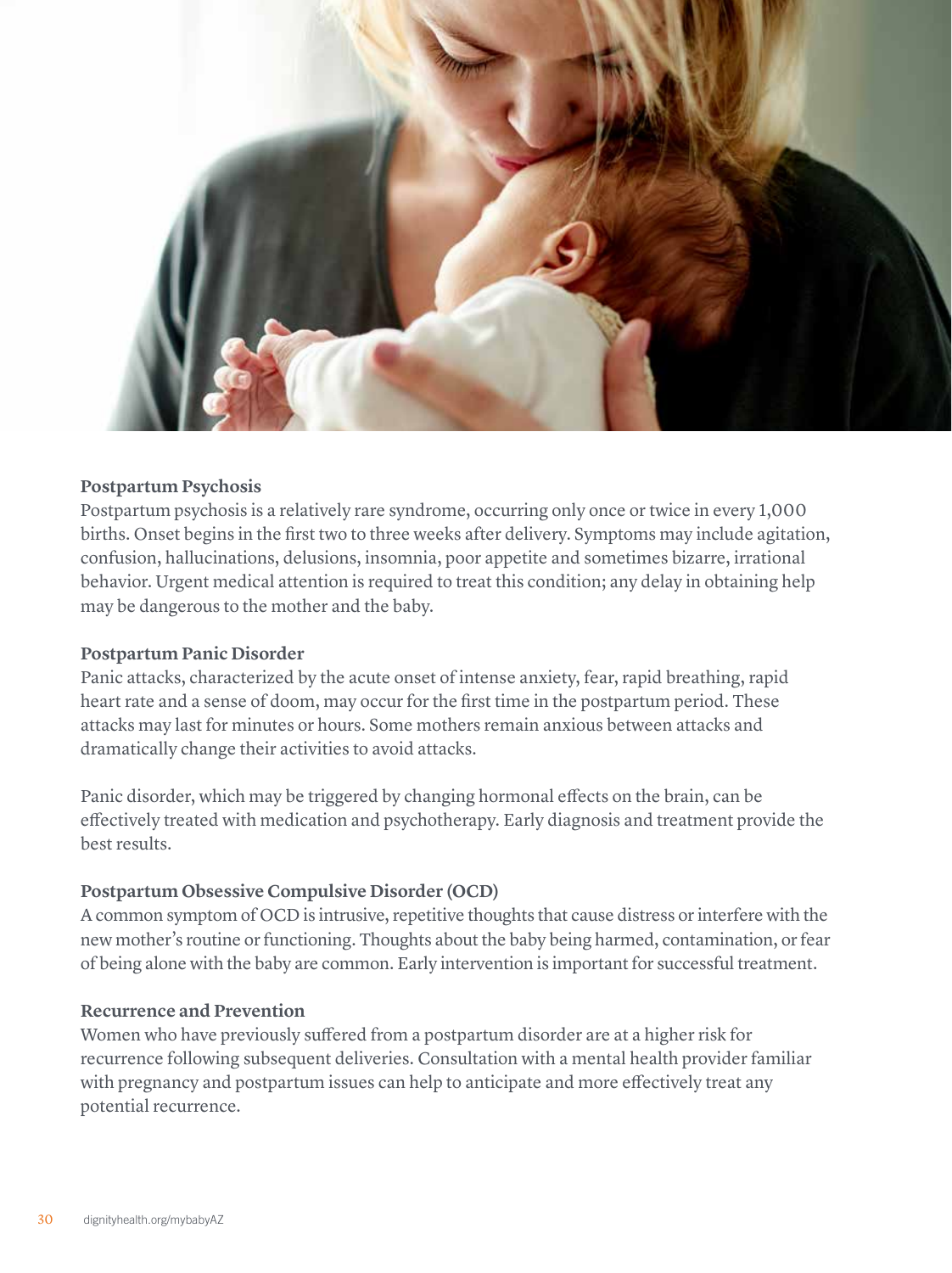#### **12 STEPS TO A HEALTHY POSTPARTUM**

Remember how important it was to remain healthy while you were pregnant? It is just as important that you have a healthy postpartum recovery. If you feel well, you'll not only be able to take better care of your baby, you will also enjoy this very special time with your newborn. There are steps you can take to make your postpartum period easier on you and your family; at Dignity Health, we call them the 12 Steps to a Healthy Postpartum.

- 1. Learn what you should expect from yourself, physically and emotionally. Know what is normal and what is not.
- 2. Select your pediatrician before you give birth.
- 3. Find someone to "mother" you in the first few weeks.
- 4. If someone offers to help, let them. Never turn down an offer of help.
- 5. Limit visitors.
- 6. Rest before you begin to feel tired.
- 7. Claim this time for your family. You will never get this precious time back. Other people and responsibilities can wait.
- 8. Don't plan a move.
- 9. Make friends with other parents–they're a great resource for information, advice and moral support.
- 10. If you will be returning to work, select your baby's daycare provider before you give birth.
- 11. Affirm yourself for all you are doing: recovering physically, adapting emotionally, meeting your baby's needs, and bonding with your baby.
- 12. Babies and parenting often are unpredictable. Go easy on yourself when planning ahead does not bring its usual rewards.

**Dignity Health offers a Pregnancy and Postpartum Support Group and Let's Talk, a therapist facilitated group for moms. Sessions are offered in Spanish and English. For more information, call 480.728.5414, Monday - Friday, 8:00 a.m., to 5:30 p.m.**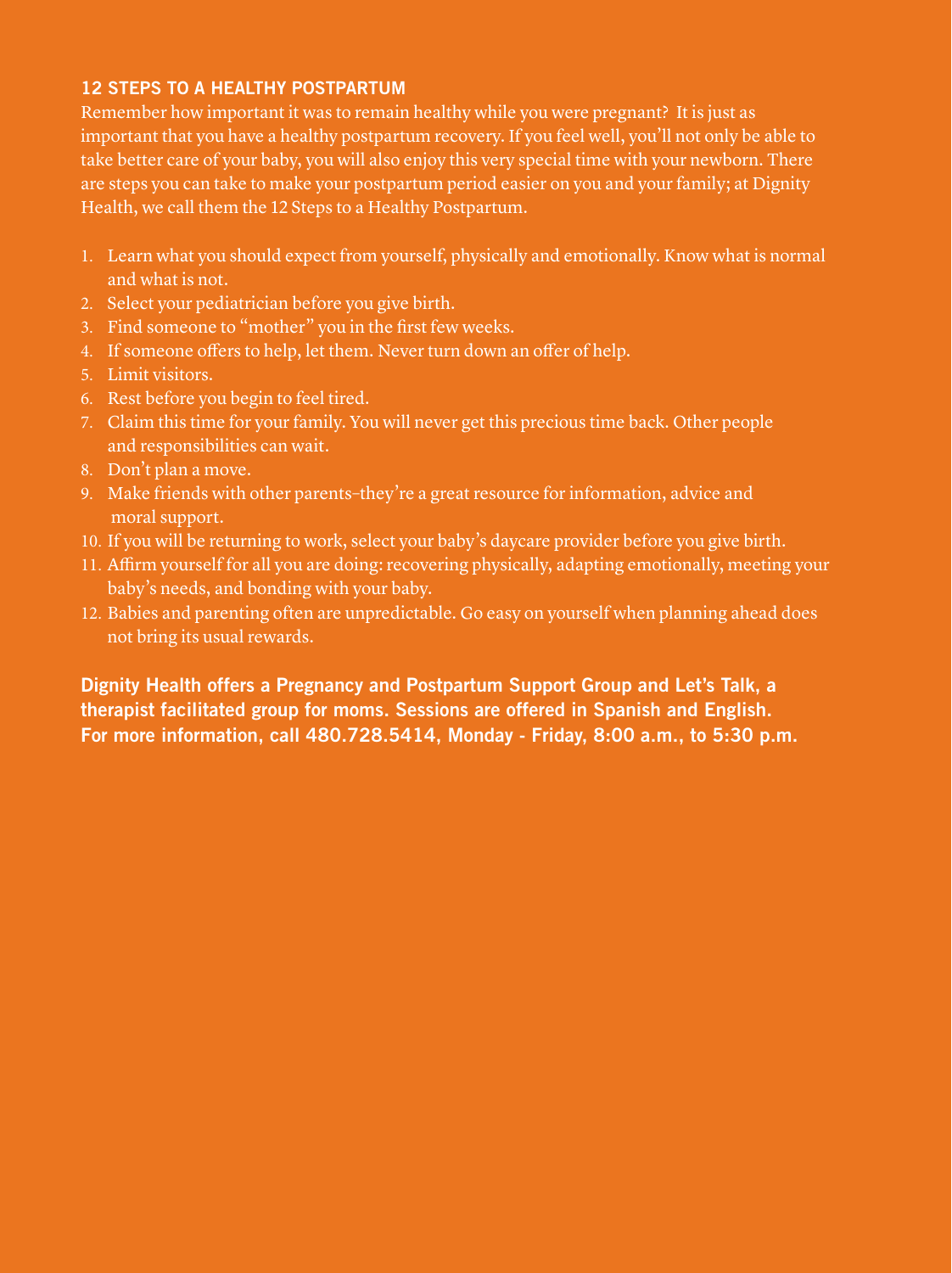## Keeping Baby Safe and Secure

Not all hazards come from places or things in and around your home, such as open stairwells, accessible pools or dangling curtains and cords. Infants, especially, can't recognize and protect themselves from dangerous situations, so they need you to be their watcher and protector. It's important that you familiarize yourself with general safety principles.

- Keep your newborn's fingernails and toenails trimmed with a nail cutter designed especially for infants. This will keep your child from accidentally scratching him or herself, especially while asleep.
- Always support your newborn's head, either with your hand or the device you are using to carry your child.
- Never shake your baby.
- Hold your baby while feeding, and never prop a bottle.
- Don't hold hot drinks, sharp objects or other hazards while your baby is in your arms, on your lap, or close by.
- Keep your baby protected from the sun by dressing him or her in light cotton clothing and hats, and staying out of the sun completely during the peak hours of the day (10 a.m. to 3 p.m.).
- Don't allow pets in your baby's room, or leave pets with a child, unattended.
- Keep cords, appliances and other items that infants can grab away from changing tables, cribs and other areas. Also, ensure hanging mobiles are out of reach and securely fastened. Don't hang anything on the wall next to your baby's crib as it may fall off the wall and into the crib.
- Never dress your baby or toddler in anything—jacket, sweatshirt, anything—that has a drawstring in it. Drawstrings present a strangulation hazard. Most children's clothing manufacturers have stopped making clothing with drawstrings, but secondhand clothing shops or even hand-me-downs from friends and relatives may contain drawstrings. Remove the drawstring or don't use the item at all.
- For your own sake (and that of your baby), be careful with earrings and other jewelry. If necessary, temporarily change your style of jewelry. You can return to the old dangles, bangles and chains after your baby gets past the reaching and grabbing stage of life!
- Don't place any toys, foods or bottles that present a choking hazard to your baby in his or her crib. If you're not sure, leave it out.
- When your child begins eating food, use dishes that cannot break.
- Never give a moving toddler food.
- Teach your toddler (and eventually, your preschooler) to stay away from unknown animals and not to talk to strangers.
- Dignity Health offers an infant and child CPR and safety class, called Keeping Kids Safe. For additional information, call 480.728.5414 Monday through Friday from 8 a.m. to 5:30 p.m.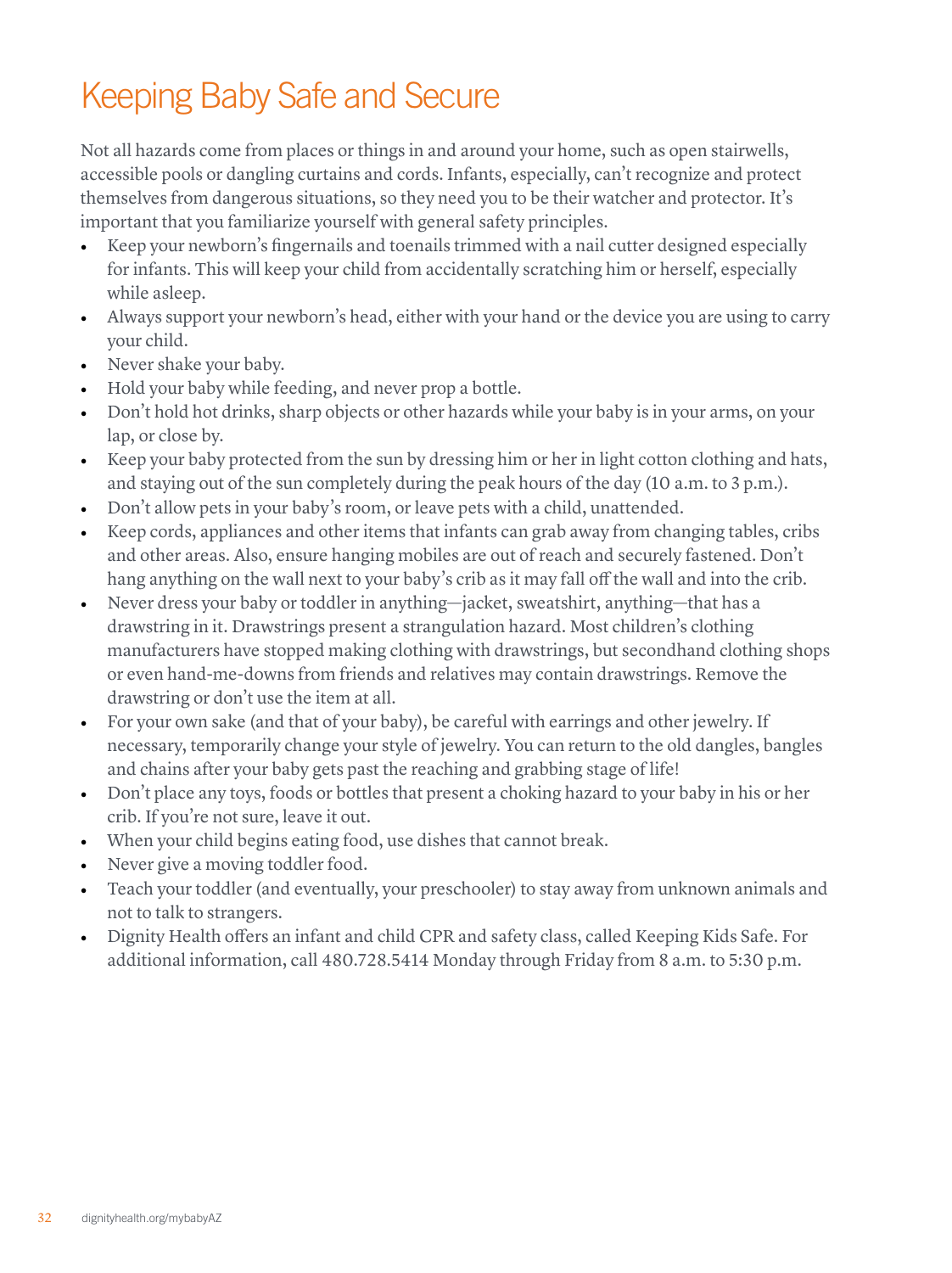#### **SAFETY ON THE ROAD**

The greatest single risk your infant faces is not at the hospital, in your home, or around your backyard pool. You'll find it in the short journey between the hospital and your home – in your own motor vehicle. Statistics indicate motor vehicle accidents are the leading cause of unintentional injury-related death among youth under age 14.

Use a child safety seat and ensure it is properly installed! When properly installed and used, child safety seats can reduce the risk of death by 7 1 percent for infants (children under age one)

![](_page_38_Picture_3.jpeg)

and by 54 percent for toddlers (ages one to four). So why, if child safety seats are so effective (and legally required in Arizona and other states) are thousands of infants and toddlers still injured and killed in automobile accidents every year? Perhaps it's because eight out of ten parents who use child safety seats, do so incorrectly. Don't allow your child to become a statistic. Follow the advice in this section and check with the child safety seat manufacturer guidelines.

#### **What to Do:**

An appropriate child safety seat is one that's easy for adults to install, fits the vehicle's seats and seat belt system properly, is the right size for the child, and that is used correctly. Additionally:

- Do use a child safety seat each and every time you are in a vehicle, including that all-important first ride home from the hospital.
- Do bring your own child safety seat whenever you plan to use other people's vehicles, taxis or other forms of transportation, including airplanes. To find out more about airline travel, go to www.faa.gov.
- Do place child safety seats so that the child (up to two years of age) is facing the rear of the vehicle. According to the American Academy of Pediatrics, this can greatly reduce the risk of cervical spine injuries, if the car your child is riding in crashes.
- Do place shoulder straps in rear-facing child safety seats in the lowest slots available until such time that the infant's shoulders are above the slots. Ensure the infant's shoulder harness is snug, and that the seat's retainer clip is positioned just above the nipple line (not the abdomen or neck).
- Do read carefully any and all child safety seat and car manuals or instruction books before using or installing them.
- Do register your car seat with the manufacturer so that you will be notified of any product recalls. If you don't have a warranty or instructions, contact the manufacturer or call the Auto Safety Hotline at 888.DASH.2.DOT.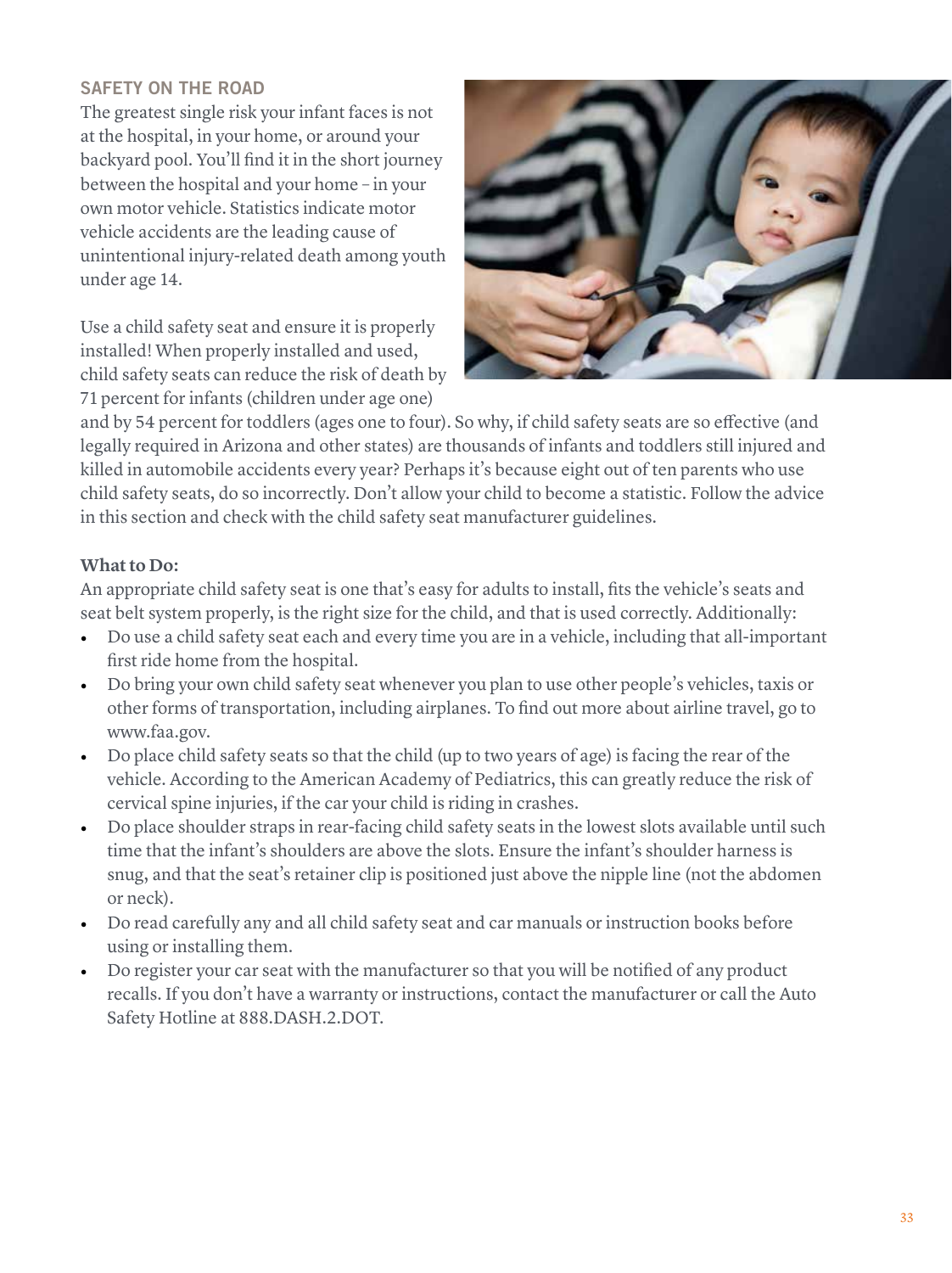#### **What Not to Do:**

A National Highway Traffic Safety Administration study revealed the most common errors people make when using child safety seats.

- misused the seat's locking clip the wrong way or failed to use it at all
- misused the child safety seat's harness-retainer chest clip or failed to use it at all
- misused the harness strap or failed to use it at all
- fastened the car's safety belt incorrectly over the child safety seat
- turned the child safety seat in the wrong direction
- failed to buckle the child safety seat's harness

You can avoid these simple mistakes by being aware of them and carefully reading and following all of the instructions provided by your child safety seat manufacturer. Additionally, follow the important tips listed below:

- **Do not** ever place a child in the front seat of a car, even if he or she is in a child safety seat. The reason: not only could your child go through a windshield, but he or she could be seriously injured or killed by the force of impact with the car's airbag (since 1998, all new cars are equipped with driver and front-passenger air bags—it's required by law).
- **Do not** ever, under any circumstances, leave an infant unattended in a child safety seat.
- **Do not** use child safety seats beyond the expiration date stamped on the child safety seat. Further recommendation is not to use car seats older than five years in Arizona due to the damaging effects of the sun and heat.
- **Do not** use a child safety seat that does not have a label giving the name of the manufacturer and model number. You will need this information to check on recalls.
- **Do not** buy a used infant safety seat unless you know the owner, it has never been in an accident and is less than five years old.
- **Do not** rely on the owner of a used child safety seat to give you instructions; get a copy of the owner's manual and installation instructions directly from the manufacturer if the previous owner no longer has them.
- **Do not** use a child safety seat that has missing parts, cracks in the frame of a seat, or has been involved in a previous collision (even it still looks intact).
- **Do not** use after-market products (i.e., additional seat covers or padding). If the product did not come with the child safety seat it most likely was not safety tested with it. This also applies to toys that clip on to either the child safety seat or the back of the vehicle seat. In the event of a crash, these products may become loose and injure the child.

*Note: Children with special health problems – including some premature infants – may need restraint systems other than a child safety seat. Ask your pediatrician for advice or the National Easter Seal Society at 800.221.6827 and ask about their Special Kids Are Riding Safe (KARS*).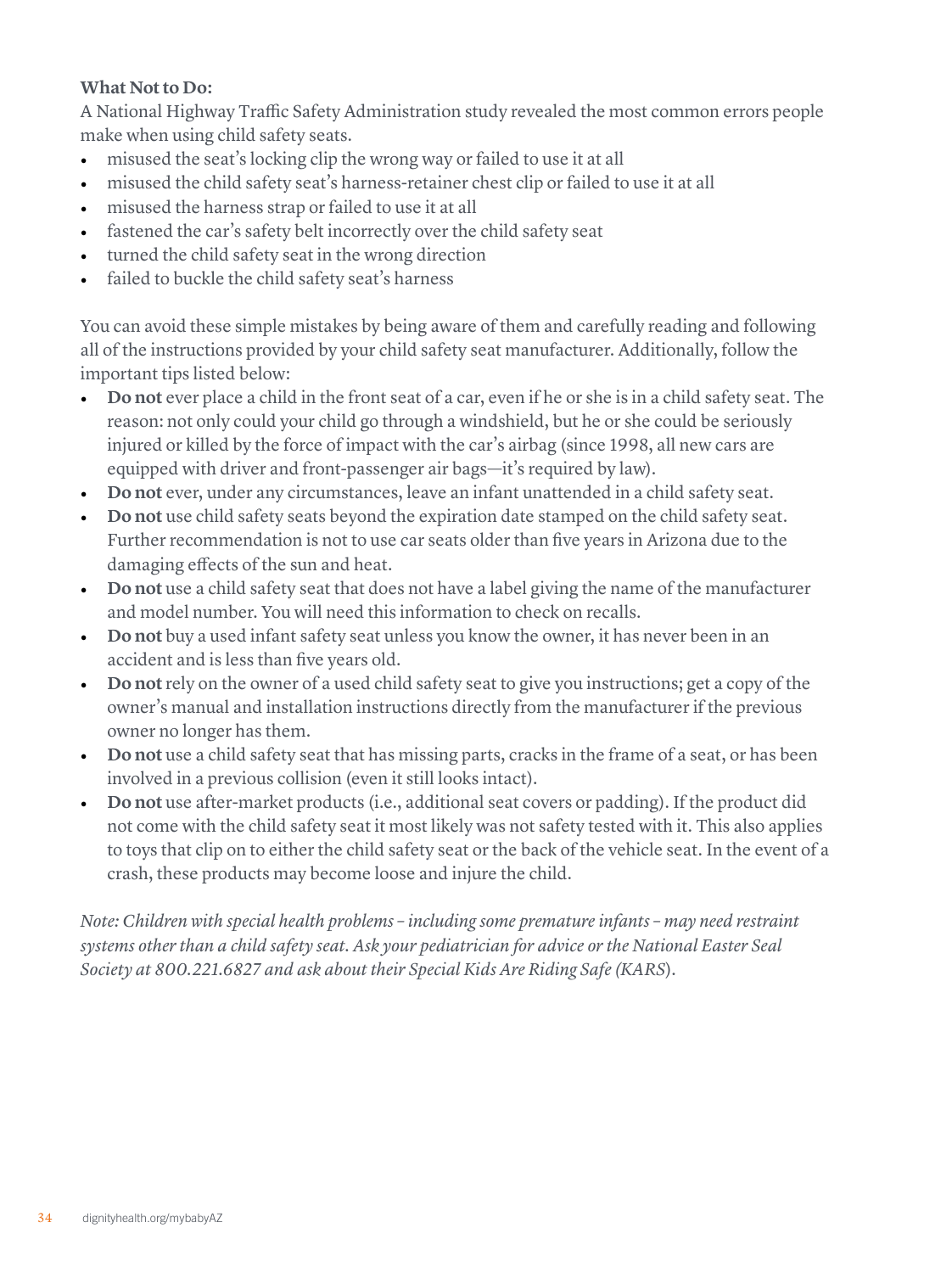#### **TYPES OF CAR SEATS**

Selecting the right child safety seat is one of the most important decisions you'll make with regard to your child's safety. See our resource section in the back of this guide for tips on this important purchase. The following are the three basic types of child safety seats and recommendations from the American Academy of Pediatrics:

#### **Infant-Only Seats**

- Rear-facing only
- Include a three-point or a five-point harness
- May have a detachable base
- Infant seats include more than one harness slot for growing babies
- Include adjustable carrying handles
- May be used until the child reaches the weight or height limit of the seat

#### **Convertible Seats**

- May use in rear-facing or front-facing position
- More bulky than infant seats, and able to seat larger babies
- Adjustable–has different levels for straps (a seat with a five-point harness will provide the best protection)
- Is positioned reclined and rear-facing for infants up to two years of age, and semi-upright and forward facing for infants and toddlers over two years of age who weighs more than the rear facing limit
- Can be used as long as it remains in good condition and fits your child snugly (top of head one inch below the top of the seat, seat strap slots at or above shoulders)
- Check each child safety seat to find the weight and height limits of the seat for rear and forward facing positions

#### **Booster Seats**

- Forward facing only
- For children who have outgrown their convertible seat
- Must use a high-back booster seat if your vehicle seats do not have a head rest
- Child must be in a booster seat until they are at least four feet nine inches tall
- Use only a belt-positioning booster seat with a combination lap and shoulder belt

Dignity Health offers several child safety seat resources and classes. **For additional information, visit dignityhealth.org/azce or call 480.728.5414 Monday through Friday from 8 a.m. to 5:30 p.m.**

![](_page_40_Picture_23.jpeg)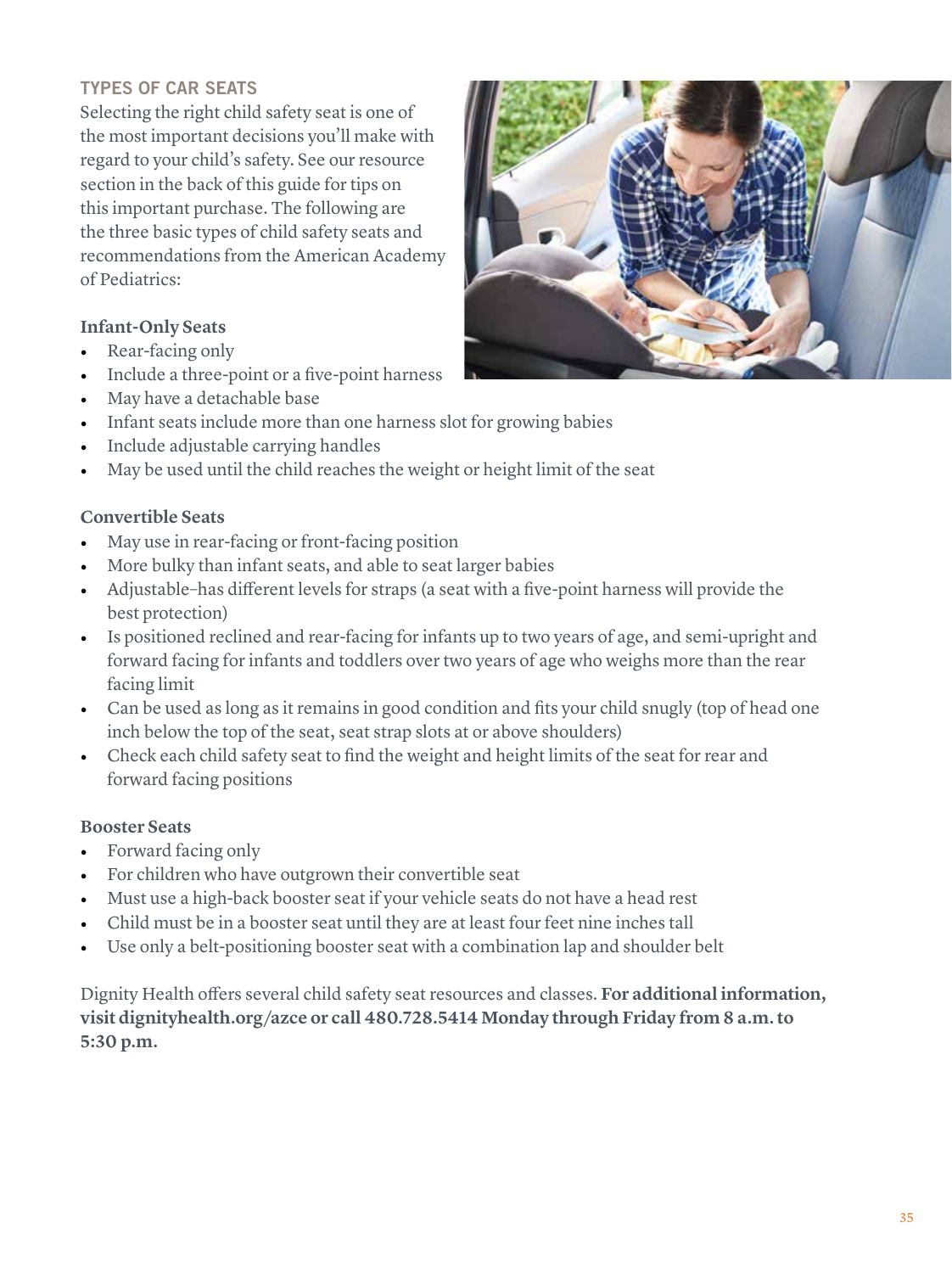### **Notes**

| ___                      |
|--------------------------|
|                          |
| $\overline{\phantom{a}}$ |
|                          |
|                          |
|                          |
| ___                      |
|                          |
|                          |
|                          |